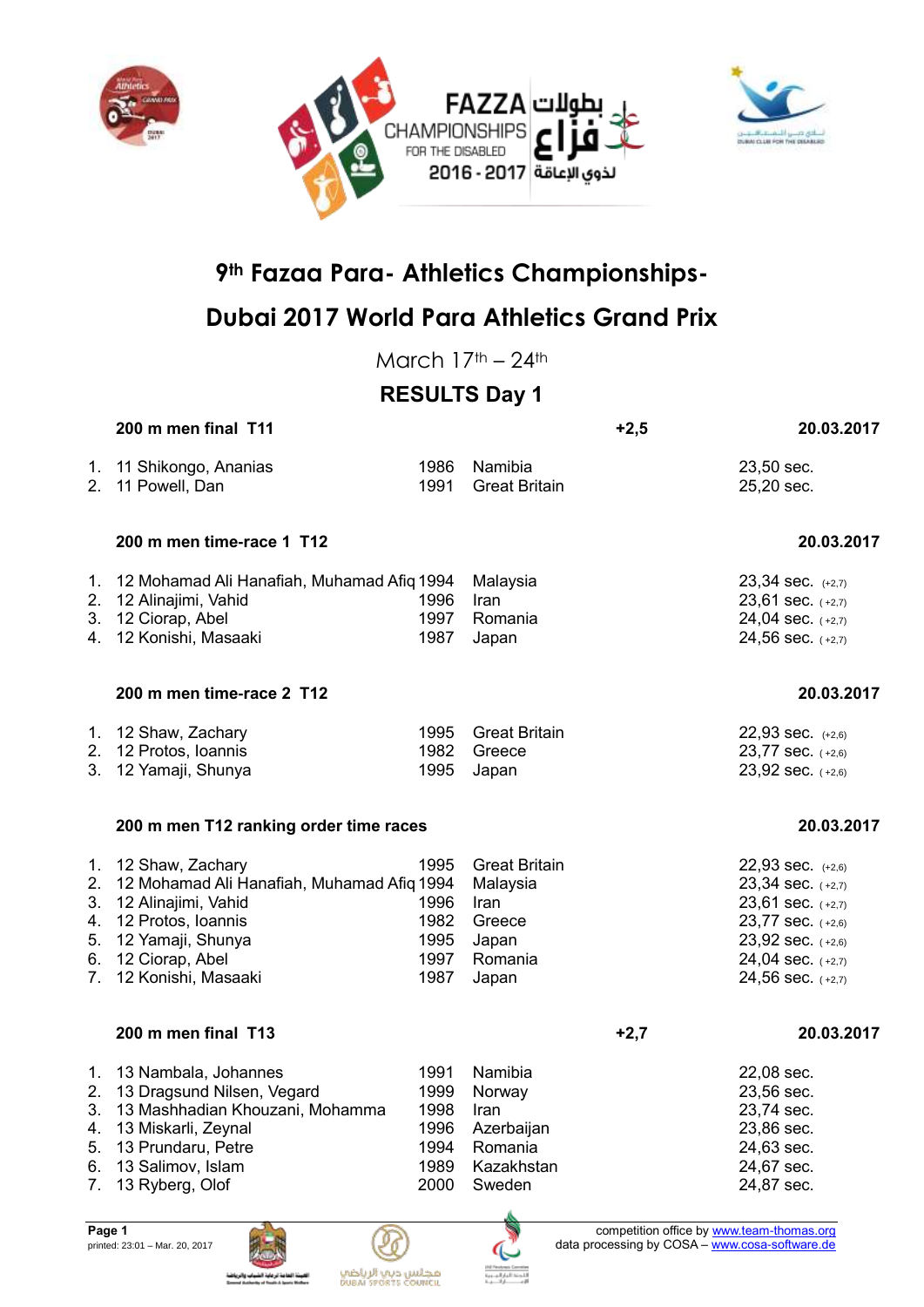



March  $17<sup>th</sup> - 24<sup>th</sup>$ 

### **200 m men final T20/38 +2,4 20.03.2017** 1. 20 Sharahili, Mohammed 1987 Saudi Arabia 23,51 sec. 2. 38 Burrows, Shaun 1997 Great Britain 23,76 sec.<br>
2. 20 Unal, Muhammet Selim 1999 Turkey 1999 Surkey 3. 20 Unal, Muhammet Selim 1999 Turkey<br>
4. 38 Aichoun, Amar 1998 Great Britain 4. 38 Aichoun, Amar 1998 Great Britain 25,02 sec. 20 Celik, Alperen Mehmet 1997 Turkey DNS

#### **200 m wheelchair men time-race 1 T34 20.03.2017**

| 1. 34 Boardman, Craig     | 1999 Great Britain        | 27,84 sec. $(+2,4)$   |
|---------------------------|---------------------------|-----------------------|
| 2. 34 Hammadi, Mohamed    | 1985 United Arab Emirates | $28,48$ sec. $(+2,4)$ |
| 3. 34 Williams, Nathaniel | 1991 Great Britain        | $31,83$ sec. $(+2,4)$ |
| 4. 34 Baba, Tatsuya       | 1989 Japan                | $32,62$ sec. $(+2,4)$ |
| 5. 34 Edwards, Jamie      | 1999 Great Britain        | $32,87$ sec. $(+2,4)$ |
| 34 Alkindi, Mohamed       | 1985 United Arab Emirates | <b>DNS</b>            |

#### **200 m wheelchair men time-race 2 T34 20.03.2017**

| 1. 34 Abo, Khaled      | 1994 | United Arab Emirates      | $33.24$ sec. $(+2.0)$ |
|------------------------|------|---------------------------|-----------------------|
| 2. 34 Othman, Mohammad |      | 2004 United Arab Emirates | 34,56 sec. $(+2,0)$   |
| 3. 34 Jasem, Ahmed     |      | 2003 United Arab Emirates | 35,05 sec. $(+2,0)$   |
| 34 Albalooshi, Humaid  |      | 2002 United Arab Emirates | DNS.                  |

#### **200 m wheelchair men T34 ranking order time races 20.03.2017**

| 1. 34 Boardman, Craig<br>2. 34 Hammadi, Mohamed<br>3. 34 Williams, Nathaniel<br>4. 34 Baba, Tatsuya<br>5. 34 Edwards, Jamie<br>6. 34 Abo, Khaled<br>7. 34 Othman, Mohammad<br>8. 34 Jasem, Ahmed<br>34 Alkindi, Mohamed | 1999<br>1985<br>1991<br>1989<br>1999<br>1994<br>2004<br>2003<br>1985 | <b>Great Britain</b><br><b>United Arab Emirates</b><br><b>Great Britain</b><br>Japan<br><b>Great Britain</b><br><b>United Arab Emirates</b><br><b>United Arab Emirates</b><br><b>United Arab Emirates</b><br><b>United Arab Emirates</b> | $27,84$ sec. $(+2,4)$<br>28,48 sec. $(+2,4)$<br>$31,83$ sec. $(+2,4)$<br>$32,62$ sec. $(+2,4)$<br>$32,87$ sec. $(+2,4)$<br>$33,24$ sec. $(+2,0)$<br>$34,56$ sec. $(+2,0)$<br>$35,05$ sec. $(+2,0)$<br><b>DNS</b> |
|-------------------------------------------------------------------------------------------------------------------------------------------------------------------------------------------------------------------------|----------------------------------------------------------------------|------------------------------------------------------------------------------------------------------------------------------------------------------------------------------------------------------------------------------------------|------------------------------------------------------------------------------------------------------------------------------------------------------------------------------------------------------------------|
| 34 Albalooshi, Humaid                                                                                                                                                                                                   | 2002                                                                 | <b>United Arab Emirates</b>                                                                                                                                                                                                              | <b>DNS</b>                                                                                                                                                                                                       |
|                                                                                                                                                                                                                         |                                                                      |                                                                                                                                                                                                                                          |                                                                                                                                                                                                                  |







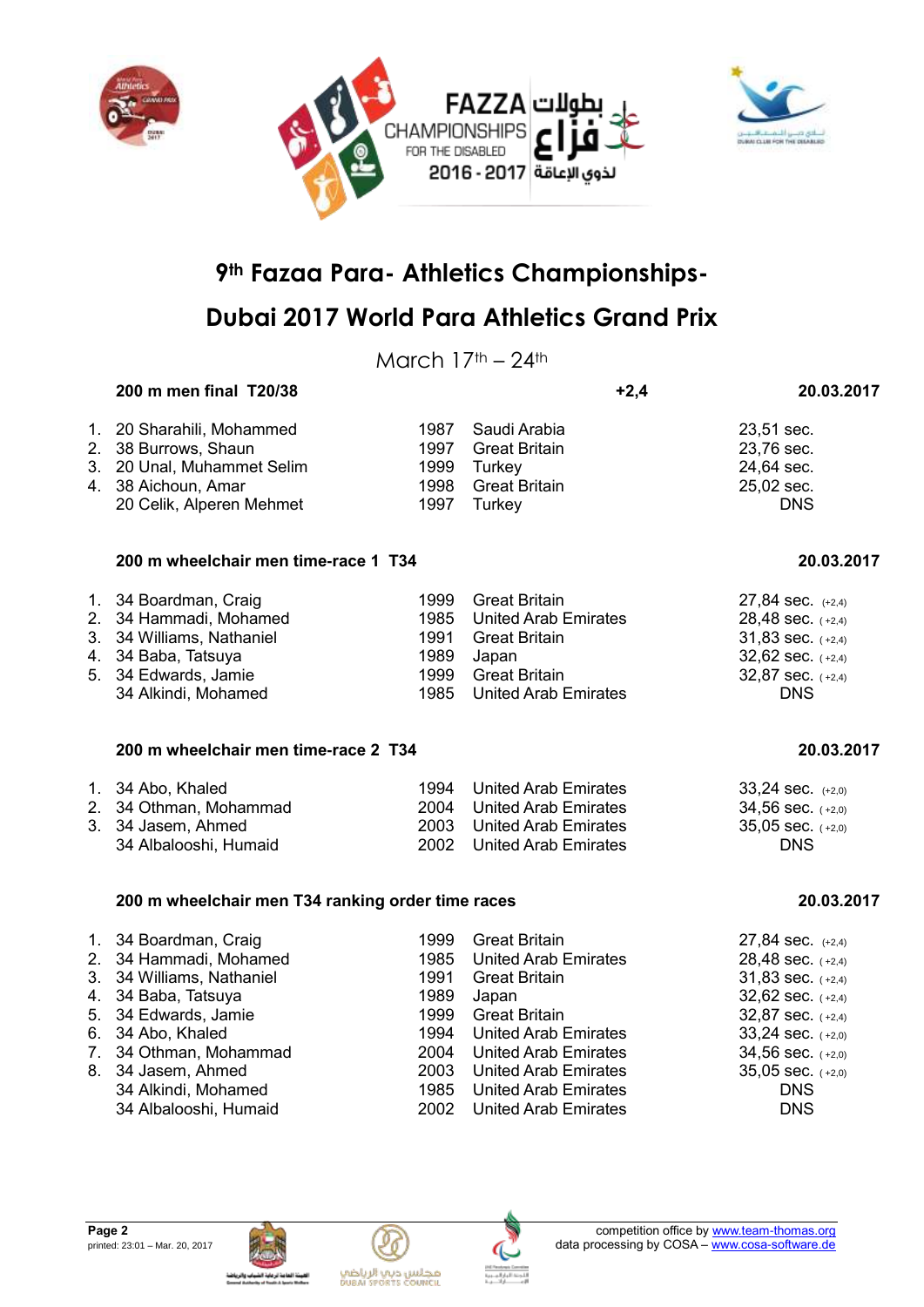



## **Dubai 2017 World Para Athletics Grand Prix**

March  $17<sup>th</sup> - 24<sup>th</sup>$ 

|    | 200 m men final T35/36/42                                                                                                                                                             |                                                      |                                                                                                      | $+1,3$ | 20.03.2017                                                                                     |
|----|---------------------------------------------------------------------------------------------------------------------------------------------------------------------------------------|------------------------------------------------------|------------------------------------------------------------------------------------------------------|--------|------------------------------------------------------------------------------------------------|
|    | 1. 36 Blake, Paul<br>2. 35 Howe, Jordan<br>3. 35 Boukhalfa, Allel<br>4. 42 Yamamoto, Atsushi<br>5. 36 Alaradi, Mahmood<br>6. 42 Kosuda, Junta<br>7. 42 Tezuka, Keita                  | 1990<br>1995<br>1988<br>1982<br>1982<br>1990<br>1963 | <b>Great Britain</b><br><b>Great Britain</b><br>Algeria<br>Japan<br><b>Bahrain</b><br>Japan<br>Japan |        | 25,73 sec.<br>27,31 sec.<br>27,42 sec.<br>27,46 sec.<br>30,33 sec.<br>30,55 sec.<br>36,03 sec. |
|    | 200 m men final T37                                                                                                                                                                   |                                                      |                                                                                                      | $+1,7$ | 20.03.2017                                                                                     |
|    | 1. 37 Hamdi, Sofiane<br>2. 37 Mohamed, Mostafa Fathalla<br>3. 37 Saewang, Sakphet<br>4. 37 Detohata, Nozomu<br>5. 37 Ta-On, Chairat<br>6. 37 Kalkayev, Amanat<br>7. 37 Nabiyev, Sadig | 1989<br>1987<br>1992<br>1983<br>1981<br>1991<br>1989 | Algeria<br>Egypt<br>Thailand<br>Japan<br>Thailand<br>Kazakhstan<br>Azerbaijan                        |        | 24,14 sec.<br>24,67 sec.<br>26,91 sec.<br>27,19 sec.<br>27,77 sec.<br>27,84 sec.<br>28,14 sec. |
|    | 200 m men final T44/46/47                                                                                                                                                             |                                                      |                                                                                                      | $+2,0$ | 20.03.2017                                                                                     |
|    | 1. 46 Arnott, James<br>2. 47 Alyasi, Elyas<br>3. 47 Jones, Morgan<br>4. 44 Sato, Keita<br>5. 44 Baskar, Manoj<br>6. 44 Alsana, Nour                                                   | 1997<br>2000<br>1994<br>1991<br>1994<br>1984         | <b>Great Britain</b><br>Bahrain<br><b>Great Britain</b><br>Japan<br>India<br>Saudi Arabia            |        | 23,31 sec.<br>23,73 sec.<br>24,13 sec.<br>24,16 sec.<br>24,85 sec.<br>25,01 sec.               |
|    | 200 m wheelchair men final T51/52                                                                                                                                                     |                                                      |                                                                                                      | $+0,9$ | 20.03.2017                                                                                     |
| 2. | 1. 52 Boesch, Beat<br>52 Trindade, Mario<br>3. 52 Matsumoto, Naoyuki<br>4. 51 Berrahal, Mohamed<br>5. 51 Kusuda, Takumi<br>6. 51 Ziesmer, Ronny                                       | 1971<br>1975<br>1979<br>1979<br>1991<br>1979         | Switzerland<br>Portugal<br>Japan<br>Algeria<br>Japan<br>Germany                                      |        | 32,69 sec.<br>33,58 sec.<br>35,40 sec.<br>41,19 sec.<br>51,57 sec.<br>54,81 sec.               |

New African record T51 by Mohamed Berrahal, ALG





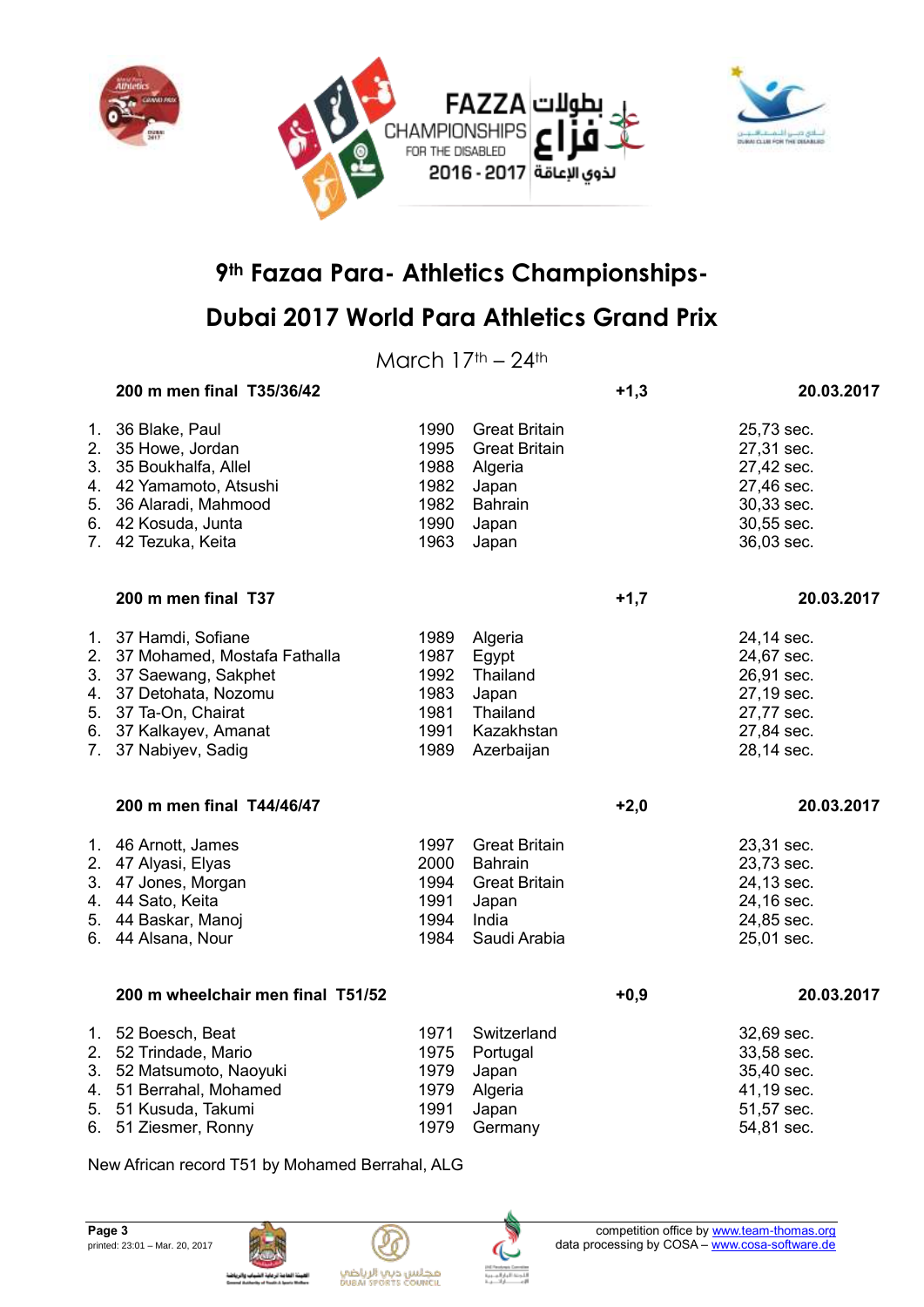



## **Dubai 2017 World Para Athletics Grand Prix**

March  $17<sup>th</sup> - 24<sup>th</sup>$ 

### **200 m wheelchair men final T33/53 +1,6 20.03.2017**

| 1. 53 Aladwani, Hamad        |      | 1972 Kuwait        | 27,23 sec. |
|------------------------------|------|--------------------|------------|
| 2. 53 Alganaidl, Fahad       |      | 1984 Saudi Arabia  | 27,65 sec. |
| 3. 53 Algurashi, Adbulrahmen |      | 1997 Saudi Arabia  | 28,82 sec. |
| 4. 33 Almutairi, Ahmad       | 1994 | Kuwait             | 29,35 sec. |
| 5. 33 Small, Andrew          |      | 1993 Great Britain | 31,76 sec. |
| 6. 33 Schmitz, Denis         | 1991 | Germany            | 40,42 sec. |

New World Record T33 by Ahmad Almutairi, KUW

#### **200 m wheelchair men time-race 1 T54 20.03.2017**

| 1. 54 Belooshi, Adil         | 1989 United Arab Emirates | $26,67$ sec. $(+1,9)$ |
|------------------------------|---------------------------|-----------------------|
| 2. 54 Alzahrani, Jamaan      | 1995 Saudi Arabia         | $26,81$ sec. $(+1,9)$ |
| 3. 54 Alhawasin, Badir Abbas | 1985 United Arab Emirates | $27,63$ sec. $(+1,9)$ |
| 4. 54 Malter, Ludwig         | 2000 Austria              | $29,24$ sec. $(+1,9)$ |
| 5. 54 Alenezi, Mohammad      | 1997 Kuwait               | $31,18$ sec. $(+1,9)$ |
| 6. 54 Al Ghaferi, Abdulla    | 2002 United Arab Emirates | $31,56$ sec. $(+1,9)$ |
| 7. 54 Kamzari, Abdulazeiz    | 1988 United Arab Emirates | $33,36$ sec. $(+1,9)$ |
| 54 Almazrouee, Nayef         | 1998 United Arab Emirates | <b>DNS</b>            |

#### **200 m wheelchair men time-race 2 T54 20.03.2017**

| 1. 54 Vahdani, Mohammad | 1979 United Arab Emirates | $25,40$ sec. $(+2,5)$ |
|-------------------------|---------------------------|-----------------------|
| 2. 54 Hug, Marcel       | 1986 Switzerland          | $25,73$ sec. $(+2,5)$ |
| 3. 54 Ikoma, Tomoki     | 1992 Japan                | $25,79$ sec. $(+2,5)$ |
| 4. 54 Watanabe, Sho     | 1991 Japan                | $26,33$ sec. $(+2,5)$ |
| 5. 54 Nishi, Yuki       | 1994 Japan                | $26,74$ sec. $(+2,5)$ |
| 6. 54 Alshehhi, Salem   | 1998 United Arab Emirates | 26,95 sec.            |
| 7. 54 Scherer, David    | 1996 Germany              | $27,79$ sec. $(+2,5)$ |
| 8. 54 Mohammad, Fahad   | 1993 United Arab Emirates | $28,12$ sec. $(+2,5)$ |







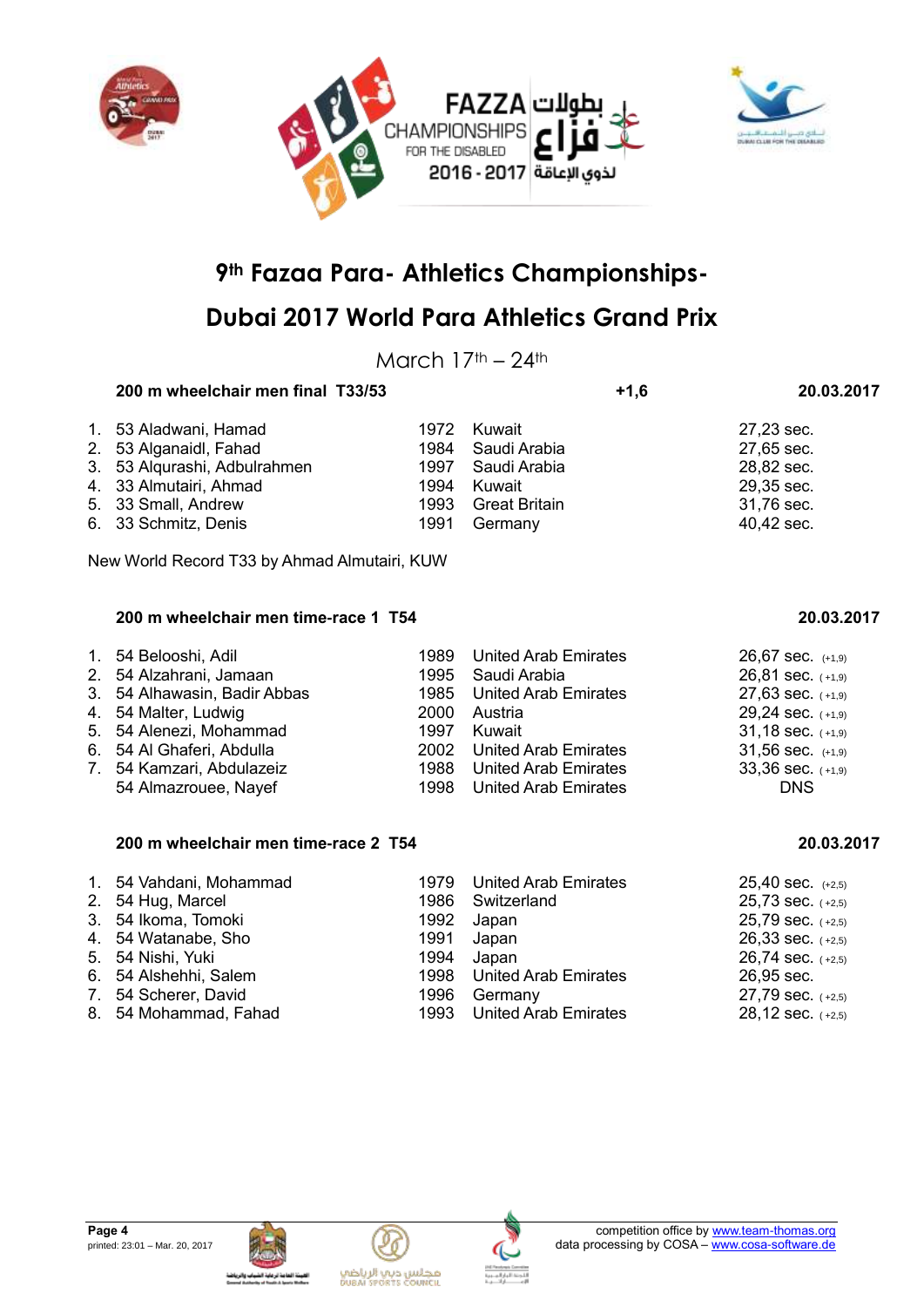



## **Dubai 2017 World Para Athletics Grand Prix**

March  $17<sup>th</sup> - 24<sup>th</sup>$ 

### **200 m wheelchair men T54 ranking order time races T54 20.03.2017**

### 1. 54 Vahdani, Mohammad 1979 United Arab Emirates 25,40 sec. (+2,5) 2. 54 Hug, Marcel 1986 Switzerland 25,73 sec. (+2,5)<br>
3. 54 Ikoma Tomoki 1992 Japan 1993 Subang 25.79 sec. (+2.5) 3. 54 Ikoma, Tomoki 1992 Japan 25,79 sec. (+2,5) 4. 54 Watanabe, Sho 1991 Japan 26,33 sec. ( +2,5) 5. 54 Belooshi, Adil 1989 United Arab Emirates 26,67 sec. (+1,9) 6. 54 Nishi, Yuki 1994 Japan 26,74 sec. (+2,5)<br>
7. 54 Alzahrani, Jamaan 1995 Saudi Arabia 26,81 sec. (+1,9) 7. 54 Alzahrani, Jamaan 1995 Saudi Arabia 26,81 sec. ( +1,9) 8. 54 Alshehhi, Salem 1998 United Arab Emirates 26,95 sec. (+2,5) 9. 54 Alhawasin, Badir Abbas 1985 United Arab Emirates 27,63 sec. (+1,9) 10. 54 Scherer, David 1996 Germany 1996 Cermany 27,79 sec. (+2,5) 11. 54 Mohammad, Fahad 1993 United Arab Emirates 28,12 sec. (+2,5) 12. 54 Malter, Ludwig 2000 Austria 29,24 sec. ( +1,9) 13. 54 Alenezi, Mohammad 1997 Kuwait  $1997$  Kuwait  $31,18$  sec.  $(1,9)$ 14. 54 Al Ghaferi, Abdulla 2002 United Arab Emirates 31,56 sec. (+1,9) 15. 54 Kamzari, Abdulazeiz 1988 United Arab Emirates 33,36 sec. ( +1,9) 54 Almazrouee, Nayef 1998 United Arab Emirates DNS **800 m men final T11/12 20.03.2017** 1. 12 Kirwa, Henry 1973 Kenya 2:04,3min. 2. 12 Alinajimi, Vahid 1996 Iran 2:05,6min.

| 2. 12 Alinajimi, Vahid   | 1996 Iran |              | 2:05,6min. |
|--------------------------|-----------|--------------|------------|
| 3. 11 Sang, Erick Kiptoo |           | 1984 Kenya   | 2:07,6min. |
| 4. 12 Tien-Fung, Yap     |           | 1990 Germany | 2:37,8min. |
| 5. 12 Ciorap, Abel       |           | 1997 Romania | 4:11,9min. |

### **800 m men final T13/20 20.03.2017**

| 1. 13 Baka, Fouad               | 1994 | Algeria     | $1:59,0$ min. |
|---------------------------------|------|-------------|---------------|
| 2. 20 Ibrahim, Muhd Nurdin      | 1997 | Malaysia    | 2:01,7min.    |
| 3. 13, Ramkaran Singh           | 1990 | India       | 2:02,6min.    |
| 4. 13. Rohit                    | 1998 | India       | 2:08,2min.    |
| 13 Mashhadian Khouzani, Mohamma | 1998 | <b>Iran</b> | <b>DNF</b>    |
| 20 Celik, Alperen Mehmet        | 1997 | Turkey      | <b>DNF</b>    |







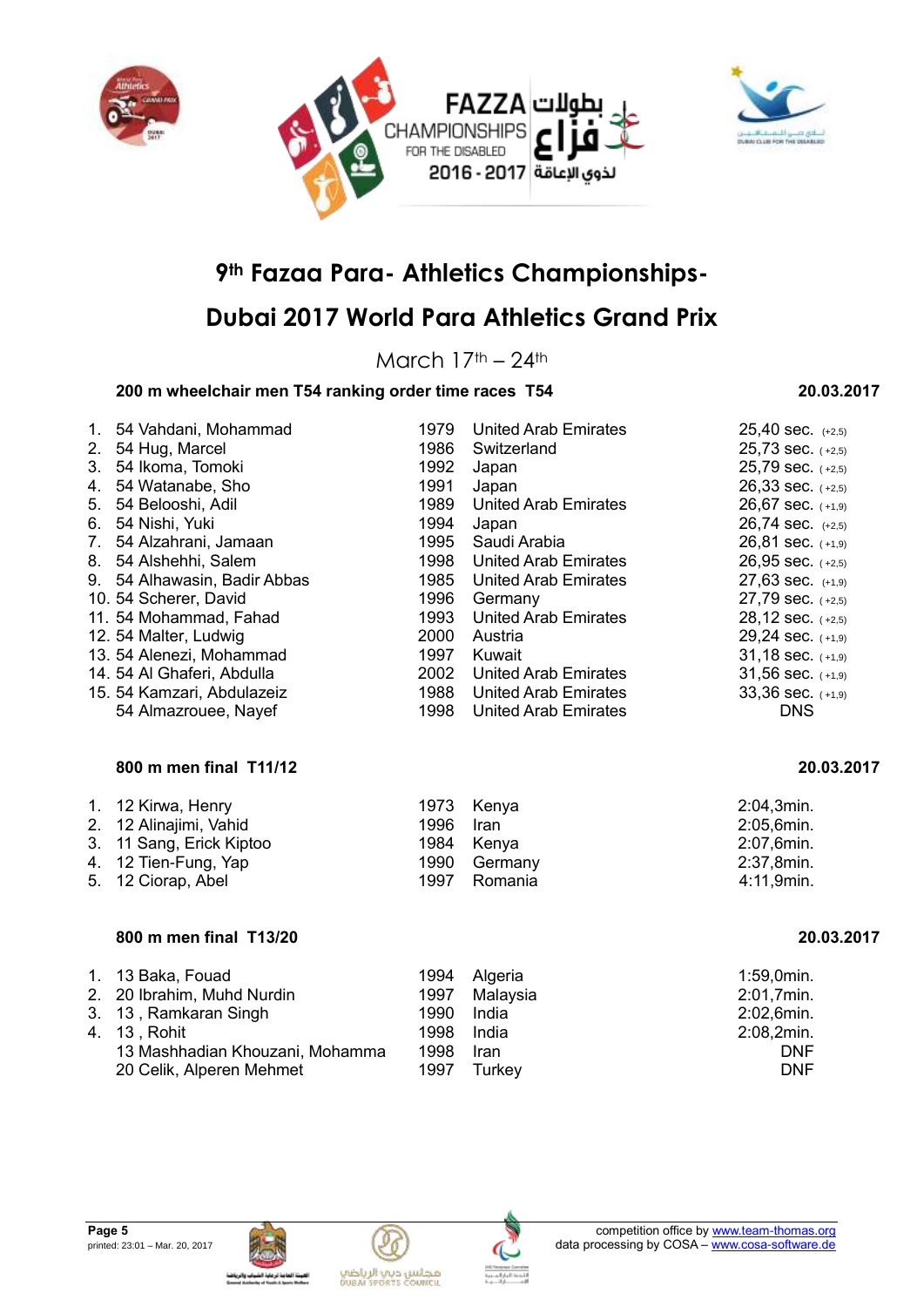



## **Dubai 2017 World Para Athletics Grand Prix**

March  $17<sup>th</sup> - 24<sup>th</sup>$ 

### **800 m wheelchair men final T33/34/53 20.03.2017**

| 1.<br>$2_{-}$<br>3.<br>4.<br>5.<br>6.<br>7.<br>8. | 34 Hammadi, Mohamed<br>53 Aladwani, Hamad<br>53 Matsunaga, Hitoshi<br>53 Hiromichi, Jun<br>34 Williams, Nathaniel<br>33 Small, Andrew<br>34 Edwards, Jamie<br>34 Baba, Tatsuya | 1985<br>1972<br>1972<br>1973<br>1991<br>1993<br>1999<br>1989 | <b>United Arab Emirates</b><br>Kuwait<br>Japan<br>Japan<br><b>Great Britain</b><br><b>Great Britain</b><br><b>Great Britain</b><br>Japan | 1:45,9min.<br>1:46,7min.<br>1:47,3min.<br>1:47,8min.<br>2:03,7min.<br>2:18,7min.<br>2:19,4min.<br>2:20,6min. |
|---------------------------------------------------|--------------------------------------------------------------------------------------------------------------------------------------------------------------------------------|--------------------------------------------------------------|------------------------------------------------------------------------------------------------------------------------------------------|--------------------------------------------------------------------------------------------------------------|
| 1.                                                | 800 m men final T36/37/38<br>37 Djemai, Madjid                                                                                                                                 | 1983                                                         | Algeria                                                                                                                                  | 20.03.2017<br>2:09,1min.                                                                                     |
| 2 <sub>1</sub><br>3.                              | 36 Bouzourine, Sid Ali<br>38 Damchoom, Surasak<br>4. 37 Igusa, Takafumi                                                                                                        | 1992<br>1997<br>1989                                         | Algeria<br>Thailand<br>Japan                                                                                                             | 2:13,5min.<br>2:14,5min.<br>2:16,8min.                                                                       |

- 5. 37 Abdellatef, Mohamed 1991 Egypt 2:19,0min.
	- **800 m men final T44/46 20.03.2017**

| 1. 46 Sang, Wesley Kimeli<br>2. 44 Alsana, Nour |      | 1994 Kenya<br>1984 Saudi Arabia | 1:59,8min.               |
|-------------------------------------------------|------|---------------------------------|--------------------------|
| 3. 46 Muhammad Haisham, M. A.                   |      | 1996 Malaysia                   | 2:03,1min.<br>2:05,2min. |
| 4. 46 Nuttall, Luke                             | 2001 | Great Britain                   | 2:08,8min.               |
| 5. 46 Yussupov, Askhat                          |      | 1987 Kazakhstan                 | 2:29,2min.               |

#### **800 m wheelchair men final T51/52 20.03.2017**

| 1. 52 Matsumoto, Naoyuki | 1979 Japan | 2:26,1min. |
|--------------------------|------------|------------|
| 2. 51 Kusuda, Takumi     | 1991 Japan | 3:48,6min. |

#### **800 m wheelchair men time-race 1 T54 20.03.2017**

| 1. 54 Alrajehi, Faisal       | 1998 Kuwait               | 1:43,4min.       | $\bigcirc$ |
|------------------------------|---------------------------|------------------|------------|
| 2. 54 Alhawasin, Badir Abbas | 1985 United Arab Emirates | $1:44,3min.$ ()  |            |
| 3. 54 Scherer, David         | 1996 Germany              | 1:46,7min. $($   |            |
| 4. 54 Belooshi, Adil         | 1989 United Arab Emirates | 1:51,3min. $($   |            |
| 5. 54 Malter, Ludwig         | 2000 Austria              | 1:52,9 $min.$ () |            |
| 6. 54 Takemura, Koki         | 1988 Japan                | 1:55,4min.       | $\bigcirc$ |
| 7. 54 Alshehhi, Salem        | 1998 United Arab Emirates | 2:04,0min.       |            |





**Page 6 competition office by [www.team-thomas.org](http://www.team-thomas.org/)** printed: 23:01 – Mar. 20, 2017 **data processing by COSA** – [www.cosa-software.de](http://www.cosa-software.de/)

| 20.03.2017 |  |
|------------|--|
|------------|--|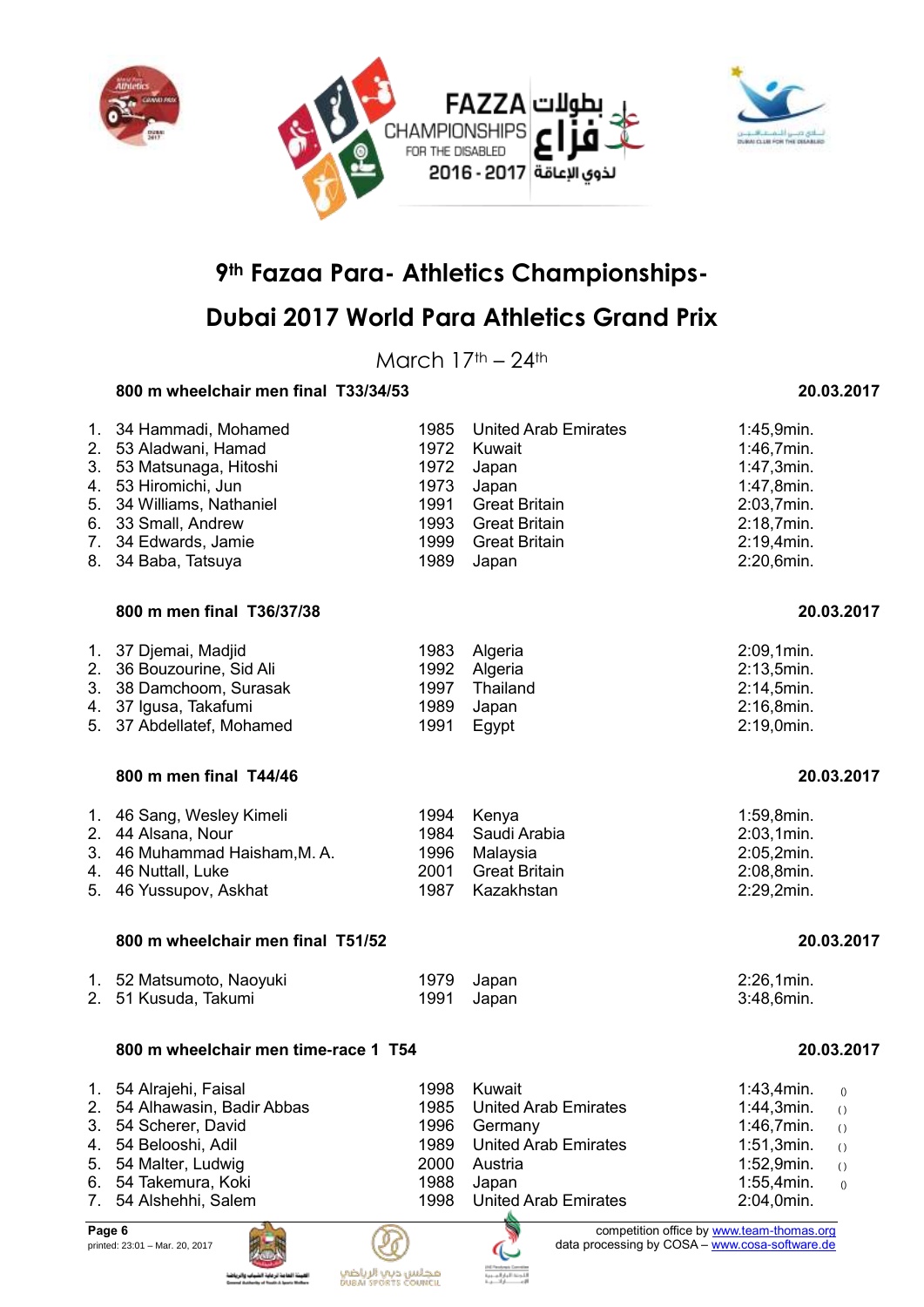



## **Dubai 2017 World Para Athletics Grand Prix**

March  $17<sup>th</sup> - 24<sup>th</sup>$ 

### **800 m wheelchair men time-race 2 T54 20.03.2017**

| 1. 54 Hug, Marcel       |      | 1986 Switzerland          | 1:38,7min.       | $\left( \right)$ |
|-------------------------|------|---------------------------|------------------|------------------|
| 2. 54 Higuchi, Masayuki | 1979 | Japan                     | $1:39,4$ min. () |                  |
| 3. 54 Balde, Alhassane  |      | 1985 Germany              | $1:39,6$ min. () |                  |
| 4. 54 Suzuki, Tomoki    | 1994 | Japan                     | $1:39,9$ min. () |                  |
| 5. 54 Watanabe, Sho     | 1991 | Japan                     | 1:41,4min. $(1)$ |                  |
| 6. 54 Aldhaheri, Rashed |      | 1991 United Arab Emirates | 1:42,4min.       | ()               |
| 7. 54 Kubo, Kozo        | 1981 | Japan                     | $1:44,4min.$ ()  |                  |
| 8. 54 Yasuoka, Choke    | 1973 | Japan                     | 1:45,4min.       |                  |

#### **800 m wheelchair men T54 ranking order time races 20.03.2017**

| $1_{\cdot}$ | 54 Hug, Marcel               | 1986 | Switzerland                 | 1:38,7min.    | ()               |
|-------------|------------------------------|------|-----------------------------|---------------|------------------|
| 2.          | 54 Higuchi, Masayuki         | 1979 | Japan                       | 1:39,4min.    | $\left( \right)$ |
| 3.          | 54 Balde, Alhassane          | 1985 | Germany                     | $1:39,6$ min. | ( )              |
| 4.          | 54 Suzuki, Tomoki            | 1994 | Japan                       | 1:39,9min.    | $\left( \right)$ |
| 5.          | 54 Watanabe, Sho             | 1991 | Japan                       | 1:41,4min.    | $\left( \right)$ |
| 6.          | 54 Aldhaheri, Rashed         | 1991 | United Arab Emirates        | 1:42,4min.    | ()               |
| 7.          | 54 Alrajehi, Faisal          | 1998 | Kuwait                      | 1:43.4min.    | $\left( \right)$ |
|             | 8. 54 Alhawasin, Badir Abbas | 1985 | United Arab Emirates        | 1:44,3min.    | $\left( \right)$ |
|             | 9. 54 Kubo, Kozo             | 1981 | Japan                       | 1:44,4min.    | ()               |
|             | 10. 54 Yasuoka, Choke        | 1973 | Japan                       | 1:45,4min.    | $\left( \right)$ |
|             | 11. 54 Scherer, David        | 1996 | Germany                     | 1:46,7min.    | $\left( \right)$ |
|             | 12. 54 Belooshi, Adil        | 1989 | <b>United Arab Emirates</b> | 1:51,3min.    | $\left( \right)$ |
|             | 13. 54 Malter, Ludwig        | 2000 | Austria                     | 1:52,9min.    | $\left( \right)$ |
|             | 14. 54 Takemura, Koki        | 1988 | Japan                       | 1:55,4min.    | ( )              |
|             | 15. 54 Alshehhi, Salem       | 1998 | United Arab Emirates        | 2:04,0min.    |                  |

#### **triple jump men final T13/20 20.03.2017**

|                     | 20 Celik, Alperen Mehmet | 1997 | Turkey     |                          | ΝM        |
|---------------------|--------------------------|------|------------|--------------------------|-----------|
|                     |                          |      |            |                          |           |
| 12 Zayets, Vladimir |                          | 1981 | Azerbaijan |                          | <b>NM</b> |
|                     |                          |      |            | $\overline{\phantom{0}}$ |           |
|                     | 20 Unal, Muhammet Selim  | 1999 | Turkev     |                          | <b>NM</b> |
|                     |                          |      |            |                          |           |







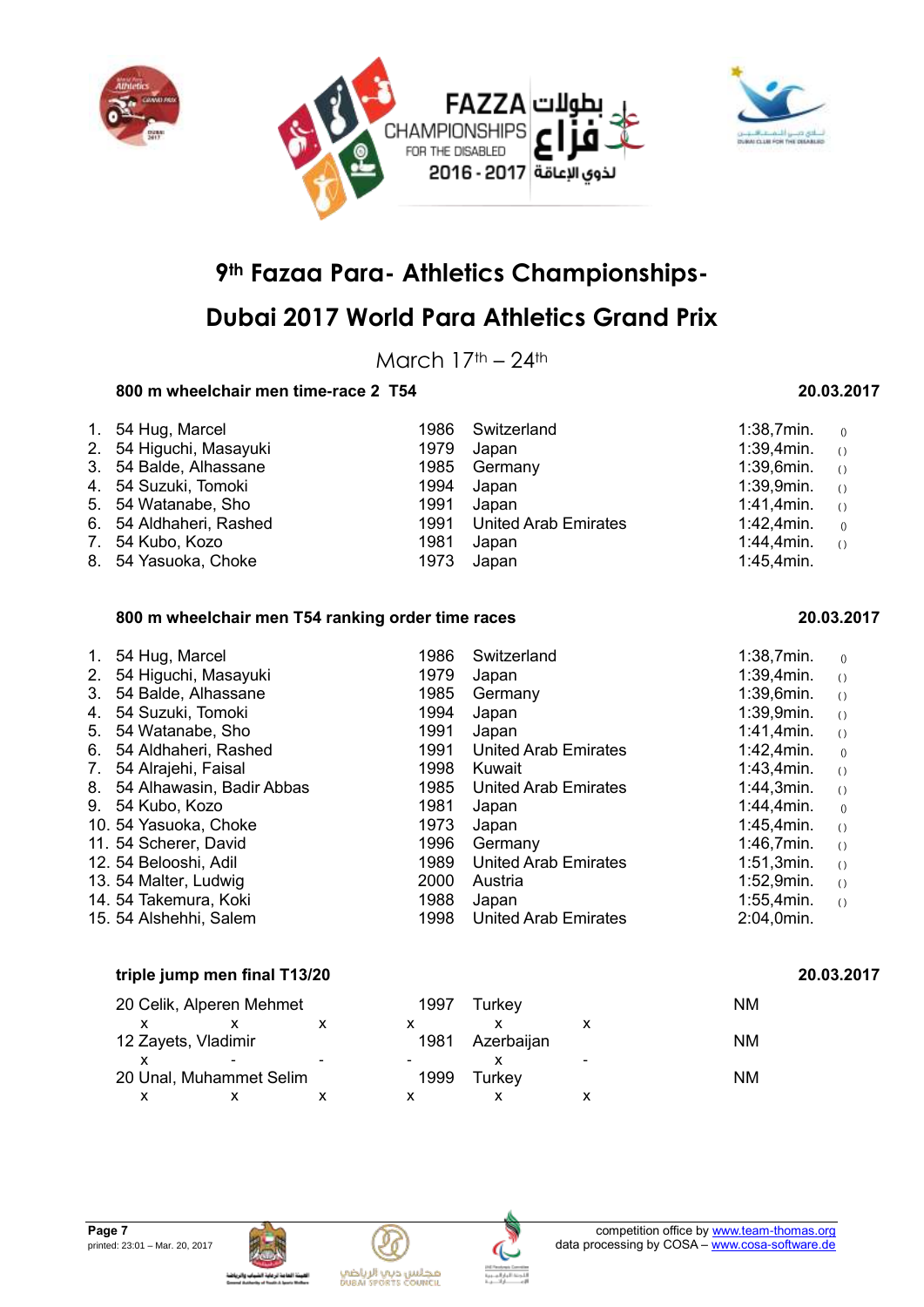



March  $17<sup>th</sup> - 24<sup>th</sup>$ 

### **shot put men final F12/13/20 20.03.2017**

### 1. 13 Rahmati, Amir 1984 Iran 1984 Iran 13,09 m 1061 P 12,27 11,84 13,08 12,42 13,09 12,24 2. 12 Pakbaz, Saman 1995 Iran 1995 Iran 15,34 m 893 P 13,92 14,51 x x x 15,34 3. 12 Sultonov, Elbek 1995 Uzbekistan 14,30 m 791 P 13,06 13,03 14,09 14,29 14,30 13,81 4. 12 Butucea, Vladimir 1992 Moldova 1992 Moldova 11,56 m 424 P 11,00 11,56 9,76 10,81 10,41 10,21 5. 12 Negi, Ashish Singh 1980 India 9,99 m <sup>207</sup> <sup>P</sup> 9,99 9,61 9,76 9,77 9,48 9,90 6. 12 Alharaz, Abdullah 1983 Kuwait 9,73 m <sup>176</sup> <sup>P</sup> 9,17 9,52 9,73 8,80 9,63 9,43 7. 13 Isa, Ammar 1987 Bahrain 5,53 m 23 P 5,53 x x x x x Out of ranking 20 Mohamad Aliff, Mohamad Awi 1997 Malaysia 11,76 m 520 P x 11,44 11,65 11,76 11,50 11,42 **shot put men final F40/41/42 20.03.2017**

| 1. 42 Mayers, Lorn        |       |       | 1985  | <b>Great Britain</b>        |       | 11,92 m      | 649 P |
|---------------------------|-------|-------|-------|-----------------------------|-------|--------------|-------|
| 11.88                     | 11,85 | 11,92 | 11,46 | 11.01                       | 10.79 |              |       |
| 2. 42 Al-Joburi, Mohammad |       |       | 1968  | Sweden                      |       | 11,39 m      | 568 P |
| 10.40                     | 11,39 | 10,36 | 11,31 | X                           | X     |              |       |
| 3. 42 Singh, Surjeet      |       |       | 1973  | India                       |       | $10,17 \; m$ | 372 P |
| 10.17                     | 9.88  | 9,58  | 9,75  | 9,77                        | 9,32  |              |       |
| 4. 40 Alsaif, Abdullah    |       |       | 1994  | Kuwait                      |       | 7.09 m       | 305 P |
| 6.85                      | x     | 6,74  | 6,57  | 6.98                        | 7.09  |              |       |
| 5. 40 Murad, Adel         |       |       | 1994  | <b>United Arab Emirates</b> |       | $5,67 \; m$  | 72 P  |
| 5.59                      | 5.57  | 5,53  | 5,55  | 5,67                        | 5.34  |              |       |
| 6. 41 Ishiguro, Yusuke    |       |       | 1989  | Japan                       |       | $6,52 \; m$  | 54 P  |
| 5,73                      | 6,36  | 5.90  | 6,29  | 6,52                        | 6,14  |              |       |





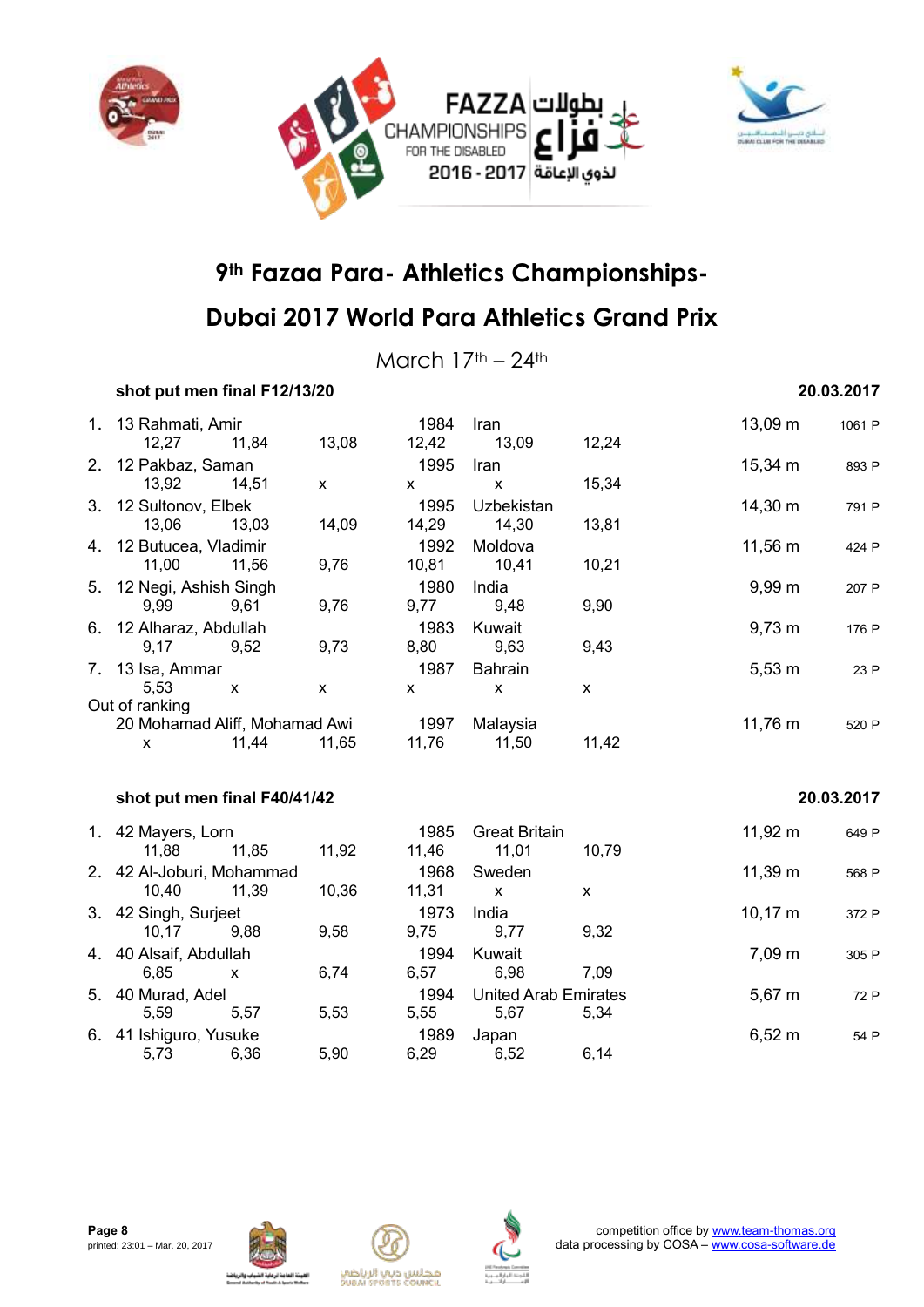



## **Dubai 2017 World Para Athletics Grand Prix**

March  $17<sup>th</sup> - 24<sup>th</sup>$ 

### **shot put wheelchair men final F52/55/56 20.03.2017**

| 1. 52 Apinis, Aigars        |      |              |                           | 1973 Latvia                 |                    | $9,88 \text{ m}$   | 949 P |
|-----------------------------|------|--------------|---------------------------|-----------------------------|--------------------|--------------------|-------|
| 9,29 9,61                   |      | 9,45         |                           | 9,65 8,99 9,88              |                    |                    |       |
| 2. 56 Musayev, Olokhan      |      |              |                           | 1979 Azerbaijan             |                    | 11,09 m            | 897 P |
| 10,41 10,37                 |      | 11,09        |                           | 10,13 x 10,37               |                    |                    |       |
| 3. 55 Barker, Mike          |      |              |                           | 1984 Great Britain          |                    | 7,96 m             | 451 P |
| 7,81 7,19                   |      | 7,86         |                           | 7,50 7,96 7,51              |                    |                    |       |
| 4. 55 Scambura, Dusan       |      |              |                           | 1966 Czech Republic         |                    | $7,70 \; m$        | 406 P |
| 7,50                        | 7,42 | 7,70         | 7,45                      | 7,63                        | 7,70               |                    |       |
| 5. 56 Klimes, Jaroslav      |      | 1981         | Czech Republic            |                             | $7,29 \text{ m}$   | 323 P              |       |
| 6,90                        | 6,24 | 6,29         | 6,85                      | 7,29                        | 6,84               |                    |       |
| 6. 56 Tenaijy, Jumah Saeed  |      |              | 1979 United Arab Emirates |                             | $7,05 \; \text{m}$ | 284 P              |       |
| 6,65 6,46                   |      | 6,88         |                           | 6,92 6,42 7,05              |                    |                    |       |
| 7. 55 Younas, Omair         |      |              |                           | 1996 United Arab Emirates   |                    | 6,96 m             | 279 P |
| 6,67 6,42                   |      | 6,96         |                           | $6,52 \quad x$              | 6,88               |                    |       |
| 8. 56 Zeyoudi, Rashed Ahmed |      |              |                           | 1982 United Arab Emirates   |                    | $6,80 \; m$        | 244 P |
| 6,54 6,41                   |      | 6,52         |                           | 6,80 6,71                   | 6,62               |                    |       |
| 9. 55 Dhanhani, Saeed       |      |              | 1980                      | <b>United Arab Emirates</b> |                    | $6,10 \; m$        | 153 P |
| 6,10 5,94                   |      | 5,57         | 5,85                      | 5,79                        | 5,71               |                    |       |
| 10. 52 Urbanec, Lukas       |      |              |                           | 1979 Czech Republic         |                    | $3,80 \; \text{m}$ | 21 P  |
| 3,53 3,39                   |      | $\mathsf{x}$ |                           | 3,63 3,73                   | 3,80               |                    |       |
| 55, Nir Bahadur Gurun       |      |              | 1958                      | India                       |                    | <b>DNS</b>         |       |

New Asian Record F56 by Olokhan Musayev, AZE

### **shot put wheelchair men final F54 20.03.2017**

|        | 1. 54 Stefanoudakis, Manolis   |      |      | 1983                        | Greece                |             | 8,16 m                                         |
|--------|--------------------------------|------|------|-----------------------------|-----------------------|-------------|------------------------------------------------|
|        | 7,33                           | 7.47 | 8,16 | 7,97                        | 7,97                  | 7,63        |                                                |
|        | 2. 54 Astanov, Elvin           |      |      | 1979                        | Azerbaijan            |             | 7,68 m                                         |
|        | 7,41                           | 7.52 | 7,63 | 7,58                        | 7,68                  | 7,65        |                                                |
|        | 3. 54 Nacin, Stanislav         |      |      | 1960                        | <b>Czech Republic</b> |             | $6,54 \, m$                                    |
|        | 6.13                           | 6.54 | 6,41 | $\mathsf{x}$                | X                     | 5.70        |                                                |
|        | 4. 54 Al Masbahi, Abdulla      |      | 1985 | <b>United Arab Emirates</b> |                       | $6,21 \; m$ |                                                |
|        | 6.15                           | 6.21 | X    | 6,07                        | 6.15                  | 6.18        |                                                |
|        | 5. 54 Alanazi, Saleh           |      |      | 1988                        | Saudi Arabia          |             | $5,71 \; m$                                    |
|        | 5,50                           | X    | 5,34 | $\mathsf{x}$                | 5,32                  | 5,71        |                                                |
|        | 6. 54 Ben Jabal, Mohammad      |      |      | 1987                        | Kuwait                |             | $5,65 \; m$                                    |
|        | 4,21                           | 5,62 | 5,65 | 4,84                        | 5,56                  | 5,30        |                                                |
|        | 7. 54 Kunc, Lukas              |      |      | 1986                        | <b>Czech Republic</b> |             | $5,27 \; m$                                    |
|        | 4,74                           | 4,94 | 5,27 | 5,19                        | 5,14                  | X           |                                                |
| Page 9 |                                |      |      |                             |                       |             | competition office by www.team-thomas.org      |
|        | printed: 23:01 - Mar. 20, 2017 |      |      |                             |                       |             | data processing by COSA - www.cosa-software.de |





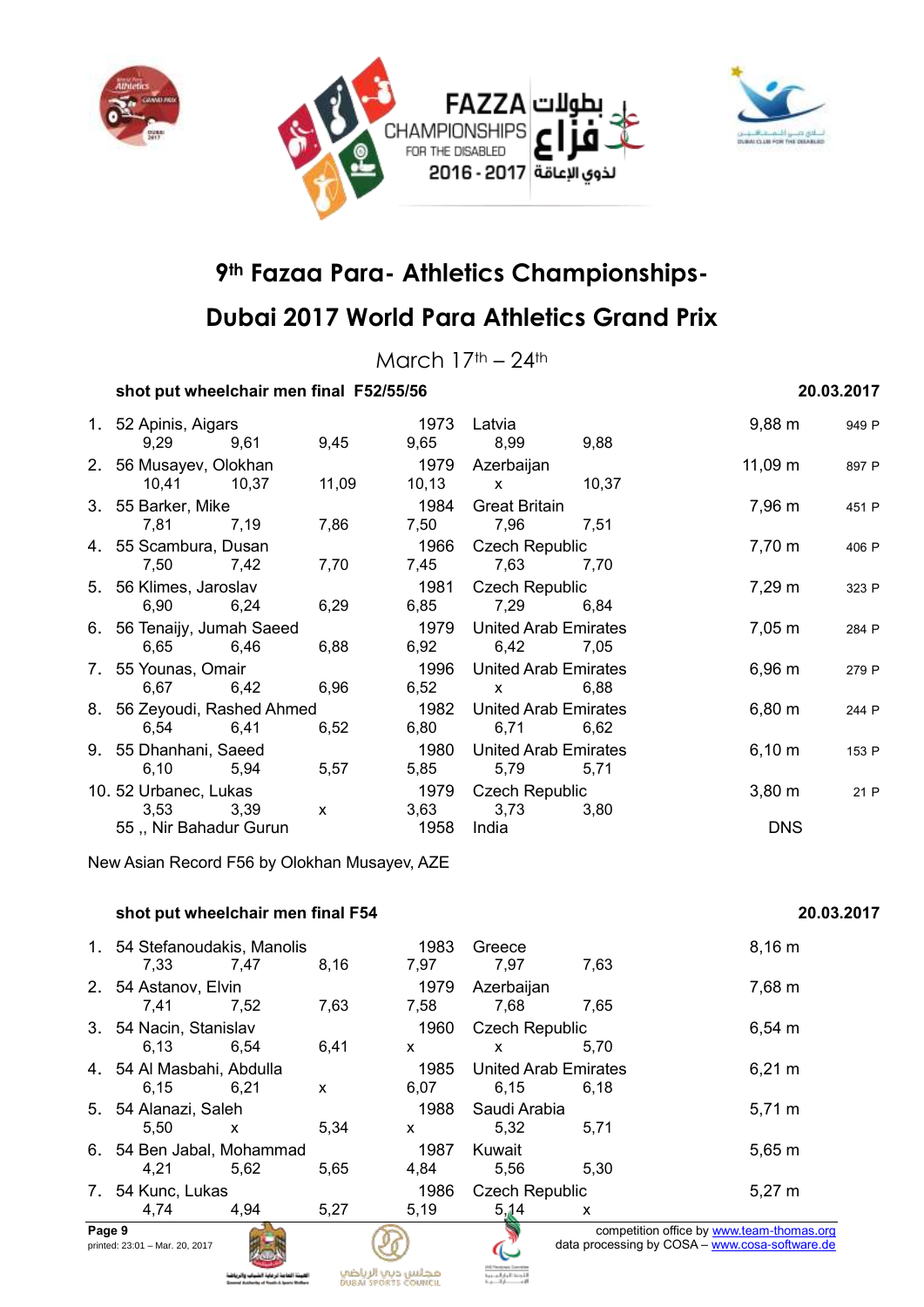



March  $17<sup>th</sup> - 24<sup>th</sup>$ 

### **discus wheelchair men final F33 20.03.2017**

| 1. 33 Alnakhli, Hani             |              | 1986  | Saudi Arabia |                             | $31,03 \; m$ |                    |
|----------------------------------|--------------|-------|--------------|-----------------------------|--------------|--------------------|
| <b>X</b>                         | 31,03        |       |              |                             |              |                    |
| 2. 33 Kardjena, Kamel            |              |       | 1981         | Algeria                     |              | 24,62 m            |
| 21,93                            | 23,03        | X     | 24,62        | X                           | 21,53        |                    |
| 3. 33 Scheil, Daniel             |              |       | 1973         | Germany                     |              | 23,05 m            |
| 22,06                            | 23,05        | X     | 22,88        | X                           | X            |                    |
| 4. 33 Alhousani, Ahmed           |              |       | 1987         | <b>United Arab Emirates</b> |              | 21,90 m            |
| 19,83                            | 19,06        | 21,90 | $\mathsf{x}$ | x                           |              |                    |
| 5. 33 Ali, Juma                  |              |       | 1978         | United Arab Emirates        |              | 15,50 m            |
| 14,16                            | 14,17        | 14,67 | 15,50        | $\mathsf{x}$                | 14,16        |                    |
| 6. 33 Saleh, Naser               |              |       | 1984         | Kuwait                      |              | 15,26 m            |
| <b>X</b>                         | $\mathsf{x}$ | 15,26 |              |                             |              |                    |
| 7. 33 Malaleih, Hassan Ali Obaid |              |       | 1984         | <b>United Arab Emirates</b> |              | $15,19 \; m$       |
| $\mathsf{x}$                     | 15,19        | X     | 14,59        | X                           | X            |                    |
| 8. 33 Almutairi, Abdulrahman     |              |       | 1996         | Kuwait                      |              | $9,98 \, \text{m}$ |
| 9,46                             | 9,71         | X     | X.           | 8,21                        | 9,98         |                    |
| 9. 33 Soun, Bohumil              |              |       | 1991         | <b>Czech Republic</b>       |              | $9,25 \; m$        |
| 8,55                             | X            | 7,56  | 9,25         | 9,03                        | 9,11         |                    |

New World record by Hani Alnakhli, KSA

#### **discus men final F35/36/38 20.03.2017**

#### 1. 36 Al Kaabi, Mohammed 1996 United Arab Emirates 37,03 m  $\frac{797 \text{ P}}{37,03}$  37,03 m  $\frac{34.74}{33.51}$  x  $\frac{36.25}{36.07}$  37,03 m 37,03 34,74 33,51 x 35,25 36,07 2. 36 Rafiyev, Rufat 1989 Azerbaijan 1989 Azerbain 1989 32,02 m 590 P 29,77 31,20 x x 32,02 x 3. 38 Vratil, Petr<br>
29.35 31.00 x 33.47 33.02 33,47 33.02 29,35 31,00 x x 33,47 33,02 4. 38 Grezl, Dusan 1979 Czech Republic 32,68 m <sup>481</sup> <sup>P</sup> 29,57 31,34 31,42 32,68 32,10 31,75 5. 35 Albinali, Hamad 1991 Bahrain 26,82 m <sup>296</sup> <sup>P</sup> 26,32 x 24,84 x 26,32 26,82 6. 35 Alotibi, Abdulmhsen 1998 Kuwait 24,61 m <sup>204</sup> <sup>P</sup> x 22,22 23,48 x 24,61 23,58







مجلس ديب الرياضي<br>Duani seorits council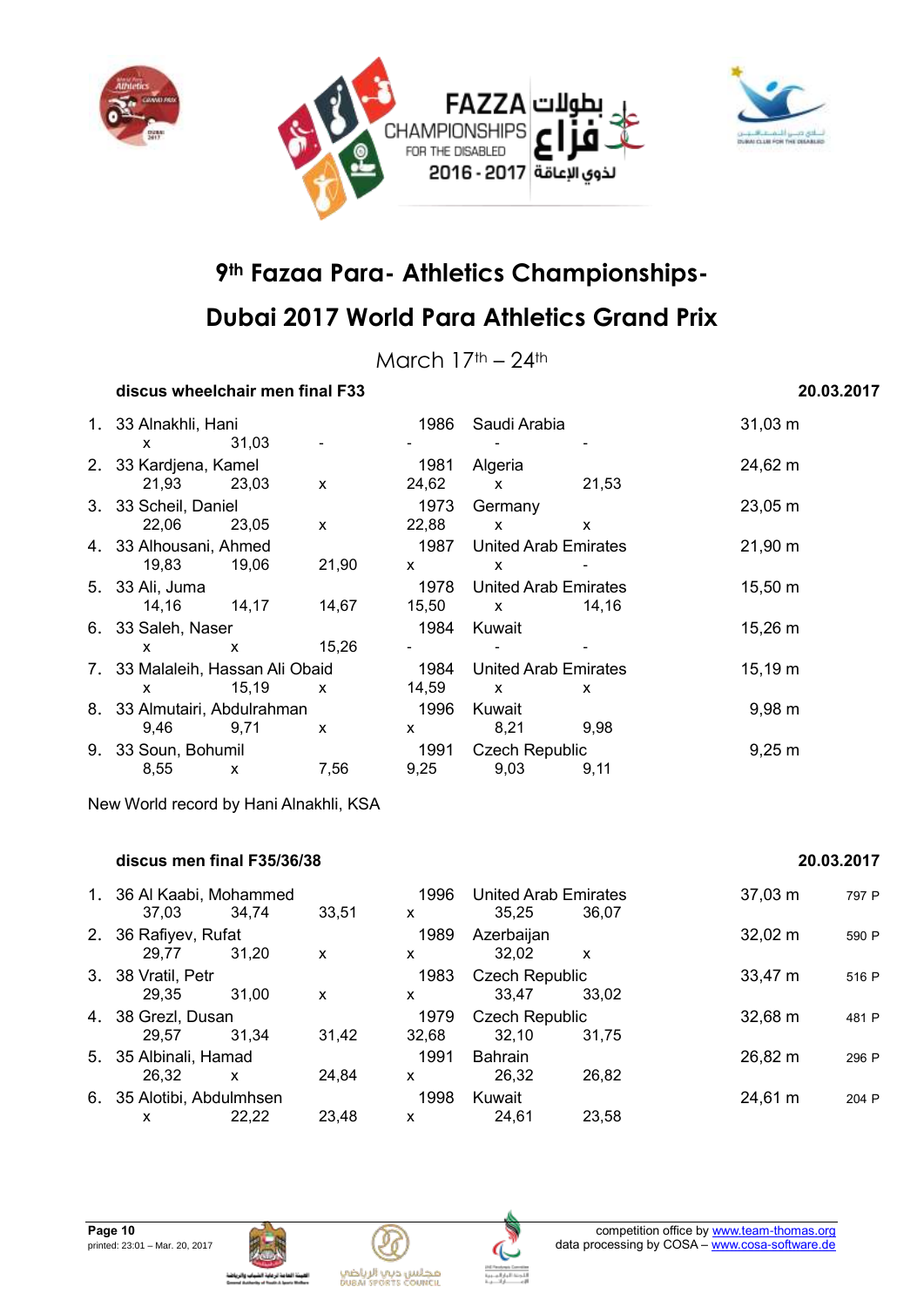



## **Dubai 2017 World Para Athletics Grand Prix**

March  $17<sup>th</sup> - 24<sup>th</sup>$ 

### **javelin wheelchair men final F34/57 20.03.2017**

| 1. 57 Sidorchuk, Pavel           |       |       | 1965  | Kazakhstan                  |       | $30,58 \text{ m}$ | 609 P      |
|----------------------------------|-------|-------|-------|-----------------------------|-------|-------------------|------------|
| 30,28                            | X     | X     | 30,53 | $\mathsf{x}$                | 30.58 |                   |            |
| 2. 34 Hayayei, Abdullah          |       |       | 1980  | <b>United Arab Emirates</b> |       | 26,31 m           | 595 P      |
| 26.31                            | 25,67 | X     | X     | 22,70                       | X     |                   |            |
| 3. 34 Passas, Konstantinos       |       |       | 1984  | Greece                      |       | 18,33 m           | 206 P      |
| x                                | 17.53 | X     | 16,62 | 18,33                       | X     |                   |            |
| 4. 57 Liska, Premysl             |       |       | 1988  | <b>Czech Republic</b>       |       | $17,44 \text{ m}$ | 95 P       |
| 17.44                            | 16.74 | X     | 16,28 | 17,34                       | 15,91 |                   |            |
| 5. 34 Dvorak, Martin             |       |       | 1994  | <b>Czech Republic</b>       |       | 13,95 m           | 64 P       |
| 12,32                            | 13,10 | 13,95 | 13,77 | X                           | 12,98 |                   |            |
| 6. 57 Abdulaziz Rahmatalla, Saud |       |       | 2001  | <b>United Arab Emirates</b> |       | 8,66 m            | 2P         |
| X                                | X     | 7.96  | X     | $\mathsf{x}$                | 8,66  |                   |            |
| javelin men final F46            |       |       |       |                             |       |                   | 20.03.2017 |
| 1. 46 Gurjar, Sundar Singh       |       |       | 1996  | India                       |       | 60,33 m           |            |

| 1. 46 Gurjar, Sundar Singh<br>60,33               |            | 56,48 | 1996.<br>58,32 | India<br>57,88     | 55,16 | 60,33 m           |
|---------------------------------------------------|------------|-------|----------------|--------------------|-------|-------------------|
| 2. 46 Shiramasa, Takuya<br>40,52                  | X<br>49,71 | 44,29 | 1996<br>41,99  | Japan<br>48,53     | 45,24 | 49,71 m           |
| 3. 46 Yamazaki, Akihiro<br>43,95                  | 38,95      | X     | 1995<br>46,31  | Japan<br>38,44     | 44,24 | 46,31 m           |
| 4. 46 Watanabe, Daisuke<br>38,71                  | 37,69      | X     | 1973<br>x      | Japan<br>X         | X     | 38,71 m           |
| 5. 46 Dogan, Hamza<br>35,31                       | X          | 33,99 | 1987<br>32,73  | Turkey<br>X        | X     | $35,31 \text{ m}$ |
| 6. 46 Bakbergen, Kolganat<br>34,76                | 30,24      | 30,12 | 1996<br>29,88  | Kazakhstan<br>x    |       | 34,76 m           |
| 7. 46 Kamishita, Tomu<br>30,14                    | X          | X     | 1990<br>X      | Japan<br>x         | X     | $30,14 \, m$      |
| 8. 46 Alsaleh, Abdullah<br>14,47                  |            |       | 1981           | Kuwait             |       | 14,47 m           |
| Out of ranking<br>46 Taleski, Aleksandar<br>36,06 | 33,35      | X     | 1982<br>x      | Macedonia<br>32,44 | 34,29 | 36,06 m           |
|                                                   |            |       |                |                    |       |                   |





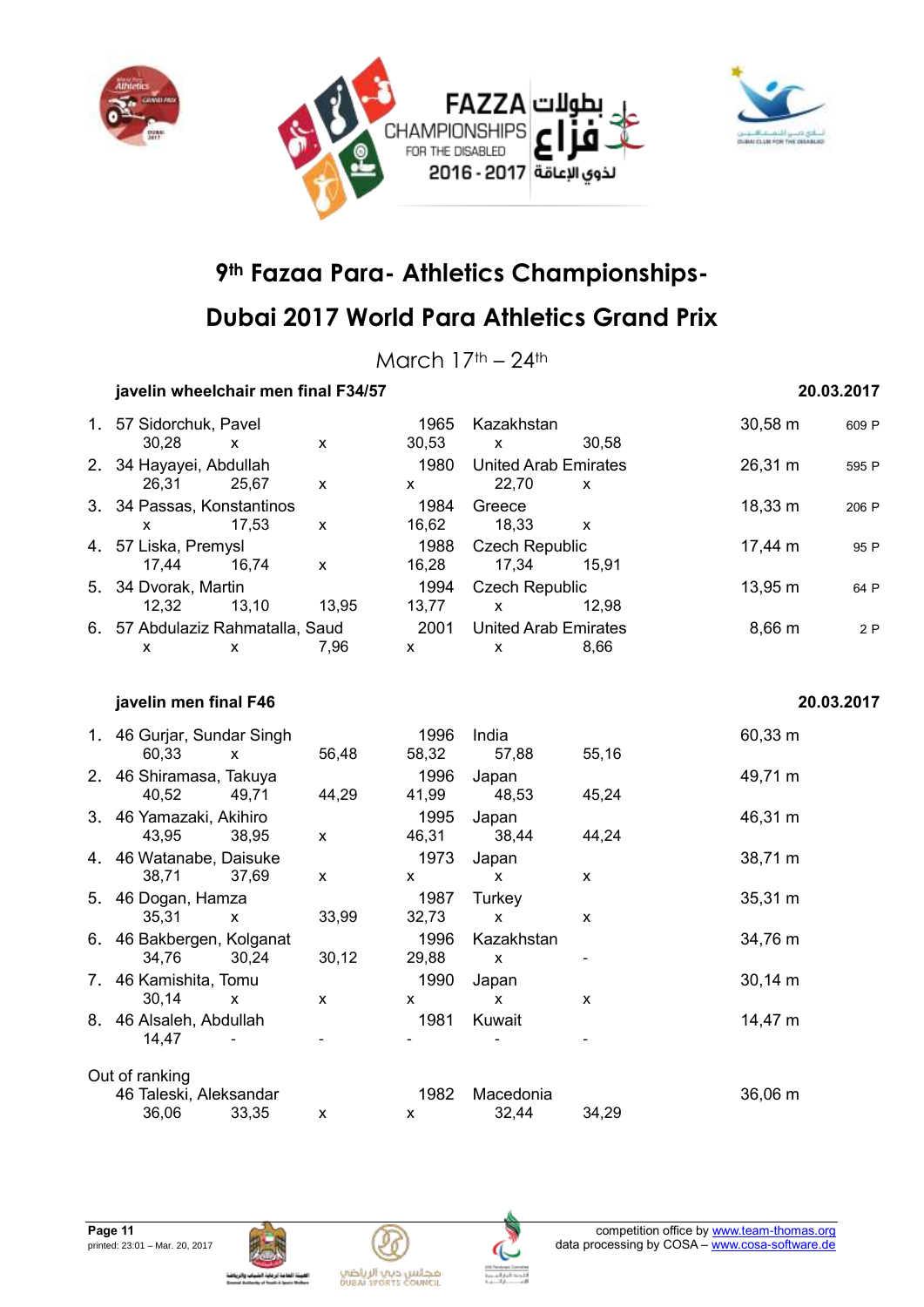



March  $17<sup>th</sup> - 24<sup>th</sup>$ 

### **club 397g men final F32 20.03.2017**

| 1. 32 Bahlaz, Lahouari    |              |              | 1979                                                                                                                                                                                                                                                                                             | Algeria                     |              | $31,86 \; m$        |
|---------------------------|--------------|--------------|--------------------------------------------------------------------------------------------------------------------------------------------------------------------------------------------------------------------------------------------------------------------------------------------------|-----------------------------|--------------|---------------------|
| 29,59                     | 24,30        | 29,13        | 28,99                                                                                                                                                                                                                                                                                            | 29,12 31,86                 |              |                     |
| 2. 32 Miller, Stephen     |              |              | 1980                                                                                                                                                                                                                                                                                             | <b>Great Britain</b>        |              | 28,82 m             |
| 26,11                     | 25,82        | 28,82        | 27,21                                                                                                                                                                                                                                                                                            | 26,37                       | 26,34        |                     |
| 3. 32 Serbus, Frantisek   |              |              | 1985                                                                                                                                                                                                                                                                                             | <b>Czech Republic</b>       |              | $25,99 \, \text{m}$ |
| X                         | $\mathsf{x}$ | $\mathsf{x}$ | $\mathsf{X}$                                                                                                                                                                                                                                                                                     | 23,81                       | 25,99        |                     |
| 4. 32 Betina, Karim       |              |              | 1978                                                                                                                                                                                                                                                                                             | Algeria                     |              | $22,81 \text{ m}$   |
| 14,80                     | 18,49        | 14,05        | 21,71                                                                                                                                                                                                                                                                                            | 22,20 22,81                 |              |                     |
| 5. 32 Alhammadi, Humaid   |              |              |                                                                                                                                                                                                                                                                                                  | 1997 United Arab Emirates   |              | $21,53 \; m$        |
| 19,64                     | 20,12        | 21,53        | 20,92                                                                                                                                                                                                                                                                                            | 21,33                       | 21,53        |                     |
| 6. 32 Alharthi, Zeyad     |              |              | 1995                                                                                                                                                                                                                                                                                             | United Arab Emirates        |              | $20,89 \; m$        |
| 16,91                     | 18,06        | $\mathsf{x}$ | 20,89                                                                                                                                                                                                                                                                                            | 19,00                       | $\mathsf{x}$ |                     |
| 7. 32 Almasoud, Abdulaziz |              |              | 1993                                                                                                                                                                                                                                                                                             | Kuwait                      |              | $20,32 \; m$        |
| 18,00                     | 19,19        | $\mathsf{x}$ | 18,98                                                                                                                                                                                                                                                                                            | 20,32 x                     |              |                     |
| 8. 32 Nasser, Mohammad    |              |              | 1991                                                                                                                                                                                                                                                                                             | Kuwait                      |              | 19,42 m             |
| 19,42<br>$\mathsf{X}$     |              | 18,68        | $\mathsf{X}$ and $\mathsf{X}$ and $\mathsf{X}$ are $\mathsf{X}$ and $\mathsf{X}$ are $\mathsf{X}$ and $\mathsf{X}$ are $\mathsf{X}$ and $\mathsf{X}$ are $\mathsf{X}$ and $\mathsf{X}$ are $\mathsf{X}$ and $\mathsf{X}$ are $\mathsf{X}$ and $\mathsf{X}$ are $\mathsf{X}$ and $\mathsf{X}$ are | 17,75                       | $\mathsf{x}$ |                     |
| 9. 32 Hassan, Moosa       |              |              | 1985                                                                                                                                                                                                                                                                                             | <b>United Arab Emirates</b> |              | $14,01 \; m$        |
| 13,12                     | 11,81        | $\mathsf{x}$ | 14,01                                                                                                                                                                                                                                                                                            | 13,27                       | 13,72        |                     |
| 32 Almutairi, Dhari       |              |              | 1981                                                                                                                                                                                                                                                                                             | Kuwait                      |              | <b>SO</b>           |
| 32 Almarashda, Khalid     |              |              | 1983                                                                                                                                                                                                                                                                                             | United Arab Emirates        |              | <b>SO</b>           |







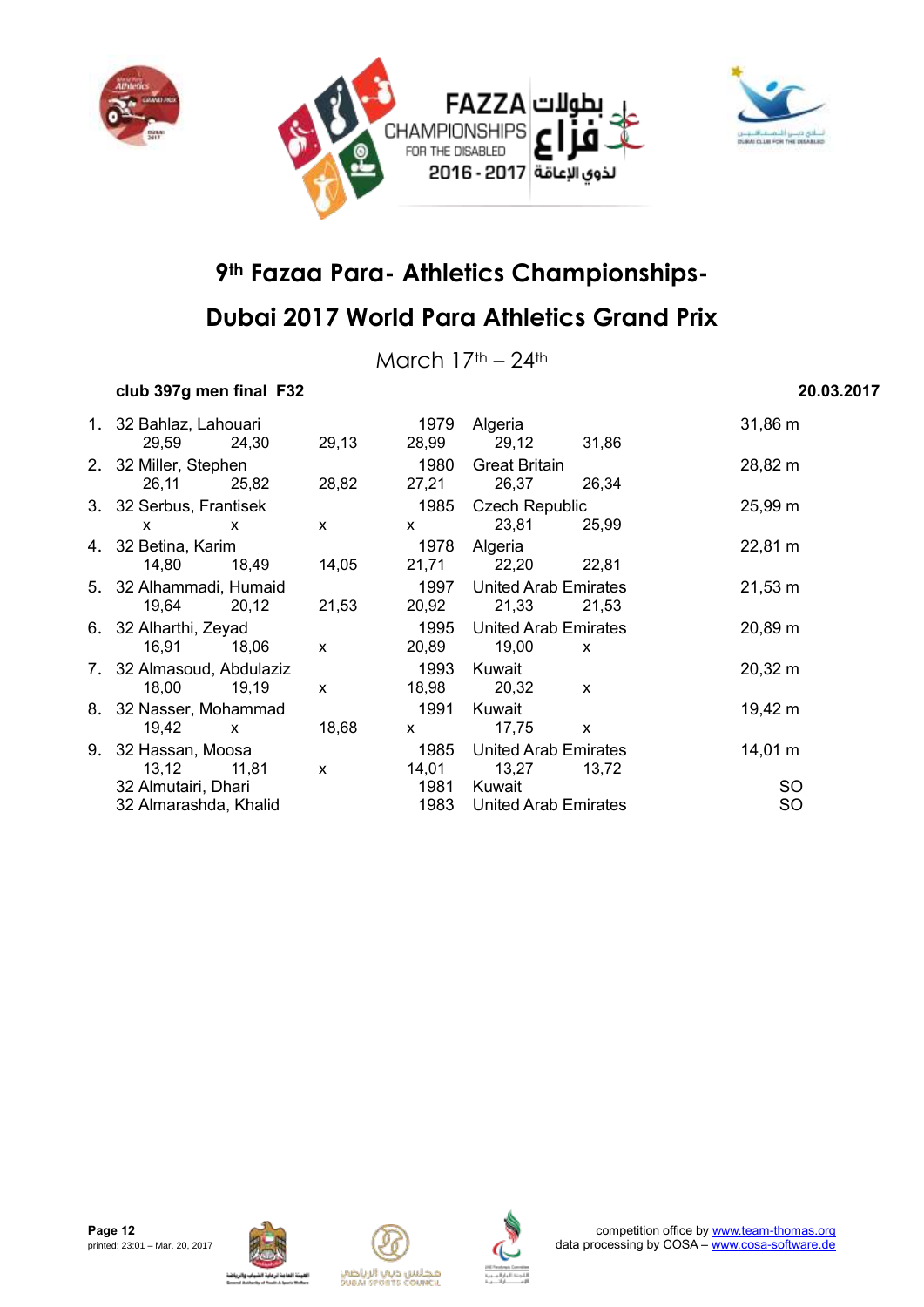



March  $17<sup>th</sup> - 24<sup>th</sup>$ 

|                            | 200 m women final T12/13                                                                                                                                                       |                                                              |                                                                                                                      | $+2,6$ | 20.03.2017                                                                                                   |
|----------------------------|--------------------------------------------------------------------------------------------------------------------------------------------------------------------------------|--------------------------------------------------------------|----------------------------------------------------------------------------------------------------------------------|--------|--------------------------------------------------------------------------------------------------------------|
| 1.<br>2.<br>3 <sub>1</sub> | 13 Nilsson, Nathalie<br>13 Engeleiter, Janne Sophie<br>12 Safarzadeh Ghahderijani, Hag<br>12 Alamoudi, Reem                                                                    | 1989<br>1995<br>2000<br>2002                                 | Sweden<br>Germany<br>Iran<br><b>United Arab Emirates</b>                                                             |        | 28,17 sec.<br>28,30 sec.<br>28,55 sec.<br><b>DNS</b>                                                         |
|                            | 200 m women final T35/36/37                                                                                                                                                    |                                                              |                                                                                                                      | $+2,3$ | 20.03.2017                                                                                                   |
|                            | 1. 35 Lyle, Maria<br>2. 37 Foerder, Isabelle<br>3. 35 Abilkhassymkyzy, Saltanat<br>4. 36 Yakovleva, Anastassiya<br>5. 36 Phumchan, Phonsuda                                    | 2000<br>1979<br>2000<br>1999<br>1996                         | <b>Great Britain</b><br>Germany<br>Kazakhstan<br>Kazakhstan<br>Thailand                                              |        | 29,39 sec.<br>33,02 sec.<br>37,23 sec.<br>37,94 sec.<br>44,09 sec.                                           |
|                            | 200 m women final T20/38/44/47                                                                                                                                                 |                                                              |                                                                                                                      | $+2,2$ | 20.03.2017                                                                                                   |
| 6.                         | 1. 38 Hahn, Sophie<br>2. 38 Ave, Lindy<br>3. 38 Cox, Kadeena<br>4. 44 Sugar, Laura<br>5. 47 Misu, Honoka<br>38 Takamatsu, Yuka<br>7. 20 Demircan, Sevim<br>8. 38 Youssef, Amal | 1997<br>1998<br>1991<br>1991<br>1998<br>1993<br>2000<br>1993 | <b>Great Britain</b><br>Germany<br><b>Great Britain</b><br><b>Great Britain</b><br>Japan<br>Japan<br>Turkey<br>Egypt |        | 26,57 sec.<br>27,72 sec.<br>28,27 sec.<br>28,42 sec.<br>28,79 sec.<br>29,51 sec.<br>31,08 sec.<br>31,81 sec. |
|                            | 200 m wheelchair women final T53/54                                                                                                                                            |                                                              |                                                                                                                      | $+0,8$ | 20.03.2017                                                                                                   |
| 5.                         | 1. 54 Babalola, Hannah<br>2. 53 Kurt, Hamide<br>3. 54 Supurgeci, Zubeyde<br>4. 53 Konishi, Keiko<br>54 Zeyen, Annika                                                           | 1988<br>1993<br>1993<br>1978<br>1985                         | Nigeria<br>Turkey<br>Turkey<br>Japan<br>Germany                                                                      |        | 30,48 sec.<br>31,04 sec.<br>31,49 sec.<br>33,71 sec.<br>35,02 sec.                                           |



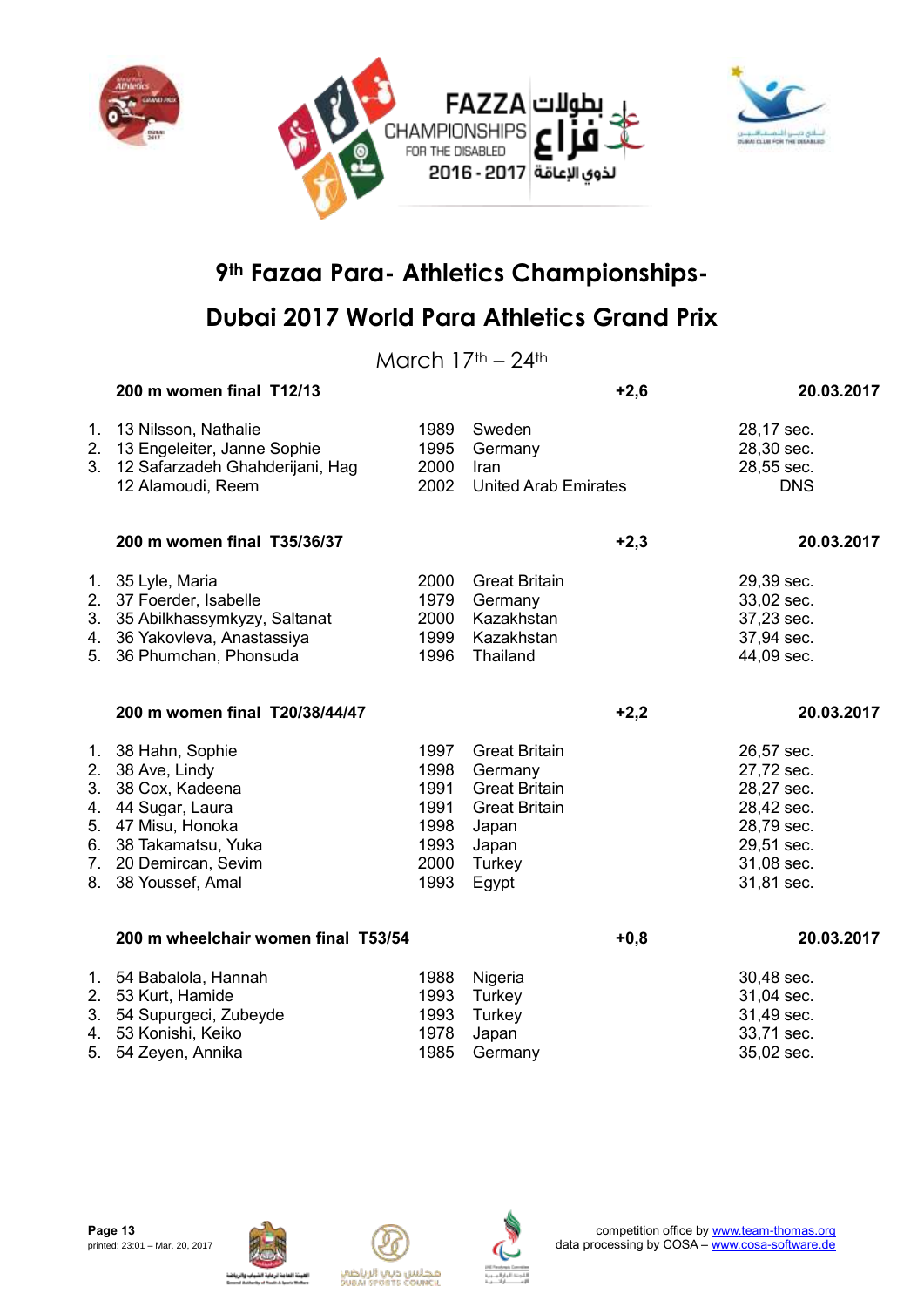



## **Dubai 2017 World Para Athletics Grand Prix**

March  $17<sup>th</sup> - 24<sup>th</sup>$ 

### **800 m women final T11/12/13/20/46 20.03.2017**

| 1. 20 Gezer, Muhsine<br>2. 11 Koech, Nancy Chelangat          |           | 2003 Turkey<br>1995 Kenya | 2:31,03min.<br>2:34,31min. |
|---------------------------------------------------------------|-----------|---------------------------|----------------------------|
| 3. 46 Tanui, Irene Cherono                                    |           | 1996 Kenya                | 2:40,24min.                |
| 4. 12 Safarzadeh Ghahderijani, Hag<br>5. 13 Nilsson, Nathalie | 2000 Iran | 1989 Sweden               | 2:40,27min.<br>2:43,43min. |

New African Record T46 by Irene Chero Tanui, KEN New European Record T13 by Nathalie Nilsson, SWE

#### **800 m wheelchair women final T34/53/54 20.03.2017**

| 1. 54 Babalola, Hannah |      | 1988 Nigeria | 2:01,2min.    |
|------------------------|------|--------------|---------------|
| 2. 53 Kurt, Hamide     |      | 1993 Turkey  | 2:01,7min.    |
| 3. 53 Nakayama, Kazumi |      | 1983 Japan   | 2:01,9min.    |
| 4. 54 Zeyen, Annika    |      | 1985 Germany | $2:09,1$ min. |
| 5. 34 Kanawaku, Atsuko | 1977 | Japan        | $2:40,0$ min. |

#### **discus women final F37/38/41-46 20.03.2017**

| 1. 46 Kato, Yukiko      |       |       | 1993     | Japan                       |       | 32,78 m           | 847 P |
|-------------------------|-------|-------|----------|-----------------------------|-------|-------------------|-------|
| 31,64                   | X     | 32,78 | <b>X</b> | x                           | 30,75 |                   |       |
| 2. 38 Priede, Ingrida   |       |       | 1981     | Latvia                      |       | $27,17 \; m$      | 810 P |
| 27,10                   | 26,98 | 24,46 | 25,84    | 26,76                       | 27,17 |                   |       |
| 3. 37 Berna, Eva        |       |       | 1986     | <b>Czech Republic</b>       |       | 28,21 m           | 753 P |
| 26,04                   | 28,21 | 26,38 | x        | x                           | 28,13 |                   |       |
| 4. 38 Grezlova, Daniela |       |       | 1983     | <b>Czech Republic</b>       |       | 23,19 m           | 608 P |
| <b>X</b>                | 22.34 | 22,50 | 23,18    | 23,19                       | X     |                   |       |
| 5. 44 Nesse, Ida        |       |       | 1992     | Norway                      |       | 27,99 m           | 562 P |
| <b>X</b>                | 27,97 | 27,39 | 24,81    | 26,17                       | 27,99 |                   |       |
| 6. 41 Neill, Holly      |       |       | 1989     | <b>Great Britain</b>        |       | 21,94 m           | 562 P |
| 21,53                   | 21,56 | 21,94 | 20,66    | 21,05                       | X     |                   |       |
| 7. 46 Matroushi, Mariam |       |       | 1986     | <b>United Arab Emirates</b> |       | 25,76 m           | 541 P |
| 21,25                   | x     | 23,48 | 24,92    | 23,83                       | 25,76 |                   |       |
| 8. 44 Takado, Fumiko    |       |       | 1973     | Japan                       |       | $22,15 \text{ m}$ | 282 P |
| 22,15                   | 20,76 | x     | x        | 17,70                       | X     |                   |       |





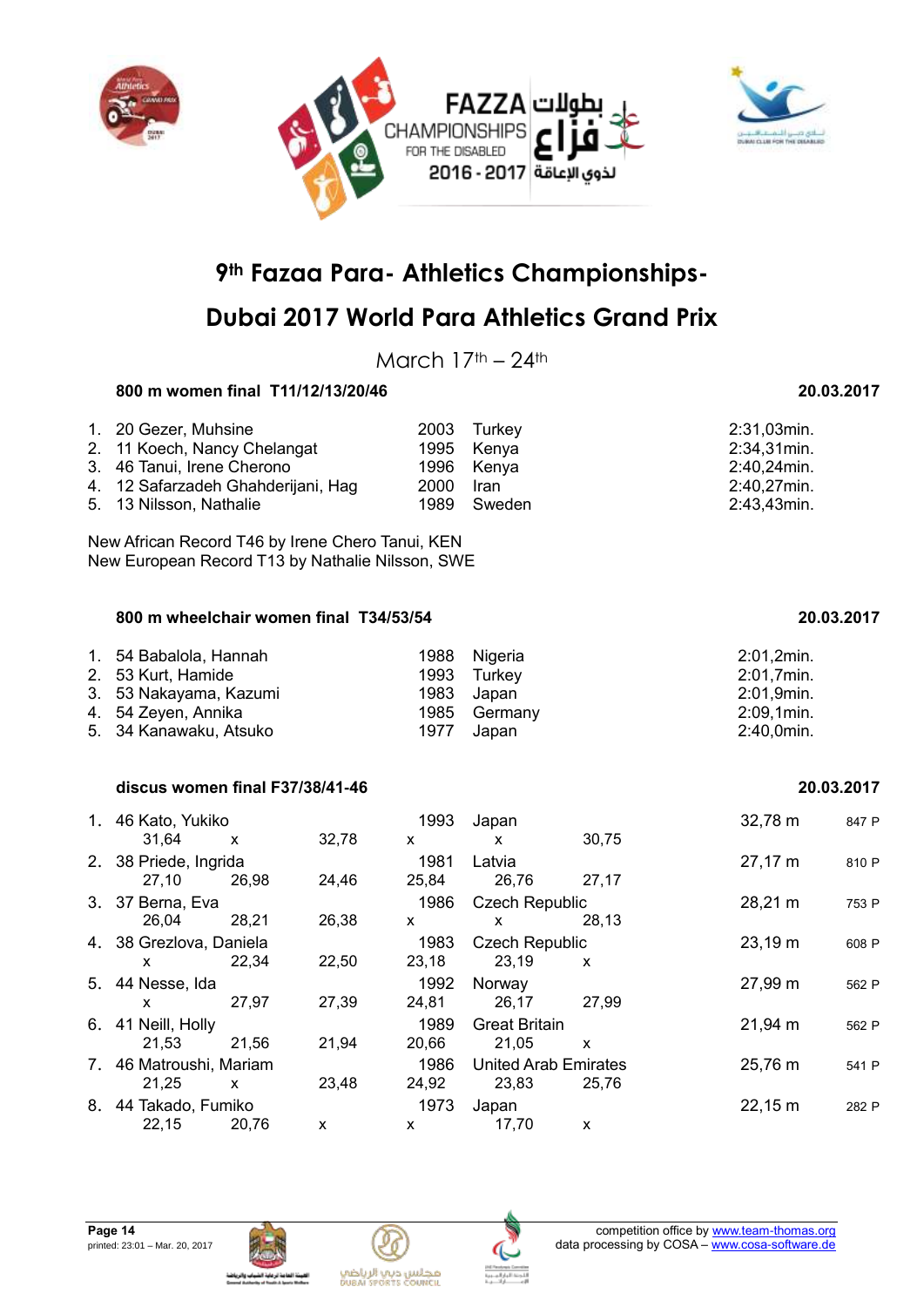



March  $17<sup>th</sup> - 24<sup>th</sup>$ 

### **discus wheelchair women final F55 20.03.2017**

|    | 1. 55 Alomari, Rooba<br>17.30 | 19,11 | 18,68 | 1991<br>19,30 | <b>Bahrain</b><br>17.65 | 17.99 | 19,30 m      |
|----|-------------------------------|-------|-------|---------------|-------------------------|-------|--------------|
| 2. | 55 Semyonova, Natalya         |       |       | 1981          | <b>Uzbekistan</b>       |       | 18,98 m      |
|    | X                             | 17.49 | 17.96 | 18.98         | 17.79                   | 17.77 |              |
|    | 3. 55 Novakova, Katerina      |       |       | 1997          | <b>Czech Republic</b>   |       | 17,81 m      |
|    | 15.78                         | 14.67 | 17.27 | 17,81         | 16.30                   | 15.50 |              |
|    | 4. 55, Karam Jyoti            |       |       | 1987          | India                   |       | $16,45 \; m$ |
|    | 12.98                         | 14.28 | 14.64 | 14,18         | 16.45                   | 15,32 |              |
|    | 5. 55 Abousalem, Maha         |       |       | 1980          | Egypt                   |       | $13,18 \; m$ |
|    | 13,18                         | 12.76 | 11,38 | x             | x                       | 13.14 |              |

#### **javelin wheelchair women final F33/34 20.03.2017**

| 1. 33 Boudjadar, Asmahan        |              |       | 1980  | Algeria                     |       | 12,82 m            | 921 P |
|---------------------------------|--------------|-------|-------|-----------------------------|-------|--------------------|-------|
| 11.97                           | $\mathsf{x}$ | 11.97 | X     | x                           | 12.82 |                    |       |
| 2. 33 Bani Khaled, Aishah Salem |              |       | 1975  | <b>United Arab Emirates</b> |       | 9.39 m             | 527 P |
| 9.28                            | X            | X     | 9,35  | 9.39                        | x     |                    |       |
| 3. 34 Alzaabi, Thuraya          |              |       | 1970  | United Arab Emirates        |       | $11,03 \; m$       | 201 P |
| 11.03                           | X            | 10,53 | 10,33 | 10,87                       | 10.15 |                    |       |
| 4. 34 Najim, Basimah            |              |       | 1967  | Kuwait                      |       | $9,11 \, \text{m}$ | 82 P  |
| 9.11                            | 8.66         | X     | 9,11  | 8.36                        | 9,11  |                    |       |
| 5. 34 Almutairi, Donyah         |              |       | 1990  | Kuwait                      |       | $7,57 \; m$        | 29 P  |
| 6,67                            | X            | 6,76  | 7,15  | 7,57                        | X     |                    |       |
| 6. 34 Beppu, Reiko              |              |       | 1961  | Japan                       |       | $7,21 \text{ m}$   | 22 P  |
| 6.81                            | 6.71         | 6,45  | 7.21  | X                           | 6.92  |                    |       |
| 7. 34 Morcinkova, Lenka         |              |       | 1988  | <b>Czech Republic</b>       |       | $6,29 \; m$        | 9 P   |
| x                               | 5,28         | 6,29  | x     | 6,00                        | 5,33  |                    |       |

New World record F33 by Asmahan Boudjadar, ALG







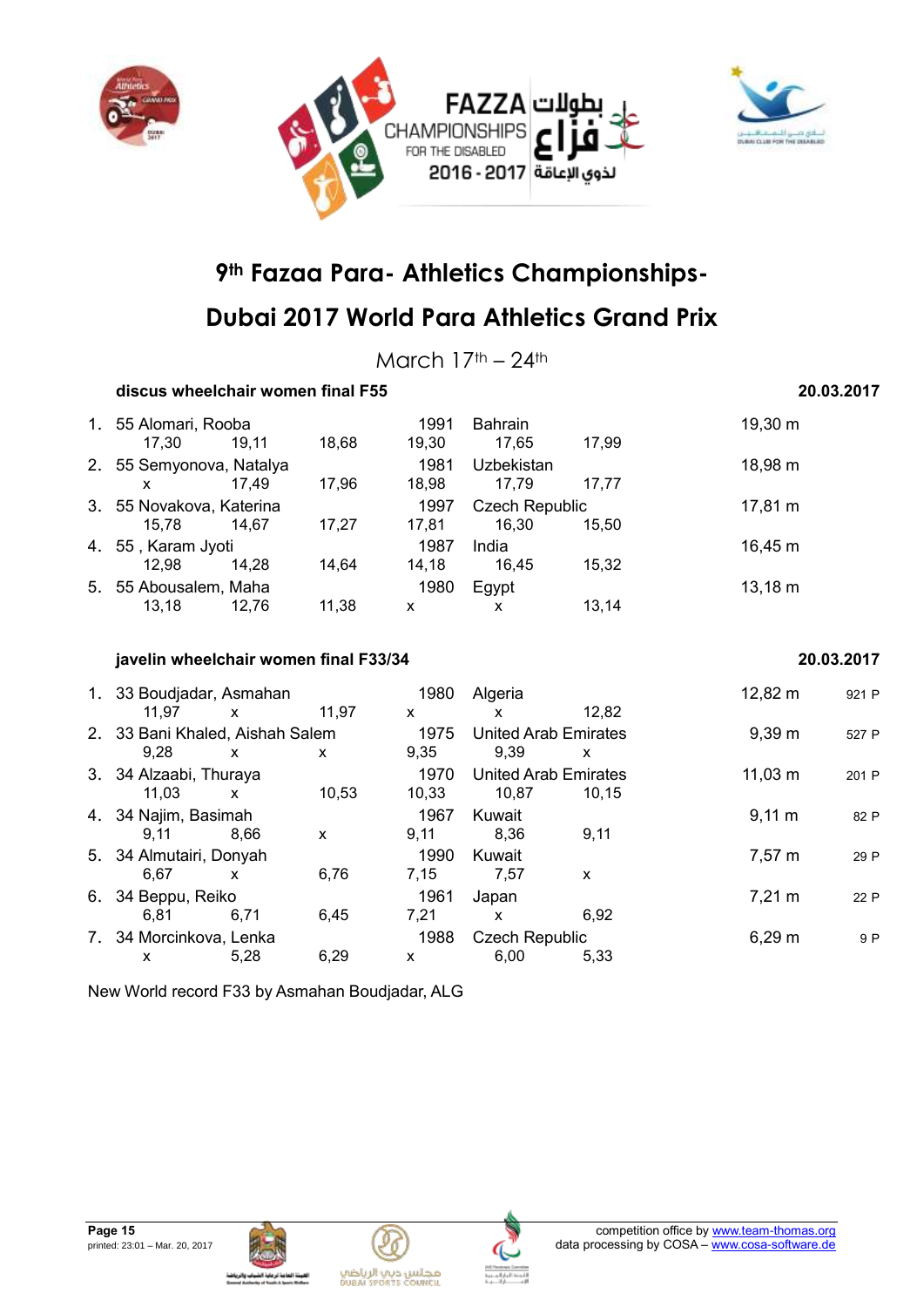



## **Dubai 2017 World Para Athletics Grand Prix**

March  $17<sup>th</sup> - 24<sup>th</sup>$ 

## **RESULTS Day 2**

### **400 m men time-race 1 T11/12/13 21.03.2017**

#### 1. 13 Mashhadian Khouzani, Mohamma 1998 Iran 51,78 sec. 2. 12 Alinajimi, Vahid 1996 Iran 51,83 sec. 3. 13 , Rohit 1998 India 54,63 sec. 4. 11 Powell, Dan 1991 Great Britain 54,89 sec. 13 Salimov, Islam 1989 Kazakhstan DNF

#### **400 m men time-race 2 T11/12/13 21.03.2017**

| 1. 13 Nambala, Johannes       | 1991 | Namibia      | 49.01 sec. |
|-------------------------------|------|--------------|------------|
| 2. 13 Hamoumou, Mohamed Fouad |      | 1990 Algeria | 50,43 sec. |
| 3. 12 Ciorap, Abel            | 1997 | Romania      | 52,62 sec. |
| 12 Protos, Ioannis            | 1982 | Greece       | <b>DNS</b> |

#### **400 m men ranking order time races 21.03.2017**

| 1. 13 Nambala, Johannes            | 1991 | Namibia              | 49,01 sec. |
|------------------------------------|------|----------------------|------------|
| 2. 13 Hamoumou, Mohamed Fouad      | 1990 | Algeria              | 50,43 sec. |
| 3. 13 Mashhadian Khouzani, Mohamma | 1998 | <b>Iran</b>          | 51,78 sec. |
| 4. 12 Alinajimi, Vahid             | 1996 | <b>Iran</b>          | 51,83 sec. |
| 5. 12 Ciorap, Abel                 | 1997 | Romania              | 52,62 sec. |
| 6. 13, Rohit                       | 1998 | India                | 54,63 sec. |
| 7. 11 Powell, Dan                  | 1991 | <b>Great Britain</b> | 54,89 sec. |
| 13 Salimov, Islam                  |      | 1989 Kazakhstan      | <b>DNF</b> |
| 12 Protos, Ioannis                 | 1982 | Greece               | <b>DNS</b> |

#### **400 m men final T20/38 21.03.2017**

| 1. 38 Burrows, Shaun       |      | 1997 Great Britain | 55,24 sec. |
|----------------------------|------|--------------------|------------|
| 2. 20 Unal, Muhammet Selim |      | 1999 Turkey        | 59.45 sec. |
| 3. 38 Damchoom, Surasak    | 1997 | Thailand           | 59,63 sec. |
| 20 Sharahili, Mohammed     |      | 1987 Saudi Arabia  | DQ.        |
| False start                |      |                    |            |









| 49,01 sec. |     |
|------------|-----|
| 50,43 sec. |     |
| 51,78 sec. |     |
| 51,83 sec. |     |
| 52,62 sec. |     |
| 54.63 sec. |     |
| 54,89 sec. |     |
|            | DN⊦ |
|            | DNS |
|            |     |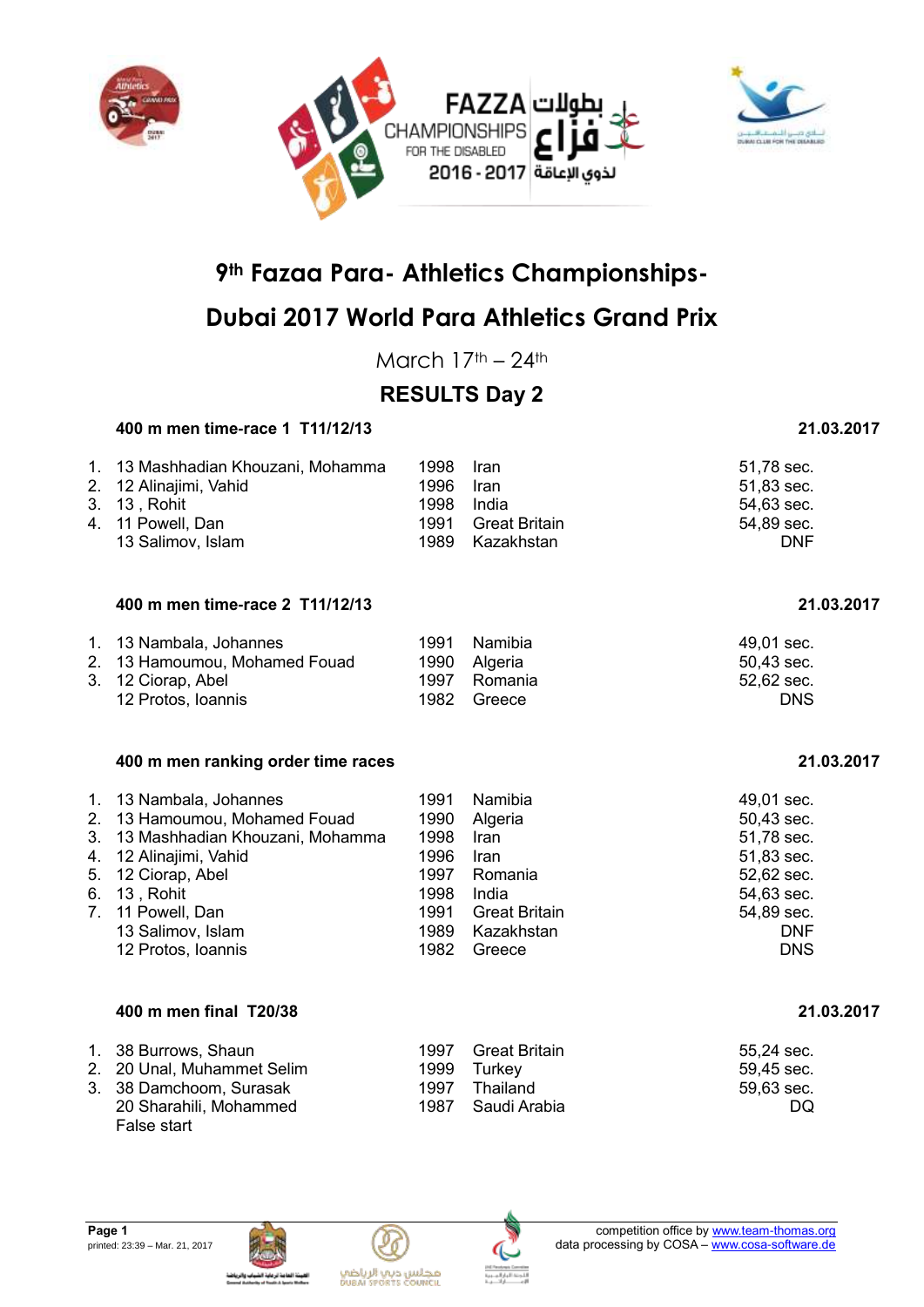



## **Dubai 2017 World Para Athletics Grand Prix**

March  $17<sup>th</sup> - 24<sup>th</sup>$ 

### **400 m men final T36/37 21.03.2017**

| 1. 37 Hamdi, Sofiane            | 1989 | Algeria              | 53,73 sec.     |
|---------------------------------|------|----------------------|----------------|
| 2. 36 Blake, Paul               | 1990 | <b>Great Britain</b> | 56,19 sec.     |
| 3. 37 Mohamed, Mostafa Fathalla | 1987 | Egypt                | 56,77 sec.     |
| 4. 37 Abdellatef, Mohamed       | 1991 | Eavpt                | 57,10 sec.     |
| 5. 37 Alnakhli, Ali             | 2000 | Saudi Arabia         | 58,88 sec.     |
| 6. 37 Alwani, Saud              | 1997 | Saudi Arabia         | $1:02,14$ min. |
| 7. 36 Bouzourine, Sid Ali       |      | 1992 Algeria         | $1:07,15$ min. |

#### **400 m wheelchair men time-race 1 T33/34/53 21.03.2017**

| 1. 34 Williams, Nathaniel<br>2. 34 Baba, Tatsuya<br>3. 34 Edwards, Jamie<br>4. 34 Abo, Khaled<br>5. 34 Othman, Mohammad<br>6. 33 Schmitz, Denis | 1991<br>1989<br>1999<br>1991 | Great Britain<br>Japan<br><b>Great Britain</b><br>1994 United Arab Emirates<br>2004 United Arab Emirates<br>Germany | 1:00,99min.<br>1:04,00min.<br>$1:04,27$ min.<br>1:06,93min.<br>1:08,89min.<br>1:21,97min. |
|-------------------------------------------------------------------------------------------------------------------------------------------------|------------------------------|---------------------------------------------------------------------------------------------------------------------|-------------------------------------------------------------------------------------------|
| 33 Almutairi, Ahmad                                                                                                                             | 1994                         | Kuwait                                                                                                              | <b>DNS</b>                                                                                |

### **400 m wheelchair men time-race 2 T33/34/53 21.03.2017**

| 1. 53 Aladwani, Hamad        | 1972 Kuwait               | 52,42 sec. |
|------------------------------|---------------------------|------------|
| 2. 34 Boardman, Craig        | 1999 Great Britain        | 54,21 sec. |
| 3. 53 Alganaidl, Fahad       | 1984 Saudi Arabia         | 55,09 sec. |
| 4. 53 Hiromichi, Jun         | 1973 Japan                | 55,63 sec. |
| 5. 53 Matsunaga, Hitoshi     | 1972 Japan                | 55,67 sec. |
| 6. 53 Algurashi, Adbulrahmen | 1997 Saudi Arabia         | 57,12 sec. |
| 34 Hammadi, Mohamed          | 1985 United Arab Emirates | <b>DNS</b> |





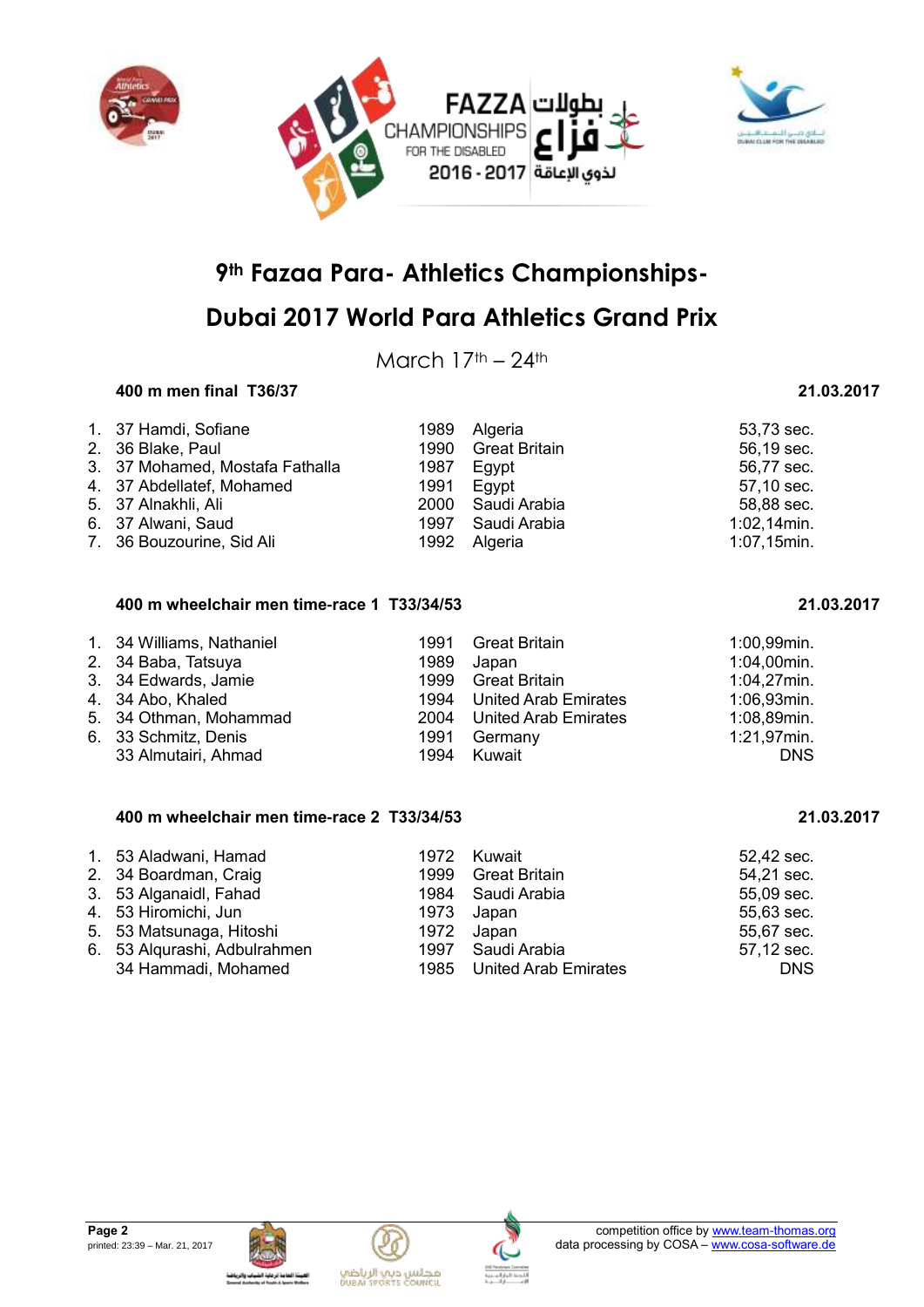



## **Dubai 2017 World Para Athletics Grand Prix**

March  $17<sup>th</sup> - 24<sup>th</sup>$ 

### **400 m wheelchair men T33/34/53 ranking order time races 21.03.2017**

#### 1. 53 Aladwani, Hamad 1972 Kuwait 1972 Kuwait 53 Aladwani, Hamad 52,42 sec.<br>1999 Great Britain 54.21 sec. 2. 34 Boardman, Craig (2. 34 Boardman, Craig (2. 34 Boardman, Craig (2. 34 Saudi Arabia (2. 35 S. 21 sec.)<br>1984 Saudi Arabia (2. 35 S. 209 sec.) 3. 53 Alganaidl, Fahad 4. 53 Hiromichi, Jun 1973 Japan 55,63 sec. 5. 53 Matsunaga, Hitoshi 1972 Japan 55,67 sec. 6. 53 Alqurashi, Adbulrahmen 1997 Saudi Arabia 57,12 sec. 7. 34 Williams, Nathaniel 1991 Great Britain 1:00,99min. 8. 34 Baba, Tatsuya 1989 Japan 1:04,00min. 9. 34 Edwards, Jamie 1999 Great Britain 1:04,27min. 10. 34 Abo, Khaled 1994 United Arab Emirates 1:06,93min. 11. 34 Othman, Mohammad 2004 United Arab Emirates 1:08,89min. 12. 33 Schmitz, Denis 1991 Germany 1:21,97min. 33 Almutairi, Ahmad 1994 Kuwait DNS 34 Hammadi, Mohamed 1985 United Arab Emirates DNS

#### **400 m men final T42/44/46/47 21.03.2017**

| 1. 44 Alsana, Nour         |            | 1984 Saudi Arabia | 54,76 sec.     |
|----------------------------|------------|-------------------|----------------|
| 2. 44 Gunasekaran, Anandan | 1987 India |                   | 55,27 sec.     |
| 3. 47 Yadav, Pramod Kumar  | 1992 India |                   | 58,31 sec.     |
| 4. 46 Yussupov, Askhat     |            | 1987 Kazakhstan   | 59,99 sec.     |
| 5. 42 Tezuka, Keita        |            | 1963 Japan        | $1:23,02$ min. |
| 42 Yamamoto, Atsushi       |            | 1982 Japan        | <b>DNS</b>     |





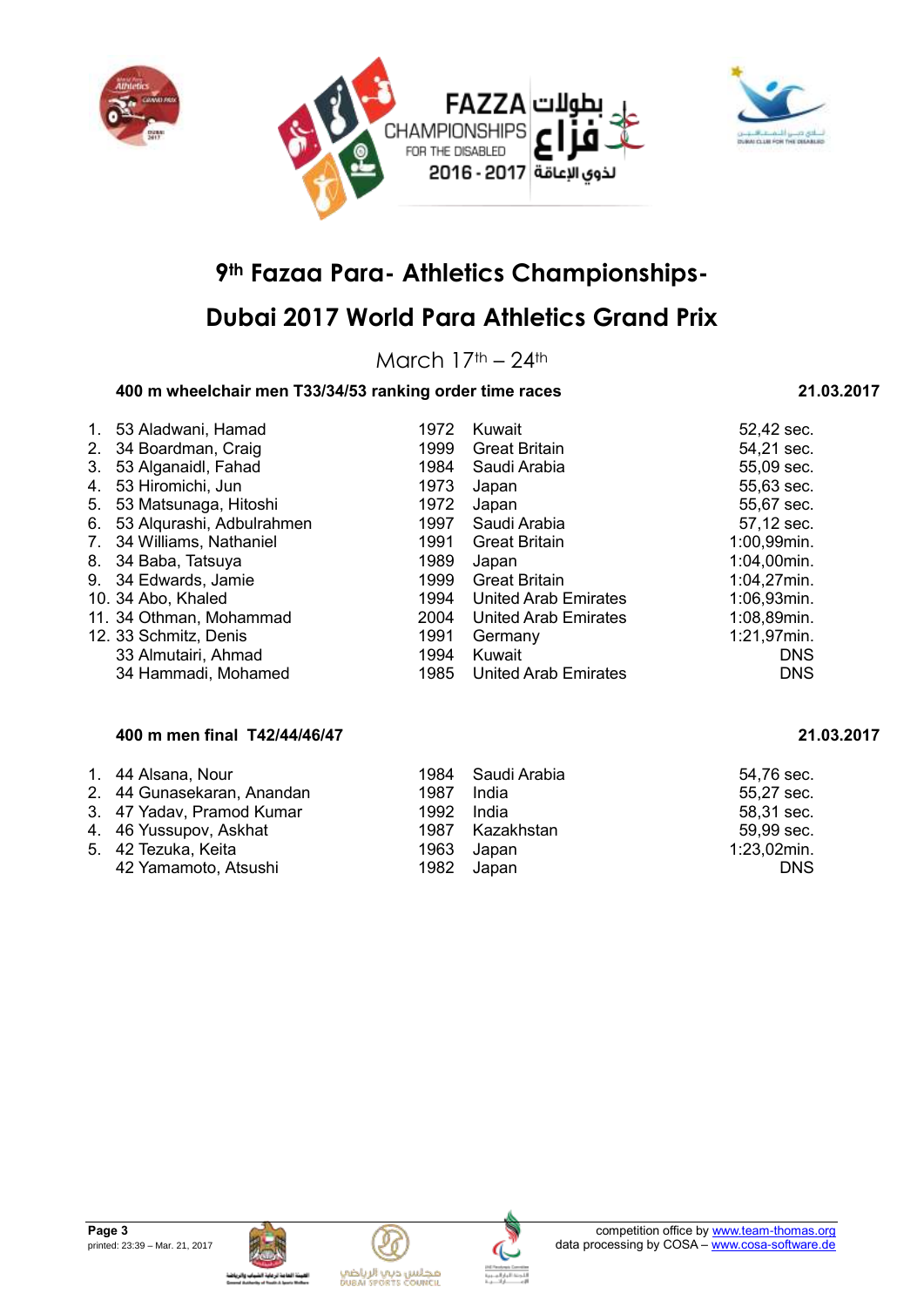



## **Dubai 2017 World Para Athletics Grand Prix**

March  $17<sup>th</sup> - 24<sup>th</sup>$ 

### **400 m wheelchair men final T51/52 21.03.2017**

| 1. 52 Sato, Tomoki       |      | 1989 Japan       | 59,80 sec.     |
|--------------------------|------|------------------|----------------|
| 2. 52 Boesch, Beat       |      | 1971 Switzerland | 1:04,77min.    |
| 3. 52 Trindade, Mario    |      | 1975 Portugal    | 1:06,98min.    |
| 4. 52 Matsumoto, Naoyuki |      | 1979 Japan       | $1:12,46$ min. |
| 5. 51 Berrahal, Mohamed  |      | 1979 Algeria     | $1:19,30$ min. |
| 6. 51 Kusuda, Takumi     | 1991 | Japan            | 1:43,46min.    |
| 7. 51 Ziesmer, Ronny     |      | 1979 Germany     | 1:55,79min.    |

New African Record T51 by Mohamed Berrahal, ALG

#### **400 m wheelchair men time-race 1 T54 21.03.2017**

| 1. 54 Alhawasin, Badir Abbas<br>2. 54 Alzahrani, Jamaan<br>3. 54 Malter, Ludwig<br>4. 54 Al Ghaferi, Abdulla<br>5. 33 Small, Andrew<br>6. 54 Alenezi, Mohammad<br>7. 54 Kamzari, Abdulazeiz | 1997 | 1985 United Arab Emirates<br>1995 Saudi Arabia<br>2000 Austria<br>2002 United Arab Emirates<br>1993 Great Britain<br>Kuwait<br>1988 United Arab Emirates | 53,56 sec.<br>53,99 sec.<br>55,07 sec.<br>1:00,96min.<br>1:03,46min.<br>1:05,16min.<br>1:11,88min. |
|---------------------------------------------------------------------------------------------------------------------------------------------------------------------------------------------|------|----------------------------------------------------------------------------------------------------------------------------------------------------------|----------------------------------------------------------------------------------------------------|
| 54 Belooshi, Adil                                                                                                                                                                           |      | 1989 United Arab Emirates                                                                                                                                | <b>DNF</b>                                                                                         |

#### **400 m wheelchair men time-race 2 T54 21.03.2017**

| 1. 54 Hug, Marcel<br>2. 54 Ikoma, Tomoki<br>3. 54 Watanabe, Sho<br>4. 54 Alrajehi, Faisal<br>5. 54 Nishi, Yuki<br>6. 54 Aldhaheri, Rashed<br>7. 54 Scherer, David<br>8. 54 Yasuoka, Choke | 1992<br>1991<br>1998<br>1994<br>1996<br>1973 | 1986 Switzerland<br>Japan<br>Japan<br>Kuwait<br>Japan<br>1991 United Arab Emirates<br>Germany<br>Japan | 48,21 sec.<br>49,21 sec.<br>49,22 sec.<br>49,50 sec.<br>49,87 sec.<br>51,03 sec.<br>52,12 sec.<br>52,38 sec. |
|-------------------------------------------------------------------------------------------------------------------------------------------------------------------------------------------|----------------------------------------------|--------------------------------------------------------------------------------------------------------|--------------------------------------------------------------------------------------------------------------|
| 9. 54 Alshehhi, Salem                                                                                                                                                                     | 1998                                         | <b>United Arab Emirates</b>                                                                            | 54,09 sec.                                                                                                   |







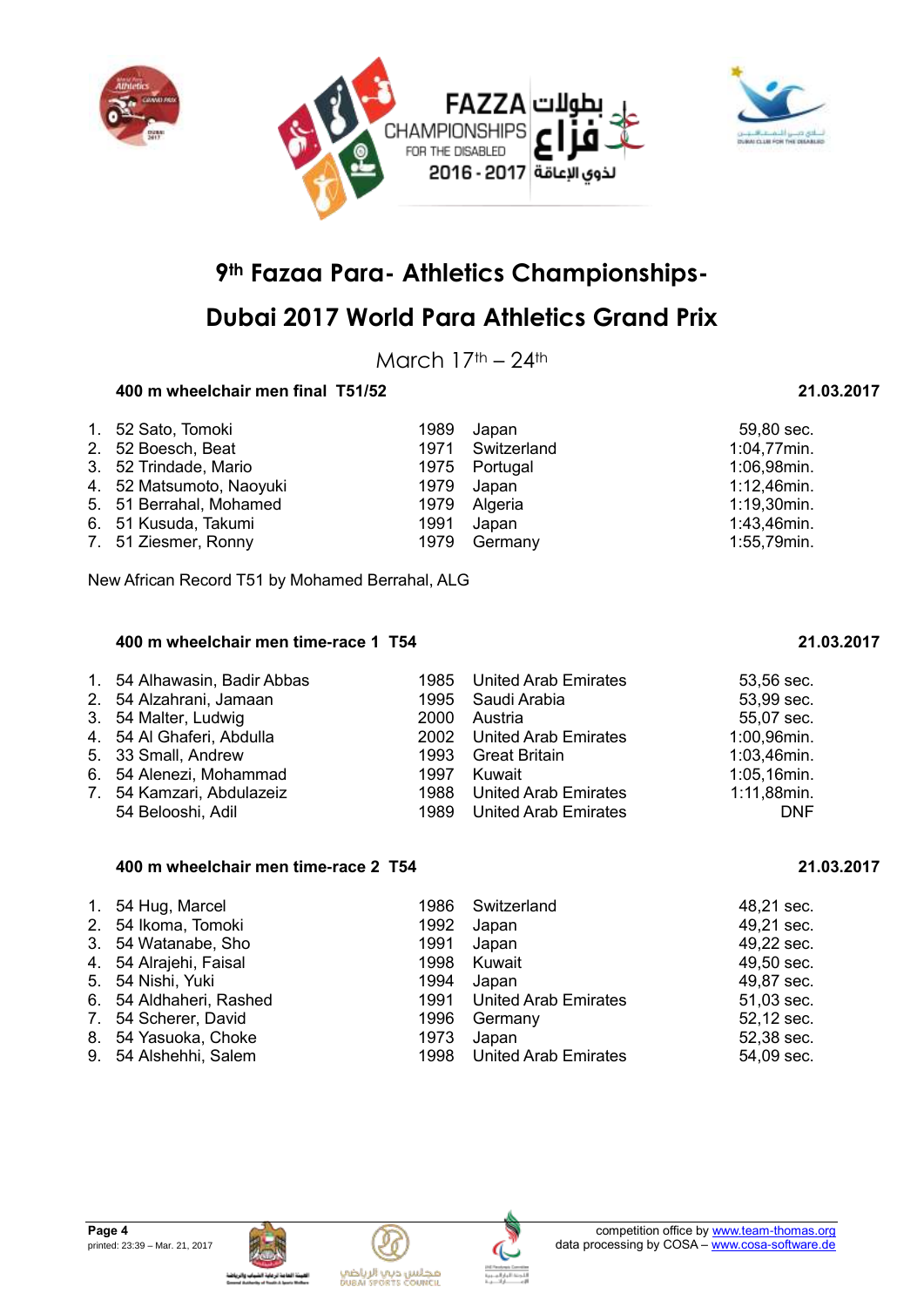



## **Dubai 2017 World Para Athletics Grand Prix**

March  $17<sup>th</sup> - 24<sup>th</sup>$ 

### **400 m wheelchair men ranking order time races T54 21.03.2017**

#### 1. 54 Hug, Marcel 1986 Switzerland 48,21 sec. 2. 54 Ikoma, Tomoki 1992 Japan 1992 Japan 49,21 sec.<br>
3. 54 Watanabe, Sho 1991 Japan 1991 Super 1991 Super 1991 Super 1991 Super 1992 Super 1992 3. 54 Watanabe, Sho 1991 Japan 4. 54 Alrajehi, Faisal **1998** Kuwait **1998 Kuwait** 49,50 sec. 5. 54 Nishi, Yuki 1994 Japan 1994 Japan 1994 Japan 1994 Japan 1994 Japan 1994 Japan 1991 Japan 1991 Japan 1991 Japan 1991 Japan 1991 Japan 1991 Japan 1991 Japan 1991 Japan 1991 Japan 1991 Japan 1991 Japan 1991 Japan 1991 J 6. 54 Aldhaheri, Rashed 1991 United Arab Emirates 51,03 sec. 7. 54 Scherer, David 1996 Germany 52,12 sec. 8. 54 Yasuoka, Choke 1973 Japan 52,38 sec. 9. 54 Alhawasin, Badir Abbas 1985 United Arab Emirates 53,56 sec. 10. 54 Alzahrani, Jamaan 1995 Saudi Arabia 53,99 sec. 11. 54 Alshehhi, Salem 1998 United Arab Emirates 54,09 sec. 12. 54 Malter, Ludwig 2000 Austria 55,07 sec. 13. 54 Al Ghaferi, Abdulla 2002 United Arab Emirates 1:00,96min. 14. 33 Small, Andrew 1993 Great Britain 1:03,46min. 15. 54 Alenezi, Mohammad 1997 Kuwait 1:05,16min. 16. 54 Kamzari, Abdulazeiz 1988 United Arab Emirates 1:11,88min. 54 Belooshi, Adil 1989 United Arab Emirates DNS

#### **long jump men final T20/36/37 21.03.2017**

| 1. 20 Bin Suhani, Suhairi                 |                 | 1997<br>Singapore                            | $6,54 \, m$        | 834 P |
|-------------------------------------------|-----------------|----------------------------------------------|--------------------|-------|
| $6,54$ (+1,1) $6,22$ (+1,3)               | $6,19 (+1,2)$ X | $6,46$ (+1,4)<br>$5.08(+0.8)$                |                    |       |
| 2. 37 Detohata, Nozomu                    |                 | 1983<br>Japan                                | $5,36 \; m$        | 641 P |
| $5,36(+1,3)$<br>X.                        | $5,25$ (+1,5)   | $5,33(+1,0)$<br>$5,16(+1,5)$<br>$\mathbf{X}$ |                    |       |
| 3. 37 Kalkayev, Amanat                    |                 | 1991<br>Kazakhstan                           | $5,26 \; m$        | 592 P |
| $5,10$ (+1,1) $4,94$ (+0,6)               | $4,84$ (+1,8)   | $4,90 (+1,1)$ $5,26 (+1,1)$ $5,05 (+1,0)$    |                    |       |
| 4. 20 Unal, Muhammet Selim                |                 | 1999<br>Turkev                               | $5,80 \; m$        | 541 P |
| $5,30 (+1,0)$ $5,80 (+1,5)$               | $4,83$ (+1,3)   | $5,04$ (+1,3) $5,10$ (+0,8) -                |                    |       |
| 5. 20 Chan, Karim                         |                 | 2000<br><b>Great Britain</b>                 | $5,68 \; m$        | 485 P |
| $5,47 (+0,7)$ $5,30 (+1,5)$ $5,51 (+1,7)$ |                 | $5,45$ (+2,1) $5,68$ (+1,3) $5,42$ (+1,4)    |                    |       |
| 6. 37 Kohout, Jiri                        |                 | 1986 Czech Republic                          | 4,60 m             | 254 P |
| $4,11 (+1,2)$ $4,60 (+1,5)$ X             |                 | 3.99<br>x<br>x                               |                    |       |
| 7. 36 Alaradi, Mahmood                    |                 | 1982<br><b>Bahrain</b>                       | $2,82 \, \text{m}$ | 0     |
| $2,25$ (+1,4) $2,38$ (+1,3) $1,95$ (+1,2) |                 | $2,82 (+1,8)$                                |                    |       |

### Out of ranking

20 Zulkifly, Abdullah 1996 Malaysia 6,32 m 758 P 5,82 (+1,5) x 6,15 (+1,3) 6,10 (+1,3) 6,13 (+1,4) 6,32 (+0,8)







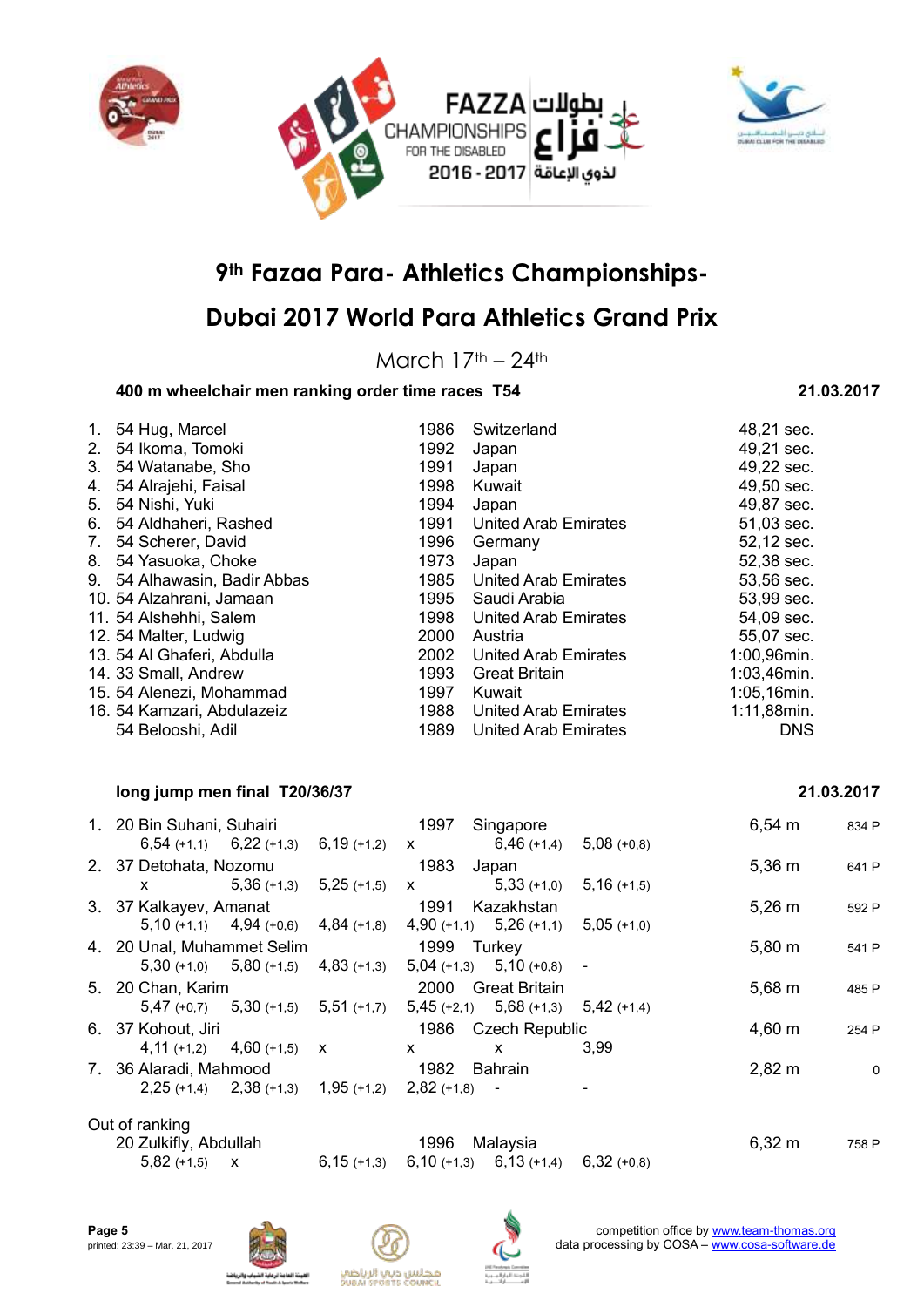



## **Dubai 2017 World Para Athletics Grand Prix**

March  $17<sup>th</sup> - 24<sup>th</sup>$ 

### **shot put wheelchair men final F34/57 21.03.2017**

| 1. 57 Nabiyev, Samir             |                    | 1986         | Azerbaijan                  |       | 13,30 m      | 932 P      |
|----------------------------------|--------------------|--------------|-----------------------------|-------|--------------|------------|
| 12,29<br>12,01                   | 12,74              | 13,30        | 13,06                       | 12,76 |              |            |
| 2. 57 Sidorchuk, Pavel           |                    | 1965         | Kazakhstan                  |       | 10,86 m      | 671 P      |
| 10,51<br>10,84                   | 10,68              | 10,86        | 10,57                       | 10,77 |              |            |
| 3. 34 Hayayei, Abdullah          |                    | 1980         | <b>United Arab Emirates</b> |       | $9,52 \, m$  | 645 P      |
| 9,27<br>8,93                     | 9,52               | 8,39         | 9,27                        | 9,52  |              |            |
| 4. 57 Al Najim, Khalid           |                    | 1984         | Saudi Arabia                |       | $10,04 \, m$ | 556 P      |
| 9,61<br>9,33                     | 9,23               | 10,04        | 9,35                        | X     |              |            |
| 5. 34 Dvorak, Martin             |                    | 1994         | <b>Czech Republic</b>       |       | 7,39 m       | 295 P      |
| 7,27<br>7,11                     | 7,39               | 7,33         | 7,11                        | 7,24  |              |            |
| 6. 57 Liska, Premysl             |                    | 1988         | <b>Czech Republic</b>       |       | 7,97 m       | 253 P      |
| 7,77<br>7,53                     | 7,11               | 7,70         | 7,97                        | 7,73  |              |            |
| 7. 34 Hussain, Ali               |                    | 2000         | <b>United Arab Emirates</b> |       | 6,40 m       | 155 P      |
| 4,78<br>6,40                     | 5,80               | 5,97         | 5,39                        | 6,09  |              |            |
| 8. 57 Abdulaziz Rahmatalla, Saud |                    | 2001         | <b>United Arab Emirates</b> |       | $5,29 \; m$  | 24 P       |
| 5,11<br>4,89                     | 5,16               | 5,29         | 5,16                        | 5,14  |              |            |
|                                  |                    |              |                             |       |              |            |
| shot put men final F35/36/38     |                    |              |                             |       |              | 21.03.2017 |
|                                  |                    |              |                             |       |              |            |
| 1. 36 Rafiyev, Rufat             |                    | 1989         | Azerbaijan                  |       | 13,66 m      | 930 P      |
| 13,04<br>13,50                   | $\pmb{\mathsf{x}}$ | 13,66        | 13,52                       | 13,00 |              |            |
| 2. 35 Bergs, Edgars              |                    | 1984         | Latvia                      |       | 13,71 m      | 889 P      |
| 13,37<br>X                       | X                  | <b>X</b>     | 13,71                       | 13,70 |              |            |
| 3. 36 Al Kaabi, Mohammed         |                    | 1996         | <b>United Arab Emirates</b> |       | $11,29 \; m$ | 636 P      |
| 11,29<br>10,97                   | X                  | 10,98        | $\mathsf{x}$                | 10,72 |              |            |
| 4. 38 Grezl, Dusan               |                    | 1979         | <b>Czech Republic</b>       |       | $11,42 \; m$ | 560 P      |
| 11,06<br>11,28                   | $\mathsf{x}$       | $\mathsf{x}$ | 11,42                       | 11,22 |              |            |
| 5. 38 Vratil, Petr               |                    | 1983         | <b>Czech Republic</b>       |       | 10,92 m      | 480 P      |
| 10,20<br>X                       | 10,88              | X            | X                           | 10,92 |              |            |
| 6. 35 Albinali, Hamad            |                    | 1991         | Bahrain                     |       | $10,34 \; m$ | 419 P      |
| 9,72<br>9,87                     | 10,28              | x            | 10,34                       | 10,20 |              |            |
| 7. 35 Alotibi, Abdulmhsen        |                    | 1998         | Kuwait                      |       | $9,73 \; m$  | 320 P      |
| X<br>X                           | 8,71               | 9,73         | 9,35                        | 9,71  |              |            |
| 8. 35 Valentir, Andrei           |                    | 1987         | Moldova                     |       | 7,93 m       | 91 P       |
|                                  |                    |              |                             |       |              |            |





7,51 7,93 7,53 7,39 7,33 x

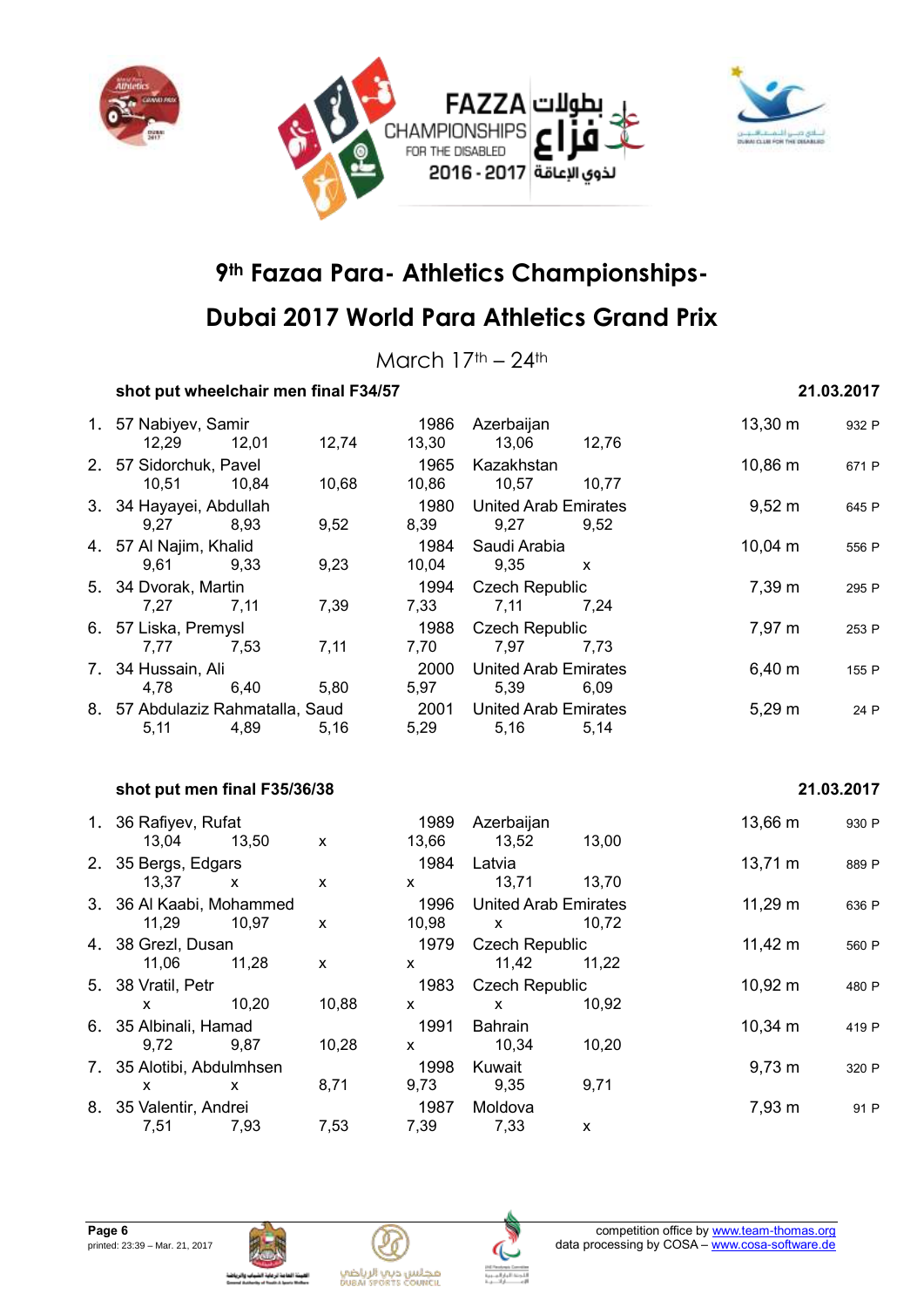





March  $17<sup>th</sup> - 24<sup>th</sup>$ 

### **shot put men final F37 21.03.2017**

|                   |                  |                                                                                                                                        | 1989                                                                                                                   | Latvia         |                                                                                  | $13,17 \; m$                                         |
|-------------------|------------------|----------------------------------------------------------------------------------------------------------------------------------------|------------------------------------------------------------------------------------------------------------------------|----------------|----------------------------------------------------------------------------------|------------------------------------------------------|
| 12,48             |                  | $\mathsf{x}$                                                                                                                           | 13,17                                                                                                                  | 12,54          | $\mathsf{x}$                                                                     |                                                      |
| 2. 37 Buti, Dhari |                  |                                                                                                                                        | 1998                                                                                                                   | Kuwait         |                                                                                  | $12,03 \; m$                                         |
| 12,01             |                  |                                                                                                                                        |                                                                                                                        | 11,89          | 11,93                                                                            |                                                      |
|                   |                  |                                                                                                                                        |                                                                                                                        |                |                                                                                  | $11,54 \; m$                                         |
| 10,99             | 10,78            | 10,86                                                                                                                                  | 10,57                                                                                                                  | 10,96          | 11,54                                                                            |                                                      |
|                   |                  |                                                                                                                                        |                                                                                                                        |                |                                                                                  | $11,39 \; m$                                         |
| 9,89              | 10,80            | 11,39                                                                                                                                  | $\mathsf{X}^-$                                                                                                         | $\mathsf{x}$   | 10,86                                                                            |                                                      |
|                   |                  |                                                                                                                                        | 1989                                                                                                                   | Kuwait         |                                                                                  | $11,25 \; m$                                         |
| 11,25             | 10,83            | 11,19                                                                                                                                  | 11,17                                                                                                                  | 10,83          | X                                                                                |                                                      |
|                   |                  |                                                                                                                                        |                                                                                                                        |                |                                                                                  | $10,79 \; m$                                         |
| 10,79             | 10,66            | 10,37                                                                                                                                  |                                                                                                                        | 10,35          | 10,45                                                                            |                                                      |
|                   |                  |                                                                                                                                        |                                                                                                                        |                |                                                                                  | $9,80 \; m$                                          |
| 9,80              | 9,75             | $\mathsf{x}$                                                                                                                           | 9,44                                                                                                                   | 9,56           | 9,79                                                                             |                                                      |
|                   |                  |                                                                                                                                        | 1995                                                                                                                   | Kazakhstan     |                                                                                  | $8,66 \, m$                                          |
| 8,66              | 7,70             | 8,57                                                                                                                                   |                                                                                                                        | 8,16           | 8,15                                                                             |                                                      |
|                   |                  |                                                                                                                                        | 1996                                                                                                                   | <b>Bahrain</b> |                                                                                  | $8,64 \, m$                                          |
| 8,13              | 8,64             | 8,51                                                                                                                                   |                                                                                                                        | 8,03           | 8,31                                                                             |                                                      |
|                   |                  |                                                                                                                                        |                                                                                                                        |                |                                                                                  | $7,21 \text{ m}$                                     |
| X                 | 6,93             | 7,21                                                                                                                                   | 7,04                                                                                                                   | 6,97           | 6,82                                                                             |                                                      |
|                   | 5. 37 Ali, Hamed | 1. 37 Silovs, Dmitrijs<br>12,12<br>6. 37 Pallag, Michal<br>7. 37 Alshaikh, Majeed<br>8. 37 Zholaman, Yelaman<br>9. 37 Alnajem, Abdulla | 12,03 11,66<br>3. 37 El Saber, El Sayed Abdelmon<br>4. 37 Ramadan, Mohamed Mohamed<br>10. 37 Al Mallahi, Obaid Mobarak | 1984<br>1982   | 11,91<br>1984 Egypt<br>Egypt<br>1989<br>10,59<br>Bahrain<br>8,54<br>8,10<br>1983 | <b>Czech Republic</b><br><b>United Arab Emirates</b> |

#### **discus wheelchair men final F32 21.03.2017**

| 1. 32 Bahlaz, Lahouari    |       |       | 1979  | Algeria                     |       | 16,84 m      |
|---------------------------|-------|-------|-------|-----------------------------|-------|--------------|
| 14.47                     | 16.84 | X     | X     | 14,75                       | 15.12 |              |
| 2. 32 Serbus, Frantisek   |       |       | 1985  | <b>Czech Republic</b>       |       | $16,33 \; m$ |
| 15.14                     | 16.33 | 14,92 | 15,72 | 16.22                       | 15,57 |              |
| 3. 32 Betina, Karim       |       |       | 1978  | Algeria                     |       | 14,79 m      |
| 12,46                     | 13.68 | 13.64 | 14,79 | 14.37                       | 14.57 |              |
| 4. 32 Alharthi, Zeyad     |       |       | 1995  | <b>United Arab Emirates</b> |       | 13,36 m      |
| 11.79                     | 12.34 | 12,60 | 13,36 | 12,29                       | 11.14 |              |
| 5. 32 Nasser, Mohammad    |       |       | 1991  | Kuwait                      |       | 13,29 m      |
| X                         | 12.05 | 12,64 | 13,29 | 12,95                       | 12,88 |              |
| 6. 32 Alhammadi, Humaid   |       |       | 1997  | <b>United Arab Emirates</b> |       | $11,01 \; m$ |
| 11.01                     | 10.27 | 7.74  | 8,95  | 8,45                        | 10.44 |              |
| 7. 32 Almasoud, Abdulaziz |       |       | 1993  | Kuwait                      |       | 7,77 m       |
| 7.64                      | 7,40  | 7,77  | 7.09  |                             |       |              |

### New African Record by Lahouari Bahlaz, ALG



والرياطة

# .<br>القهمة الحامة لرعاية<br>مسلسلة دسسا 4 نفستا



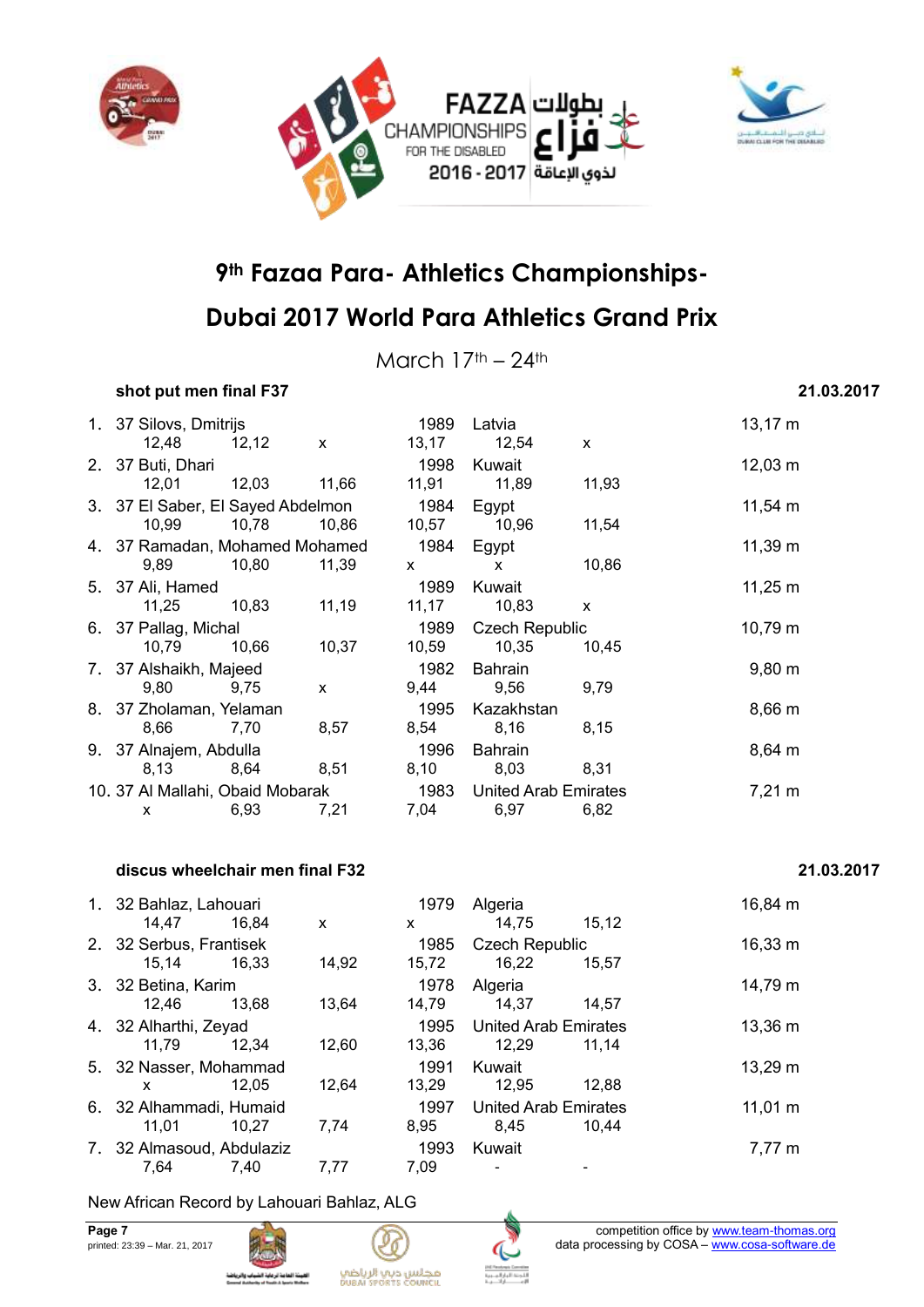



March  $17<sup>th</sup> - 24<sup>th</sup>$ 

#### **discus men final T44-46 21.03.2017**

### 1. 46 Gurjar, Sundar Singh 1996 India 44,56 m <sup>867</sup> <sup>P</sup> 42,50 x x x 42,11 44,56 2. 46 Alsaleh, Abdullah 1981 Kuwait 1981 Kuwait 39,36 m 702 P 39,36 36,57 x x 36,42 x 3. 44 Nicholls, Michael 1988 Great Britain 42,68 m <sup>612</sup> <sup>P</sup> 41,16 42,26 42,68 42,68 39,71 x 4. 44 Abdelwareth, Ibrahim Ahmed 1988 Egypt 38,50 m <sup>461</sup> <sup>P</sup> 26,04 34,71 38,50 34,69 35,06 33,63 5. 46 Watanabe, Daisuke 1973 Japan 28,92 m <sup>276</sup> <sup>P</sup> 25,06 28,92 x x 27,81 x 6. 46 Kamishita, Tomu 1990 Japan 19,61 m <sup>32</sup> <sup>P</sup> 13,82 x 18,82 19,61 x 17,15 Out of ranking 46 Taleski, Aleksandar 1982 Macedonia 23,93 m 111 P x 23,93 18,88 20,68 21,01 22,97 **javelin wheelchair men final F33 21.03.2017** 1. 33 Scheil, Daniel 1973 Germany 22,60 m 20,77 21,13 21,49 22,60 20,89 21,93 2. 33 Alnakhli, Hani 1986 Saudi Arabia 19,32 m x 19,32 x x x 15,90







مجلس ديي الرياضي<br>Dusai sports council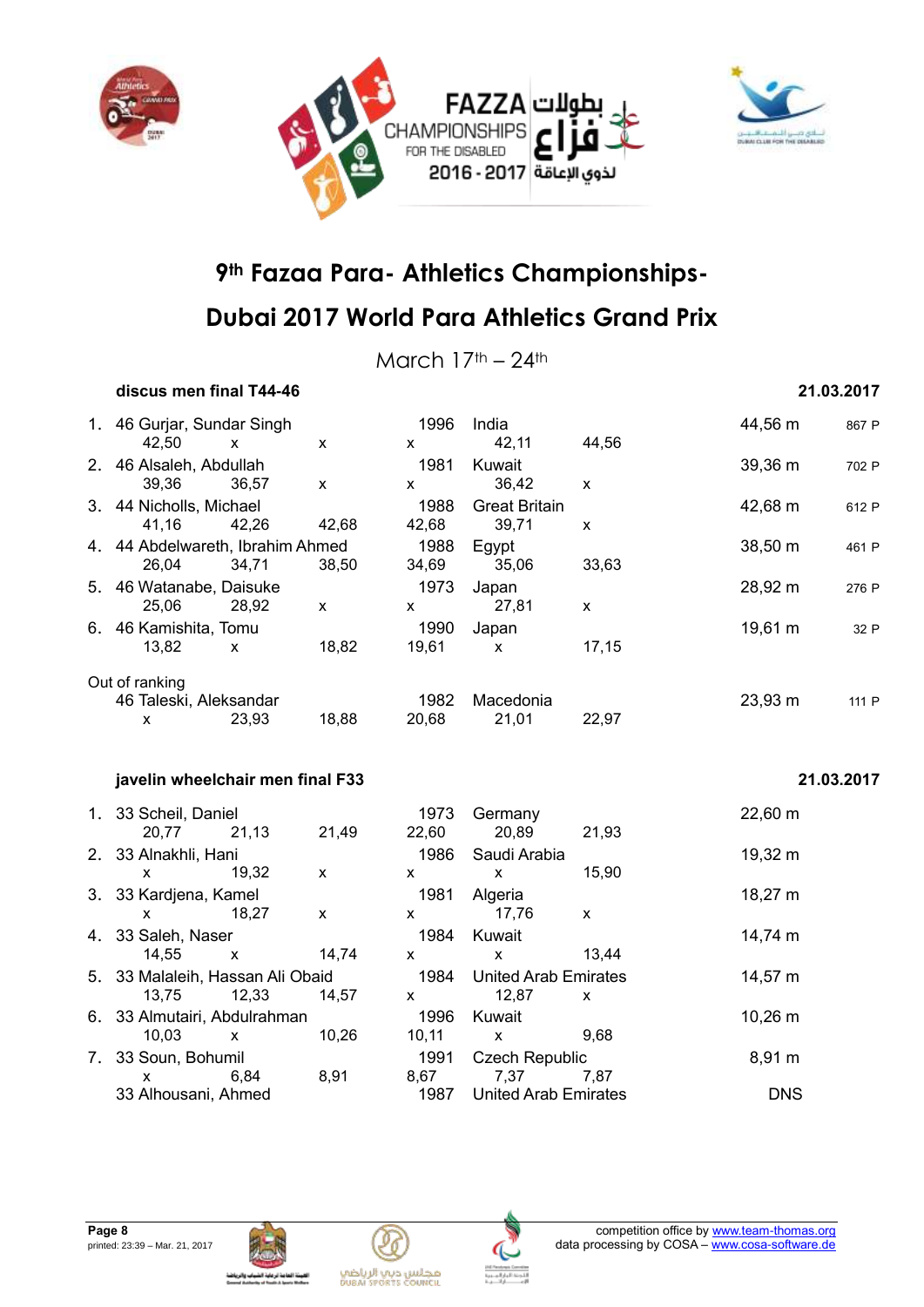



March  $17<sup>th</sup> - 24<sup>th</sup>$ 

#### **javelin men final F40-44 21.03.2017**

| 1. 44, Narender        |       |       | 1989  | India        |       | 47,75 m      | 787 P |
|------------------------|-------|-------|-------|--------------|-------|--------------|-------|
| 46.60                  | 47.75 | 45.21 | 47.06 | $\mathsf{x}$ | 45,12 |              |       |
| 2. 41 Margoc, Marek    |       |       | 1976  | Slovakia     |       | $33,19 \; m$ | 646 P |
| 29.12                  | 31.93 | 33,19 | 32.20 | 32.67        | 31,57 |              |       |
| 3. 40 Alsaif, Abdullah |       |       | 1994  | Kuwait       |       | $25,26 \, m$ | 591 P |
| 24.35                  | 25.04 | 25.26 | 24.60 | X            | 23.95 |              |       |
| 4. 41 Ishiguro, Yusuke |       |       | 1989  | Japan        |       | $21,17 \; m$ | 150 P |
| 20.77                  |       | 21,17 | х     | X            | 20,15 |              |       |

#### **club 397g men final F51 21.03.2017**

|    | 1. 51 Kureja, Marian<br>27,57      | 26,51 | 27,39 | 1980<br>27,53 | Slovakia<br>28,28              | 28.66 | 28,66 m      |
|----|------------------------------------|-------|-------|---------------|--------------------------------|-------|--------------|
| 2. | 51 Enge, Michal<br>24.61           | 25.27 | 26,11 | 1985<br>26,47 | <b>Czech Republic</b><br>25,09 | 22,40 | 26,47 m      |
|    | 3. 51 Zach, Martin<br>25,36        | 23,08 | 23,94 | 1985<br>24,83 | <b>Czech Republic</b><br>25,78 | 25,36 | 25,78 m      |
|    | 4. 51, Dharambir<br>20.69          | 24.32 | 22,33 | 1989<br>23,78 | India<br>20,11                 | 25.12 | $25,12 \; m$ |
|    | 5. 51 Alharthi, Radhi<br>24,32     | 23,84 | 22,95 | 1992<br>X     | Saudi Arabia<br>23.83          | 24,05 | 24,32 m      |
|    | 6. 51 Kottinti, Pydiramu<br>x      | 16.81 | 15,55 | 1977<br>17.09 | India<br>15.87                 | 17.68 | 17,68 m      |
|    | 7. 51 Alzuwehri, Abdullah<br>10.61 | 10.65 | 12.23 | 2000<br>12.12 | Saudi Arabia<br>12.11          | X     | 12,23 m      |





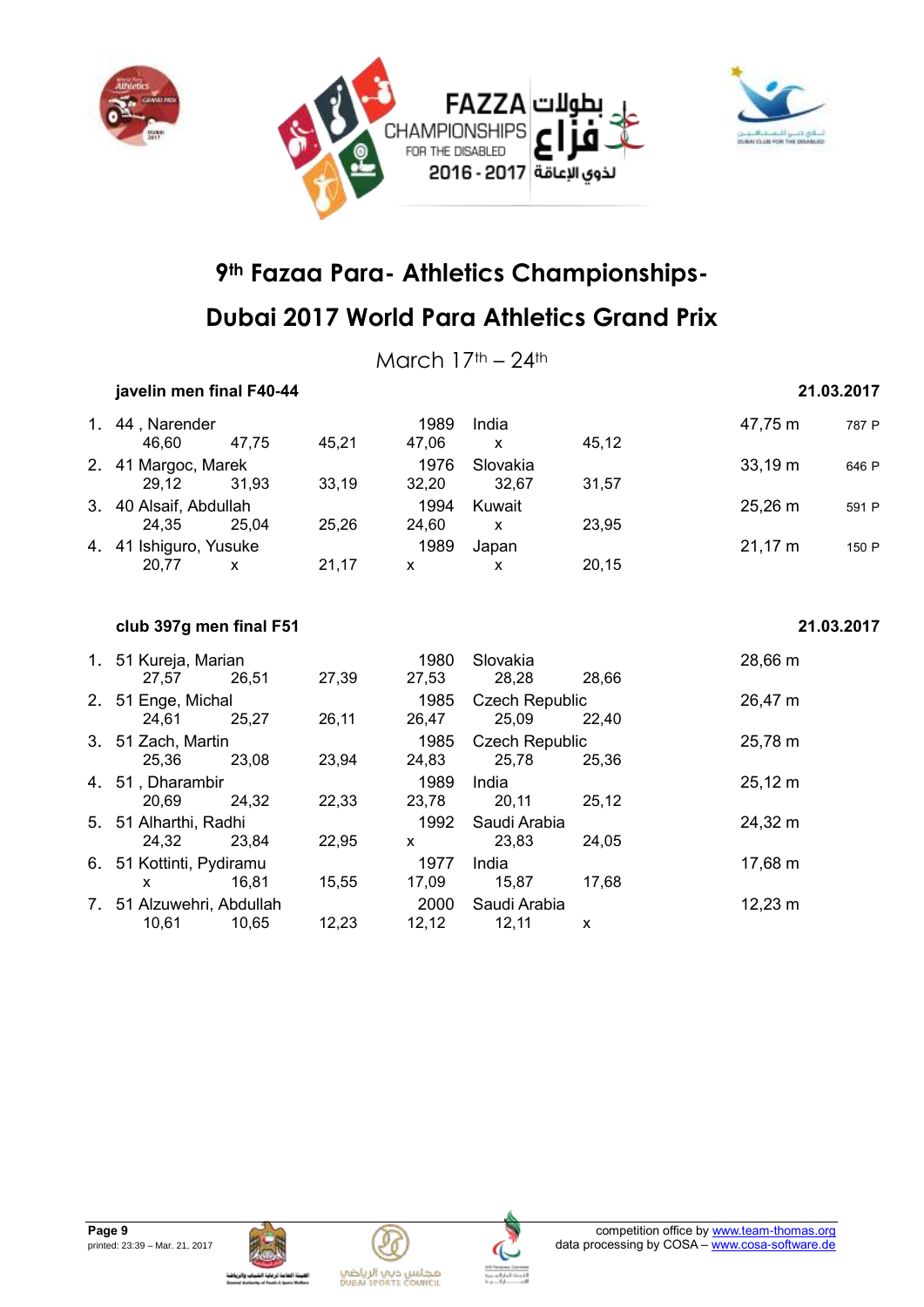



## **Dubai 2017 World Para Athletics Grand Prix**

March  $17<sup>th</sup> - 24<sup>th</sup>$ 

### **400 m women final T12/13/20/38/47 21.03.2017**

| 1. 20 Barber, Martina              | 1995 | <b>Great Britain</b> | $1:02,22$ min. |
|------------------------------------|------|----------------------|----------------|
| 2. 13 Nilsson, Nathalie            | 1989 | Sweden               | $1:03,41$ min. |
| 3. 12 Safarzadeh Ghahderijani, Hag | 2000 | <b>Iran</b>          | $1:03,96$ min. |
| 4. 46 Tanui, Irene Cherono         | 1996 | Kenya                | $1:08,20$ min. |
| 5. 20 Keskinsoy, Yasemin           | 1999 | Turkey               | $1:08,44$ min. |
| 6. 20 Demircan, Sevim              | 2000 | Turkey               | $1:08,59$ min. |
| 7. 38 Takamatsu, Yuka              | 1993 | Japan                | $1:08,66$ min. |
| 8. 38 Youssef, Amal                | 1993 | Egypt                | 1:16,96min.    |

#### **400 m wheelchair women final T34/53/54 21.03.2017**

| 1. 54 Babalola, Hannah   |      | 1988 Nigeria | 59,86 sec.     |
|--------------------------|------|--------------|----------------|
| 2. 53 Kurt, Hamide       |      | 1993 Turkey  | 1:01,04min.    |
| 3. 53 Nakayama, Kazumi   |      | 1983 Japan   | $1:01,31$ min. |
| 4. 54 Zeyen, Annika      |      | 1985 Germany | $1:04,25$ min. |
| 5. 54 Supurgeci, Zubeyde |      | 1993 Turkey  | 1:05,08min.    |
| 6. 34 Kanawaku, Atsuko   | 1977 | Japan        | 1:19,80min.    |

#### **shot put wheelchair women final F32/33 21.03.2017**

| 1. 33 Boudjadar, Asmahan<br>5.66            | 5.88         | X    | 1980<br>X    | Algeria<br>5,28                             | 5,61         | $5,88 \; m$        | 917 P |
|---------------------------------------------|--------------|------|--------------|---------------------------------------------|--------------|--------------------|-------|
| 2. 32 Gasmi, Mounia<br>4,24                 | $\mathsf{x}$ | 4,74 | 1990<br>X    | Algeria<br>X                                | 4,86         | 4,86 m             | 589 P |
| 3. 32 Alktebi, Noura<br>X.                  | 4,09         | X    | 1992<br>X    | <b>United Arab Emirates</b><br>4,13         | X            | $4,13 \; m$        | 360 P |
| 4. 33 Bani Khaled, Aishah Salem<br><b>X</b> | 3.54         | 3.34 | 1975<br>X    | <b>United Arab Emirates</b><br>3.33         | $\mathsf{x}$ | $3,54 \, m$        | 242 P |
| 5. 32 Alkassab, Meera<br>3.06               | 3,22         | 3,31 | 1999<br>3,19 | <b>United Arab Emirates</b><br>$\mathsf{x}$ | 3.01         | $3,31 \, m$        | 136 P |
| 6. 32 Alkaabi, Thekra<br>2.87               | 2.74         | 2.60 | 2001<br>2,87 | United Arab Emirates<br>2,99                | 3.01         | 3.01 m             | 80 P  |
| 7. 32 Sara Alqubaisi, Sara<br>2,27          | $\mathsf{x}$ | X    | 1985<br>2,24 | <b>United Arab Emirates</b><br>2,35         | $\mathsf{x}$ | $2,35 \, \text{m}$ | 15 P  |
| 32 Wichmann, Hanna Laura Magda<br>x         | x            | X    | 1996<br>X    | Germany<br>X                                | X            | <b>NM</b>          |       |

New African Record F33 by Asmahan Boudjadar, ALG





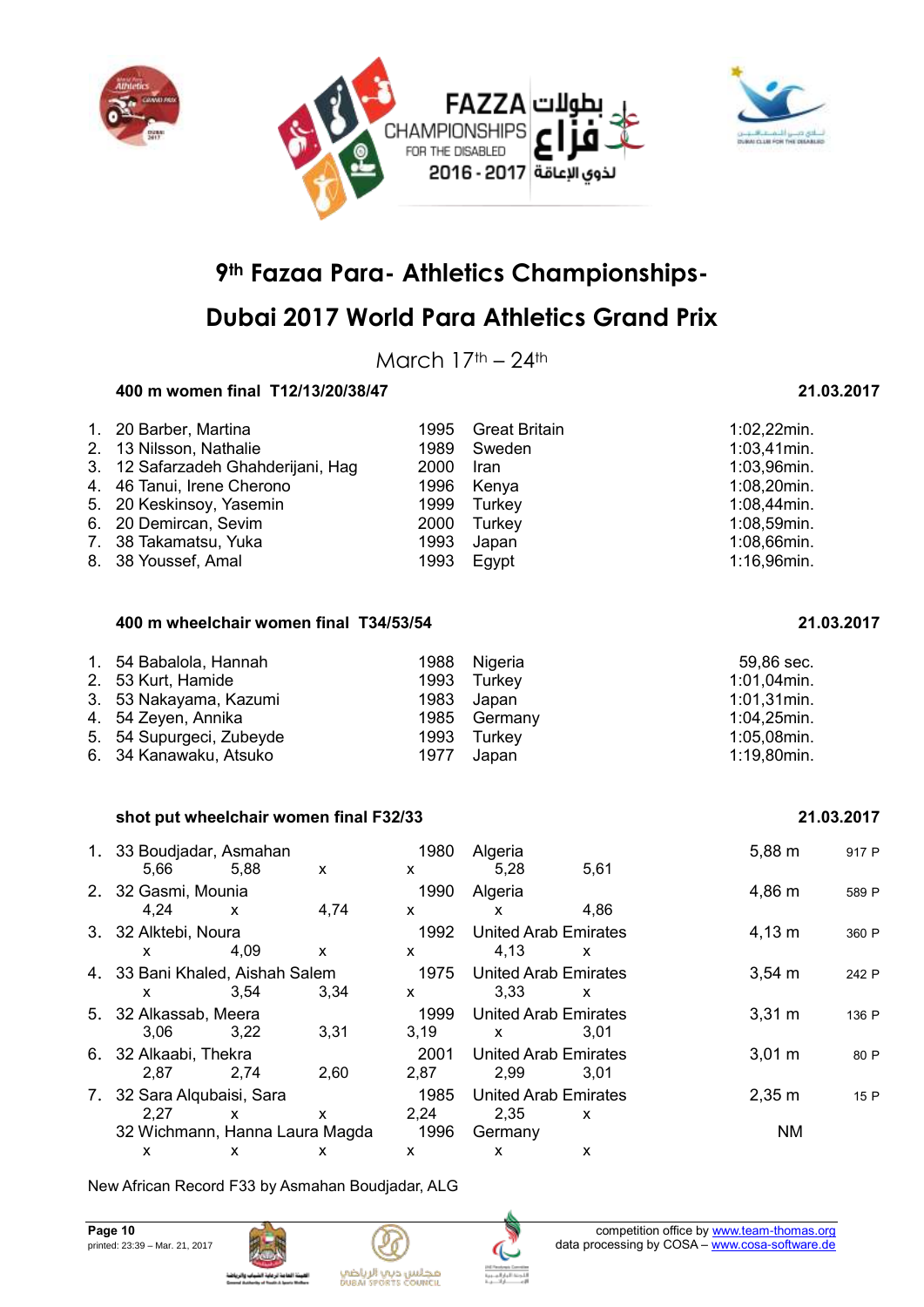



March  $17<sup>th</sup> - 24<sup>th</sup>$ 

### **discus wheelchair women final F34/53/54 21.03.2017**

| 1. 53 Nedham, Fatema    |       |       | 1967  | <b>Bahrain</b>              |       | $10,14 \; m$ | 708 P |
|-------------------------|-------|-------|-------|-----------------------------|-------|--------------|-------|
| 8.64                    | 9,59  | 10,11 | 10,14 | 9,90                        | 10,08 |              |       |
| 2. 54 Ali, Amal         |       |       | 1991  | <b>Bahrain</b>              |       | 11,56 m      | 486 P |
| 10,20                   | 11,03 | 11,56 | 11,51 | 11,52                       | 11,32 |              |       |
| 3. 34 Alzaabi, Thuraya  |       |       | 1970  | <b>United Arab Emirates</b> |       | 14,06 m      | 401 P |
| 13,44                   | 11,51 | 14,06 | 13,59 | 13,67                       | 13.80 |              |       |
| 4. 34 Alsuwaidi, Latifa |       |       | 1979  | <b>United Arab Emirates</b> |       | 10,95 m      | 179 P |
| 10.35                   | 10.95 | 9,94  | X     | 10,43                       | X     |              |       |
| 5. 34 Alhammadi, Suaad  |       |       | 1990  | <b>United Arab Emirates</b> |       | $8,46 \; m$  | 62 P  |
| x                       | 8,46  | 8,00  | 7,57  | 7,46                        | 8,18  |              |       |
| 6. 34 Najim, Basimah    |       |       | 1967  | Kuwait                      |       | 7,68 m       | 40 P  |
| 6.39                    | 7,23  | 7,07  | 7,68  | $\mathsf{x}$                | 7,39  |              |       |
| 7. 34 Morcinkova, Lenka |       |       | 1988  | <b>Czech Republic</b>       |       | $5,42 \; m$  | 7 P   |
| 4,96                    | 4,99  | 5,42  | 5,35  | X                           | 5,18  |              |       |
| 8. 34 Beppu, Reiko      |       |       | 1961  | Japan                       |       | $5,38 \; m$  | 7 P   |
| X.                      | 5,38  | 4,62  | 4,58  | 4,72                        | 4,87  |              |       |

New Asian Record F53 by Fatema Nedham, BRN

#### **javelin women final F37/38/44/46 21.03.2017**

#### 1. 44 Nesse, Ida 1992 Norway 32,62 m <sup>810</sup> <sup>P</sup> 32,62 30,95 x 28,68 30,95 30,05 2. 46 Kato, Yukiko 1993 Japan 32,91 m <sup>767</sup> <sup>P</sup> 30,94 30,17 29,07 x 32,91 29,85 3. 46 Matroushi, Mariam 1986 United Arab Emirates 29,01 m <sup>628</sup> <sup>P</sup> 28,06 26,67 27,47 x 26,50 29,01 4. 38 Grezlova, Daniela 1983 Czech Republic 21,56 m <sup>619</sup> <sup>P</sup> 21,35 x 21,56 20,01 19,98 19,01 5. 46 Ergasheva, Roziyakhon 1999 Uzbekistan 1998 Uzbekistan 26,47 m 527 P 26,47 25,66 25,74 25,79 25,92 24,66 6. 37 Khamdamova, Odinakhon 1991 Uzbekistan 20,49 m <sup>503</sup> <sup>P</sup> 19,10 x 20,49 x x 18,13 7. 37 Berna, Eva 1986 Czech Republic 19,65 m 459 P 18,78 18,47 19,64 18,18 18,49 19,65 8. 46 Misu, Honoka 1998 Japan 13,70 m <sup>76</sup> <sup>P</sup> x x x 12,24 x 13,70







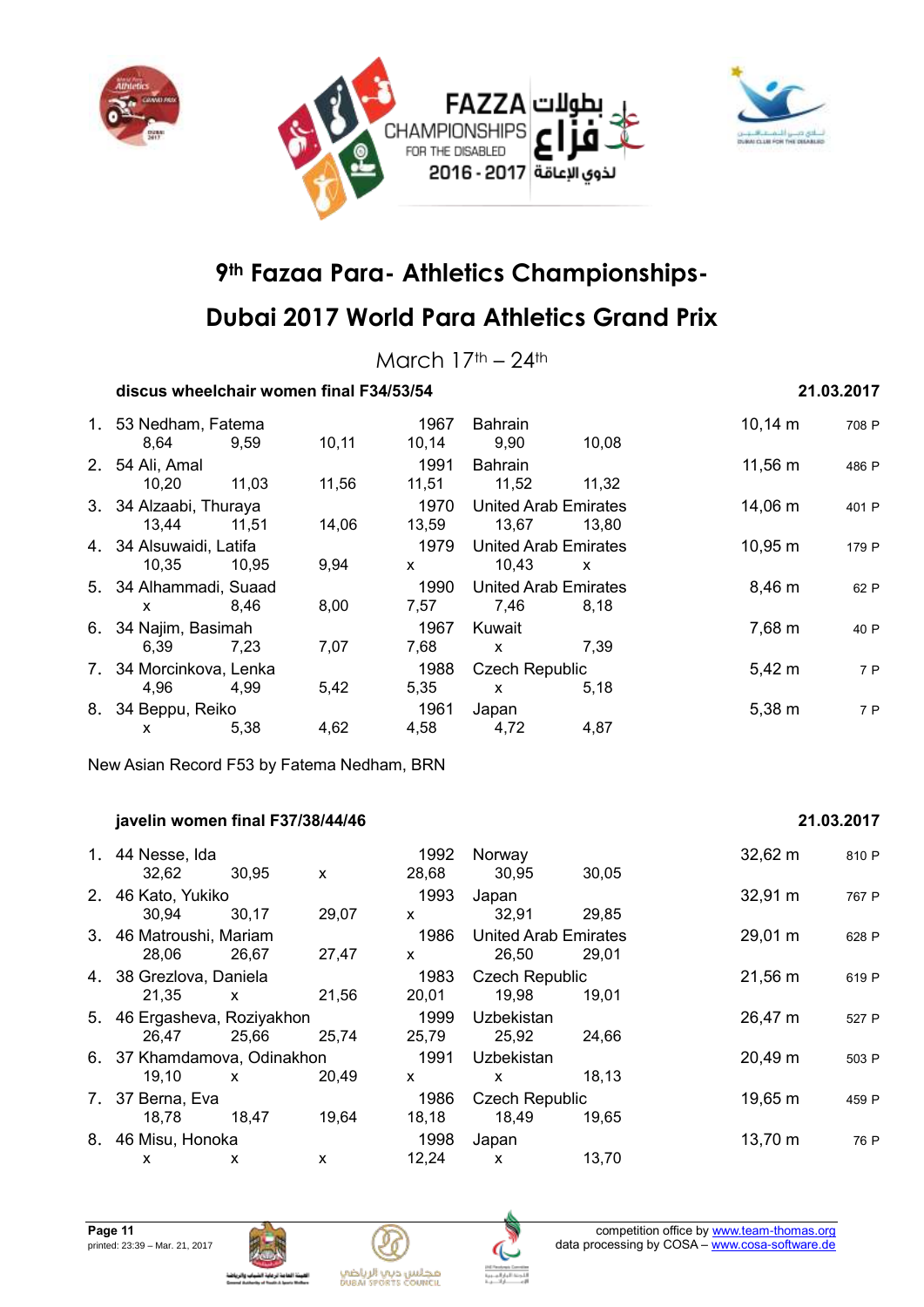



## **Dubai 2017 World Para Athletics Grand Prix**

March  $17<sup>th</sup> - 24<sup>th</sup>$ 

### **javelin wheelchair women final F56/57 21.03.2017**

| 1. | 57 Djelal, Safia        |       |       | 1983  | Algeria                     |       | 25,95 m           | 1066 P |
|----|-------------------------|-------|-------|-------|-----------------------------|-------|-------------------|--------|
|    | 22,66                   | 24,71 | 25,95 | 25,41 | 25,25                       | X     |                   |        |
| 2. | 56 Medjmedj, Nadia      |       |       | 1974  | Algeria                     |       | 20,71 m           | 927 P  |
|    | 19.21                   | 20,71 | X     | 19,93 | X                           | 19.29 |                   |        |
| 3. | 56 Willing, Martina     |       |       | 1959  | Germany                     |       | 20,67 m           | 925 P  |
|    | 20.09                   | X     | 20.23 | X     | 20.67                       | 19.58 |                   |        |
|    | 4. 57 Alrasheedy, Siham |       |       | 1982  | <b>United Arab Emirates</b> |       | 14,94 m           | 439 P  |
|    | 14,45                   | 13,84 | x     | 13.23 | 14,54                       | 14.94 |                   |        |
|    | 5. 57 Obrova, Miroslava |       |       | 1975  | <b>Czech Republic</b>       |       | $12,61 \text{ m}$ | 247 P  |
|    | 12,59                   | 12.61 | x     | x     | x                           | 11.03 |                   |        |
| 6. | 57 Alkaabi, Sara Saleh  |       |       | 1994  | <b>United Arab Emirates</b> |       | $8,51 \; m$       | 36 P   |
|    | x                       | 8,11  | 8,26  | 8,51  | x                           | 8.44  |                   |        |
|    |                         |       |       |       |                             |       |                   |        |

New World Record F57 by Safia Djelal, ALG New African Record F56 by Nadia Medjmedj, ALG







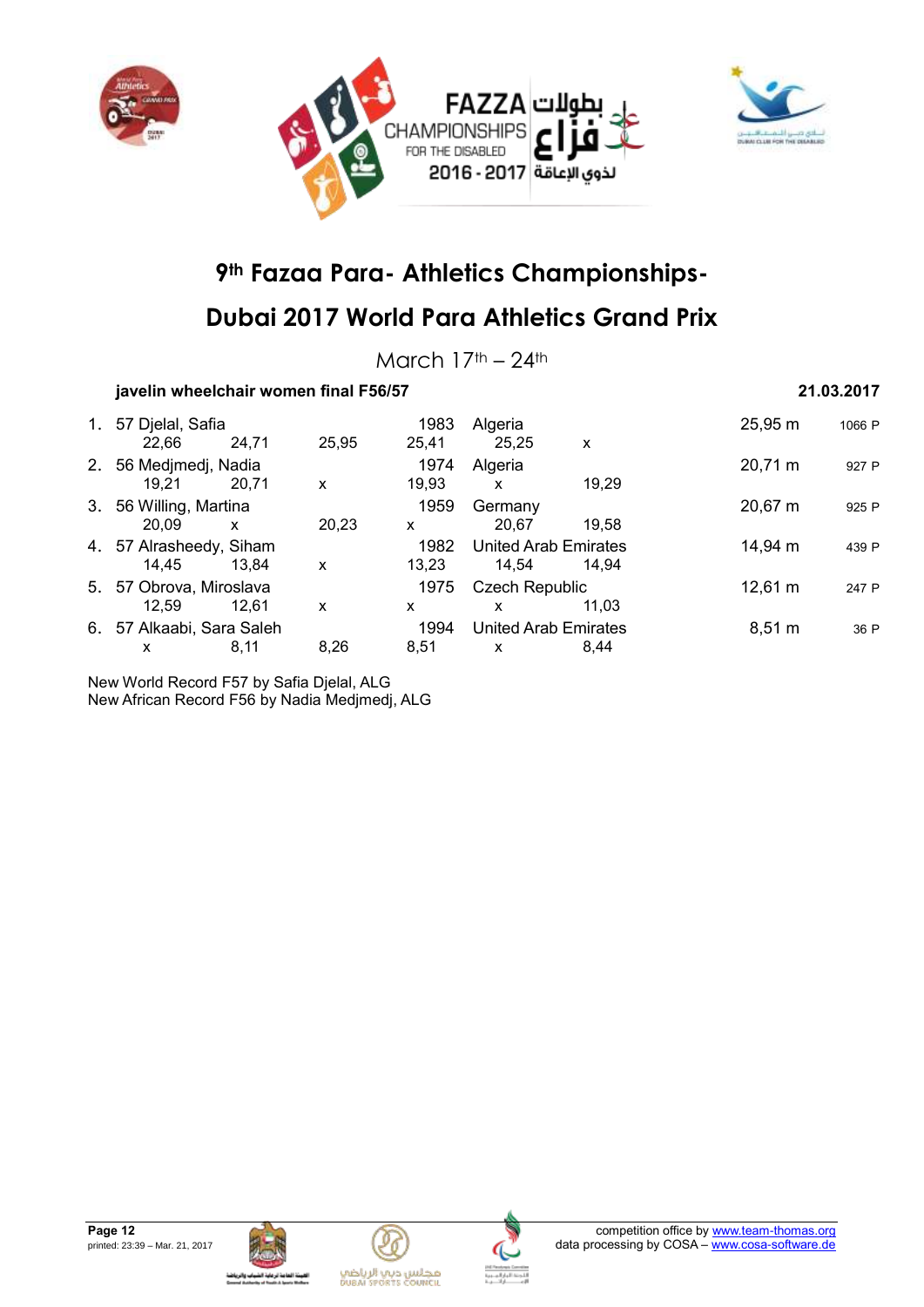





## **Dubai 2017 World Para Athletics Grand Prix**

March  $17<sup>th</sup> - 24<sup>th</sup>$ 

## **RESULTS Day 3**

|                      | 100 m men final T11                                                                                                                                        |                                      |                                                                                      | $+1,7$ | 22.03.2017                                                                                                                             |
|----------------------|------------------------------------------------------------------------------------------------------------------------------------------------------------|--------------------------------------|--------------------------------------------------------------------------------------|--------|----------------------------------------------------------------------------------------------------------------------------------------|
|                      | 1. 11 Shikongo, Ananias<br>2. 11 Powell, Dan<br>11 Bentria, Firas                                                                                          | 1986<br>1991<br>1986                 | Namibia<br><b>Great Britain</b><br>Algeria                                           |        | 11,45 sec.<br>12,54 sec.<br><b>DQ</b>                                                                                                  |
|                      | 100 m men time-race 1 T12                                                                                                                                  |                                      |                                                                                      |        | 22.03.2017                                                                                                                             |
|                      | 1. 12 Yamaji, Shunya<br>2. 12 Ledger, James<br>3. 12 Yamaji, Takaya                                                                                        | 1995<br>1993<br>1991                 | Japan<br><b>Great Britain</b><br>Japan                                               |        | 11,65 sec. $(+1,5)$<br>11,96 sec. $(+1,5)$<br>12,07 sec. $(+1,5)$                                                                      |
|                      | 100 m men time-race 2 T12                                                                                                                                  |                                      |                                                                                      |        | 22.03.2017                                                                                                                             |
|                      | 1. 12 Shaw, Zachary<br>2. 12 Mohamad Ali Hanafiah, Muhamad Afiq 1994<br>3. 12 Protos, Ioannis<br>4. 12 Konishi, Masaaki                                    | 1995<br>1982<br>1987                 | <b>Great Britain</b><br>Malaysia<br>Greece<br>Japan                                  |        | 11,32 sec. $(-1,0)$<br>11,43 sec. $(-1,0)$<br>11,73 sec. $(-1,0)$<br>11,96 sec. (-1,0)                                                 |
|                      | 100 m men ranking order time races T12                                                                                                                     |                                      |                                                                                      |        | 22.03.2017                                                                                                                             |
| 3.<br>4.<br>5.<br>5. | 1. 12 Shaw, Zachary<br>2. 12 Mohamad Ali Hanafiah, Muhamad Afiq 1994<br>12 Yamaji, Shunya<br>12 Protos, Ioannis<br>12 Ledger, James<br>12 Konishi, Masaaki | 1995<br>1995<br>1982<br>1993<br>1987 | <b>Great Britain</b><br>Malaysia<br>Japan<br>Greece<br><b>Great Britain</b><br>Japan |        | 11,32 sec. $(-1,0)$<br>11,43 sec. $(-1,0)$<br>11,65 sec. $(+1,5)$<br>11,73 sec. $(-1,0)$<br>11,96 sec. $(+1,5)$<br>11,96 sec. $(-1,0)$ |

7. 12 Yamaji, Takaya 1991 Japan 1991 Japan 12,07 sec. (+1,5)





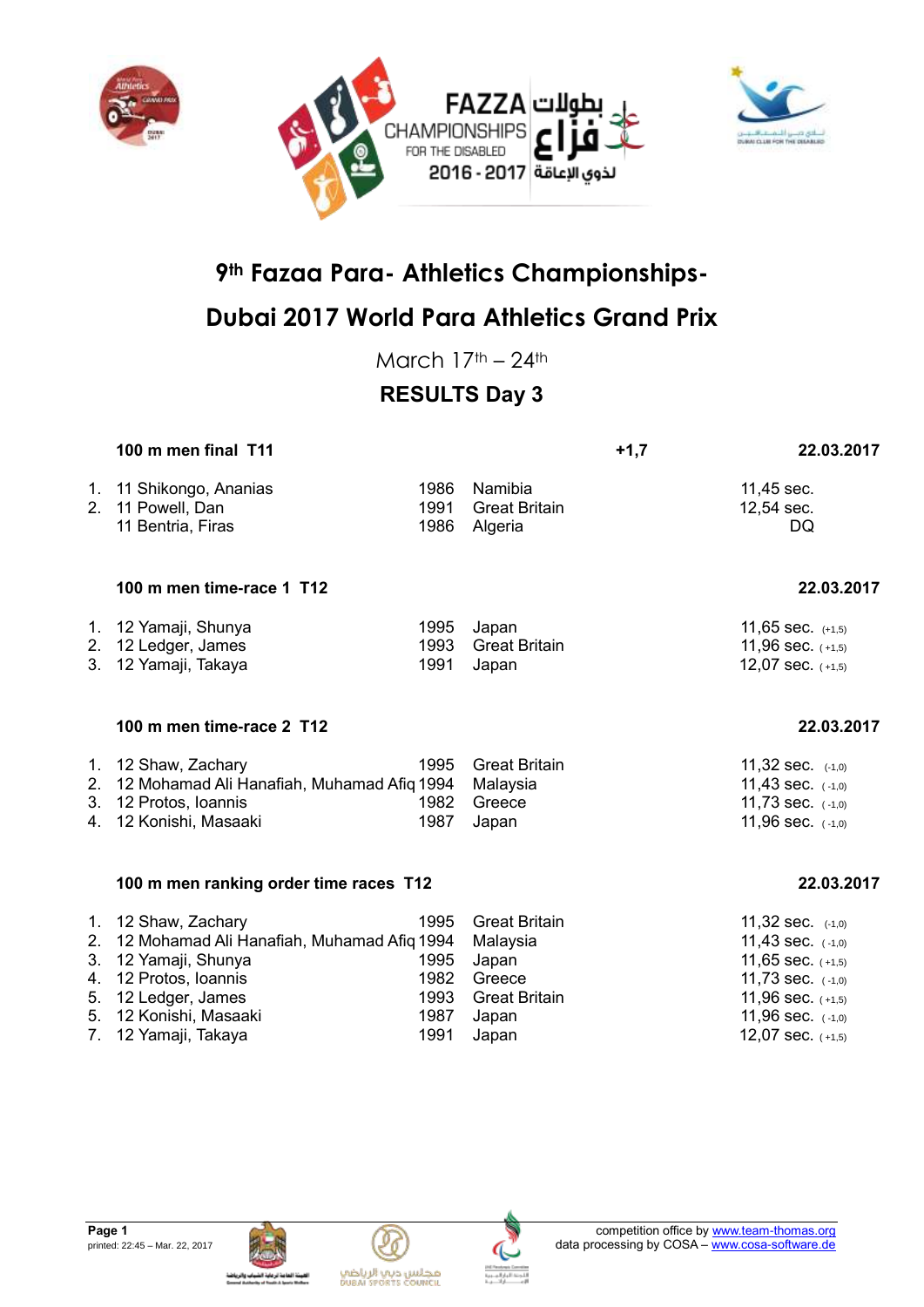

## **Dubai 2017 World Para Athletics Grand Prix**

March  $17<sup>th</sup> - 24<sup>th</sup>$ 

|                | 100 m men final T13/20                                                                                                                                                                                                |                                                              |                                                                                                                                             | $-0,7$ | 22.03.2017                                                                                                   |
|----------------|-----------------------------------------------------------------------------------------------------------------------------------------------------------------------------------------------------------------------|--------------------------------------------------------------|---------------------------------------------------------------------------------------------------------------------------------------------|--------|--------------------------------------------------------------------------------------------------------------|
| 1.<br>5.<br>6. | 13 Miskarli, Zeynal<br>2. 13 Dragsund Nilsen, Vegard<br>3. 20 Sharahili, Mohammed<br>4. 13 Bah, Souleyman<br>13 Tucaliuc, Octavian Vasile<br>13 Salimov, Islam<br>7. 13 Prundaru, Petre<br>8. 20 Unal, Muhammet Selim | 1996<br>1999<br>1987<br>1999<br>1994<br>1989<br>1994<br>1999 | Azerbaijan<br>Norway<br>Saudi Arabia<br><b>Great Britain</b><br>Romania<br>Kazakhstan<br>Romania<br>Turkey                                  |        | 11,61 sec.<br>11,86 sec.<br>11,86 sec.<br>11,87 sec.<br>11,91 sec.<br>11,99 sec.<br>12,23 sec.<br>12,28 sec. |
|                | 100 m wheelchair men final T33/53                                                                                                                                                                                     |                                                              |                                                                                                                                             | $-0,5$ | 22.03.2017                                                                                                   |
|                | 1. 53 Alganaidl, Fahad<br>2. 53 Aladwani, Hamad<br>3. 53 Alqurashi, Adbulrahmen<br>4. 33 Small, Andrew<br>5. 53 Lackner, Mike<br>6. 33 Schmitz, Denis<br>33 Almutairi, Ahmad                                          | 1984<br>1972<br>1997<br>1993<br>1994<br>1991<br>1994         | Saudi Arabia<br>Kuwait<br>Saudi Arabia<br><b>Great Britain</b><br>Austria<br>Germany<br>Kuwait                                              |        | 15,31 sec.<br>15,62 sec.<br>16,75 sec.<br>18,27 sec.<br>20,13 sec.<br>21,52 sec.<br><b>DNS</b>               |
|                | 100 m wheelchair men T34 Junior race                                                                                                                                                                                  |                                                              |                                                                                                                                             | $+0,6$ | 22.03.2017                                                                                                   |
|                | 1. 34 Othman, Mohammad<br>2. 34 Jasem, Ahmed<br>3. 34 Alqassab, Mayed<br>34 Alkassab, Majed                                                                                                                           | 2004<br>2003<br>2004<br>2004                                 | <b>United Arab Emirates</b><br><b>United Arab Emirates</b><br><b>United Arab Emirates</b><br><b>United Arab Emirates</b>                    |        | 19,25 sec.<br>19,35 sec.<br>30,02 sec.<br><b>DNS</b>                                                         |
|                | 100 m wheelchair men T34 final                                                                                                                                                                                        |                                                              |                                                                                                                                             | $-0,7$ | 22.03.2017                                                                                                   |
|                | 1. 34 Boardman, Craig<br>2. 34 Williams, Nathaniel<br>3. 34 Edwards, Jamie<br>4. 34 Baba, Tatsuya<br>5. 34 Abo, Khaled<br>34 Hammadi, Mohamed                                                                         | 1999<br>1991<br>1999<br>1989<br>1994<br>1985                 | <b>Great Britain</b><br><b>Great Britain</b><br><b>Great Britain</b><br>Japan<br><b>United Arab Emirates</b><br><b>United Arab Emirates</b> |        | 15,72 sec.<br>18,09 sec.<br>18,57 sec.<br>18,61 sec.<br>19,25 sec.<br><b>DNS</b>                             |





مجلس ديي الرياضي<br>Duani seorrs council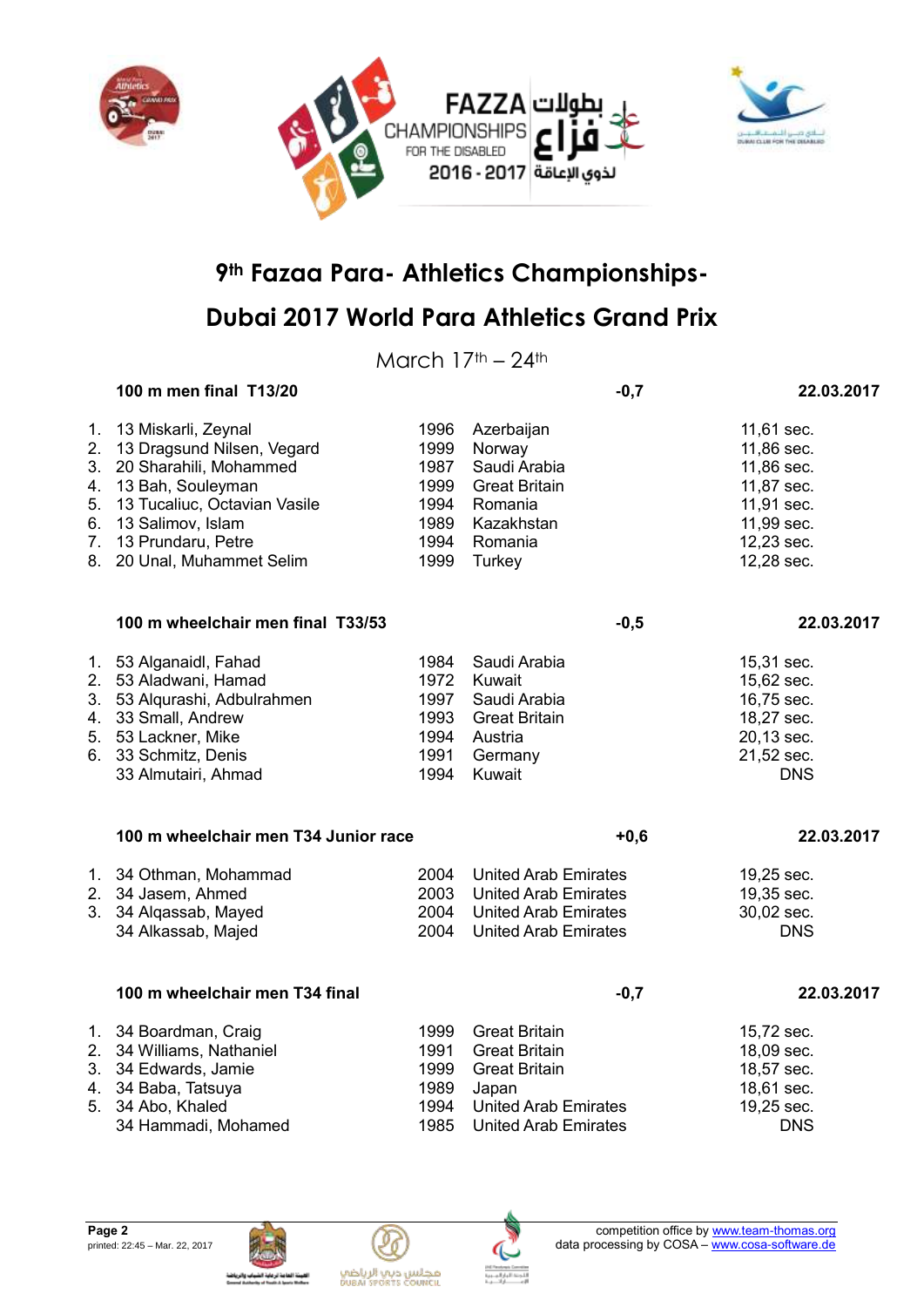



## **Dubai 2017 World Para Athletics Grand Prix**

March  $17<sup>th</sup> - 24<sup>th</sup>$ 

| 100 m men final T35/36/42                                                                                                                                                       |                                                      |                                                                                                      | $+1,8$ | 22.03.2017                                                                                                                                      |
|---------------------------------------------------------------------------------------------------------------------------------------------------------------------------------|------------------------------------------------------|------------------------------------------------------------------------------------------------------|--------|-------------------------------------------------------------------------------------------------------------------------------------------------|
| 1. 36 Blake, Paul<br>2. 35 Howe, Jordan<br>3. 42 Yamamoto, Atsushi<br>4. 35 Boukhalfa, Allel<br>5. 42 Kosuda, Junta<br>6. 36 Alaradi, Mahmood<br>7. 42 Tezuka, Keita            | 1990<br>1995<br>1982<br>1988<br>1990<br>1982<br>1963 | <b>Great Britain</b><br><b>Great Britain</b><br>Japan<br>Algeria<br>Japan<br><b>Bahrain</b><br>Japan |        | 12,56 sec.<br>12,75 sec.<br>13,25 sec.<br>13,32 sec.<br>14,08 sec.<br>14,44 sec.<br>16,64 sec.                                                  |
| 100 m men time-race 1 T37/38                                                                                                                                                    |                                                      |                                                                                                      |        | 22.03.2017                                                                                                                                      |
| 1. 38 Aichoun, Amar<br>2. 37 Alnakhli, Ali<br>3. 37 Alwani, Saud<br>4. 37 Detohata, Nozomu<br>5. 37 Nabiyev, Sadig                                                              | 1998<br>2000<br>1997<br>1983<br>1989                 | <b>Great Britain</b><br>Saudi Arabia<br>Saudi Arabia<br>Japan<br>Azerbaijan                          |        | 12,18 sec. (-0,3)<br>12,48 sec. $(-0,3)$<br>12,81 sec. $(-0,3)$<br>13,25 sec. $(-0,3)$<br>13,59 sec. (-0,3)                                     |
| 100 m men time-race 2 T37/38                                                                                                                                                    |                                                      |                                                                                                      |        | 22.03.2017                                                                                                                                      |
| 1. 37 Mohamed, Mostafa Fathalla<br>2. 37 Hamdi, Sofiane<br>3. 37 Kalkayev, Amanat<br>4. 37 Saewang, Sakphet<br>5. 37 Ta-On, Chairat<br>38 Burrows, Shaun                        | 1987<br>1989<br>1991<br>1992<br>1981<br>1997         | Egypt<br>Algeria<br>Kazakhstan<br>Thailand<br>Thailand<br><b>Great Britain</b>                       |        | 12,14 sec. (-1,1)<br>12,37 sec. (-1,1)<br>13,23 sec. (-1,1)<br>13,30 sec. $(-1,1)$<br>13,81 sec. (-1,1)<br><b>DNS</b>                           |
| 100 m men T37/38 ranking order time races                                                                                                                                       |                                                      |                                                                                                      |        | 22.03.2017                                                                                                                                      |
| 1. 37 Mohamed, Mostafa Fathalla<br>2. 38 Aichoun, Amar<br>3. 37 Hamdi, Sofiane<br>4. 37 Alnakhli, Ali<br>5. 37 Alwani, Saud<br>6. 37 Kalkayev, Amanat<br>7. 37 Detohata, Nozomu | 1987<br>1998<br>1989<br>2000<br>1997<br>1991<br>1983 | Egypt<br><b>Great Britain</b><br>Algeria<br>Saudi Arabia<br>Saudi Arabia<br>Kazakhstan<br>Japan      |        | 12,14 sec. (-1,1)<br>12,18 sec. (-0,3)<br>12,37 sec. (-1,1)<br>12,48 sec. (-0,3)<br>12,81 sec. (-0,3)<br>13,23 sec. (-1,1)<br>13,25 sec. (-0,3) |

- 8. 37 Saewang, Sakphet 1992 Thailand 13,30 sec. ( -1,1) 9. 37 Nabiyev, Sadig 1989 Azerbaijan 13,59 sec. ( -0,3)
- 
- 10. 37 Ta-On, Chairat 1981 Thailand 1981 Thailand 13,81 sec. ( -1,1)<br>38 Burrows, Shaun 1997 Great Britain 1997 Creat Shaun 38 Burrows, Shaun 1997 Great Britain DNS







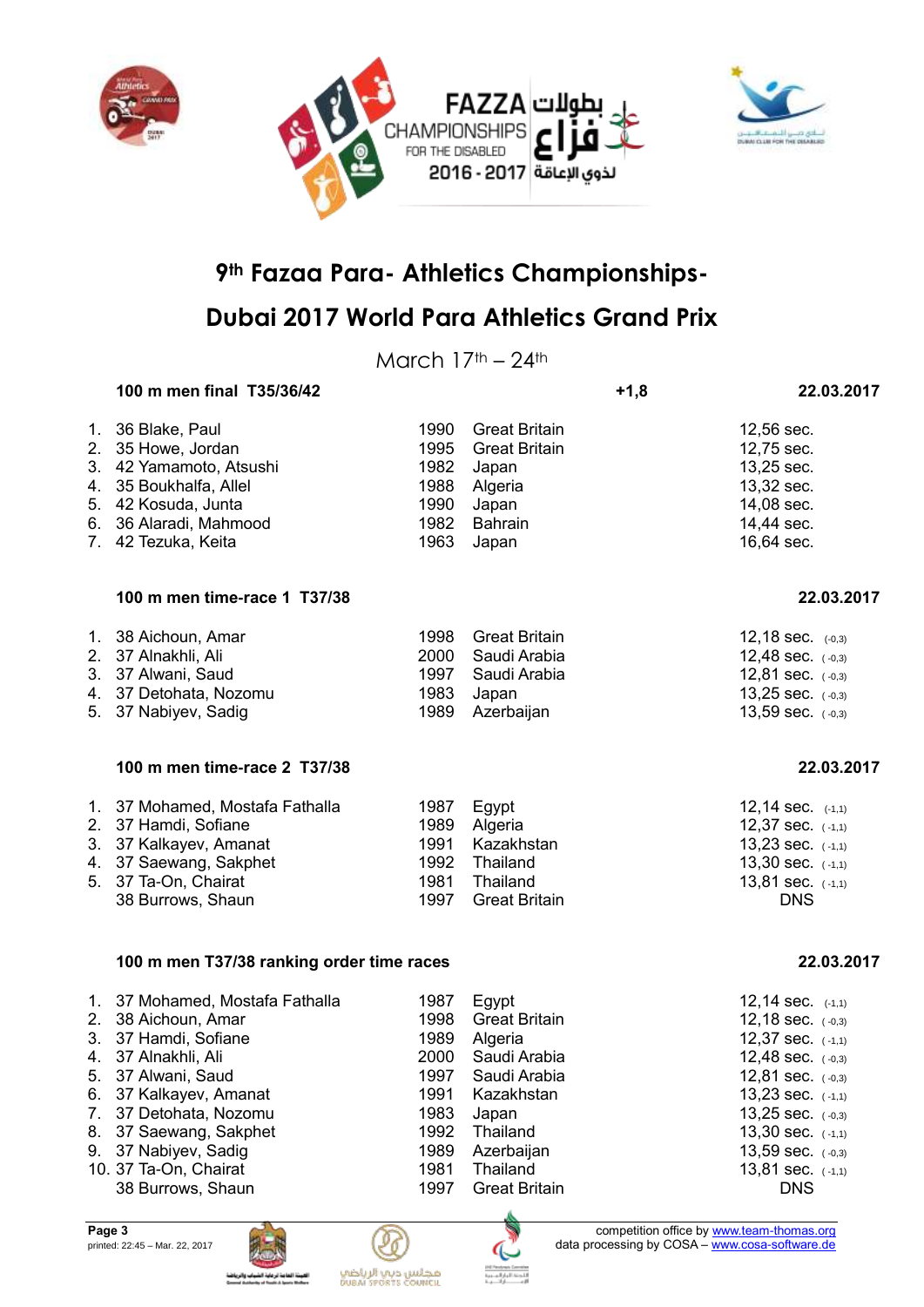



March  $17<sup>th</sup> - 24<sup>th</sup>$ 

|    | 100 m men final T43-47               |      | $-0,3$                      | 22.03.2017            |
|----|--------------------------------------|------|-----------------------------|-----------------------|
|    | 1. 46 Arnott, James                  | 1997 | <b>Great Britain</b>        | 11,45 sec.            |
|    | 2. 47 Ashida, Hajimu                 | 1993 | Japan                       | 11,64 sec.            |
| 3. | 47 Alyasi, Elyas                     | 2000 | <b>Bahrain</b>              | 11,81 sec.            |
| 4. | 47 Jones, Morgan                     | 1994 | <b>Great Britain</b>        | 12,05 sec.            |
| 5. | 44 Sato, Keita                       | 1991 | Japan                       | 12,06 sec.            |
|    | 6. 47 Shiramasa, Takuya              | 1996 | Japan                       | 12,40 sec.            |
|    | 7. 46 Bakbergen, Kolganat            | 1996 | Kazakhstan                  | 13,47 sec.            |
|    | 8. 43 Shigaki, Hironori              | 1977 | Japan                       | 14,38 sec.            |
|    | 100 m wheelchair men final T51/52    |      | $-0,2$                      | 22.03.2017            |
|    | 1. 52 Boesch, Beat                   | 1971 | Switzerland                 | 18,22 sec.            |
|    | 2. 52 Trindade, Mario                | 1975 | Portugal                    | 18,49 sec.            |
|    | 3. 52 Matsumoto, Naoyuki             | 1979 | Japan                       | 19,73 sec.            |
|    | 4. 51 Berrahal, Mohamed              | 1979 | Algeria                     | 21,73 sec.            |
|    | 5. 51 Kusuda, Takumi                 | 1991 | Japan                       | 28,25 sec.            |
|    | 6. 51 Ziesmer, Ronny                 | 1979 | Germany                     | 28,32 sec.            |
|    | 100 m wheelchair men time-race 1 T54 |      |                             | 22.03.2017            |
|    | 1. 54 Watanabe, Sho                  | 1991 | Japan                       | $15,51$ sec. $(+0,1)$ |
|    | 2. 54 Mohammad, Fahad                | 1993 | <b>United Arab Emirates</b> | 15,57 sec. (+0,1)     |
|    | 3. 54 Alhawasin, Badir Abbas         | 1985 | <b>United Arab Emirates</b> | 16,30 sec. $(+0,1)$   |
|    | 4. 54 Malter, Ludwig                 | 2000 | Austria                     | 16,61 sec. $(+0,1)$   |
|    | 5. 54 Alenezi, Mohammad              | 1997 | Kuwait                      | 17,25 sec. $(+0,1)$   |
|    | 6. 54 Al Ghaferi, Abdulla            | 2002 | <b>United Arab Emirates</b> | 18,13 sec. (+0,1)     |
|    | 7. 54 Kamzari, Abdulazeiz            | 1988 | <b>United Arab Emirates</b> | 18,35 sec. (+0,1)     |
|    | 100 m wheelchair men time-race 2 T54 |      |                             | 22.03.2017            |
|    | 1. 54 Vahdani, Mohammad              | 1979 | <b>United Arab Emirates</b> | 14,54 sec. (+1,0)     |
|    | 2. 54 Ikoma, Tomoki                  |      | 1992 Japan                  | 14,66 sec. (+1,0)     |
|    | 3. 54 Hug, Marcel                    | 1986 | Switzerland                 | 14,71 sec. $(+1,0)$   |
| 4. | 54 Alzahrani, Jamaan                 | 1995 | Saudi Arabia                | 14,91 sec. (+1,0)     |
| 5. | 54 Nishi, Yuki                       | 1994 | Japan                       | 15,09 sec. $(+1,0)$   |
| 6. | 54 Belooshi, Adil                    | 1989 | <b>United Arab Emirates</b> | 15,20 sec. (+1,0)     |
|    |                                      |      |                             |                       |
|    | 7. 54 Scherer, David                 | 1996 | Germany                     | 15,26 sec. $(+1,0)$   |



Ľ





8. 54 Alshehhi, Salem 1998 United Arab Emirates 15,41 sec. (+1,0)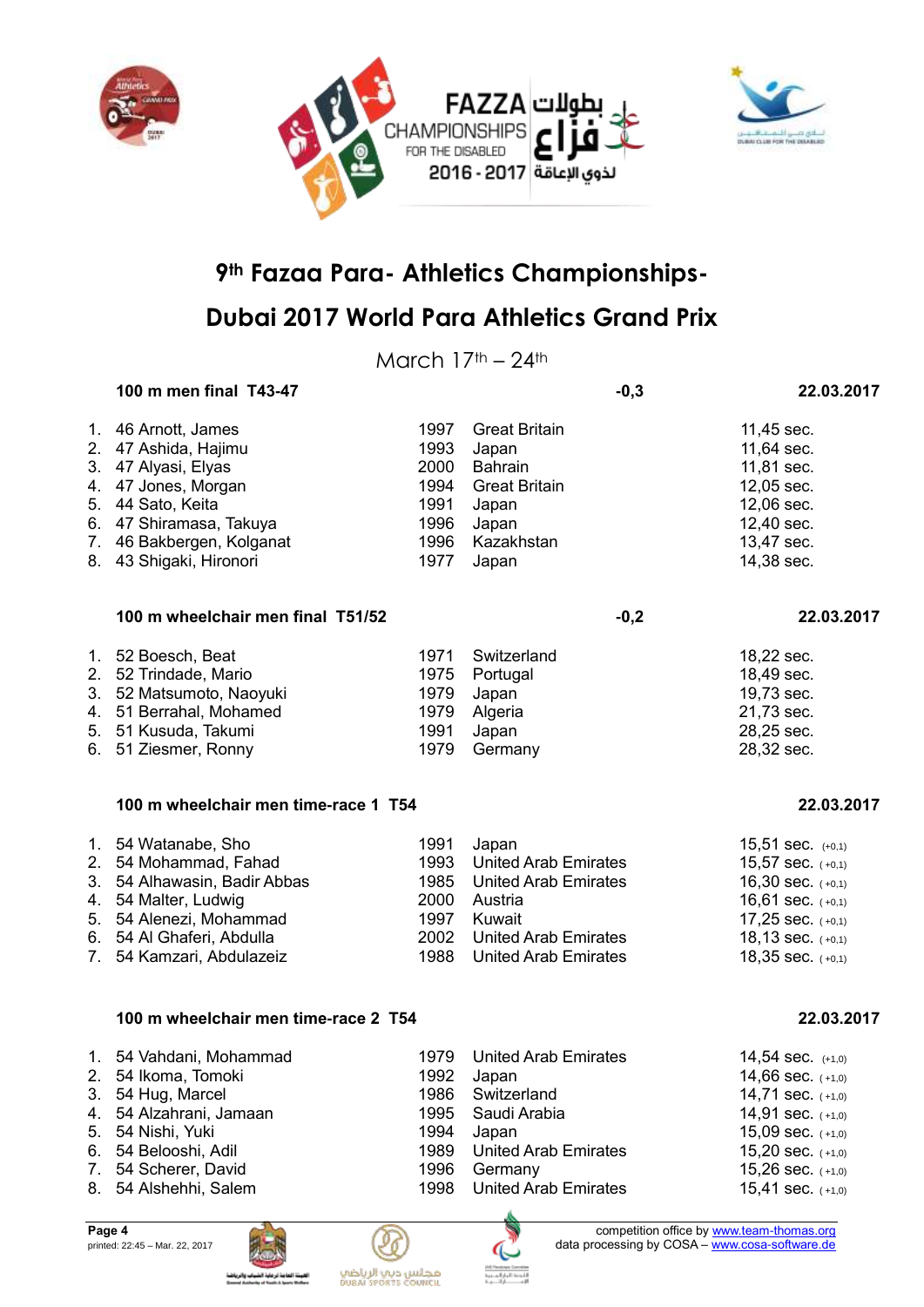



## **Dubai 2017 World Para Athletics Grand Prix**

March  $17th - 24th$ 

### **100 m wheelchair men ranking order time races T54 22.03.2017**

### 1. 54 Vahdani, Mohammad 1979 United Arab Emirates 14,54 sec. (+1,0) 2. 54 Ikoma, Tomoki 1992 Japan 14,66 sec. ( +1,0) 3. 54 Hug, Marcel 1986 Switzerland 14,71 sec.  $( +1,0)$ 4. 54 Alzahrani, Jamaan 1995 Saudi Arabia 14,91 sec. (+1,0) 5. 54 Nishi, Yuki 1994 Japan 15,09 sec. ( +1,0) 6. 54 Belooshi, Adil 1989 United Arab Emirates 15,20 sec. (+1,0) 7. 54 Scherer, David **1996 Germany** 15,26 sec. (+1,0) 8. 54 Alshehhi, Salem 1998 United Arab Emirates 15,41 sec. (+1,0) 9. 54 Watanabe, Sho 1991 Japan 15,51 sec.  $(10,1)$ 10. 54 Mohammad, Fahad 1993 United Arab Emirates 15,57 sec. (+0,1) 11. 54 Alhawasin, Badir Abbas 1985 United Arab Emirates 16,30 sec. (+0,1) 12. 54 Malter, Ludwig 2000 Austria 16,61 sec. (+0,1) 13. 54 Alenezi, Mohammad 1997 Kuwait 17,25 sec. (+0,1) 14. 54 Al Ghaferi, Abdulla 2002 United Arab Emirates 18,13 sec. (+0,1) 15. 54 Kamzari, Abdulazeiz 1988 United Arab Emirates 18,35 sec. (+0,1) **1500 m men final T11/12/13 22.03.2017** 1. 13 Baka, Fouad 1994 Algeria 4:09,37min. 2. 12 Kirwa, Henry **1973 Kenya** Kenya **4:14,15min.** 3. 11 Sang, Erick Kiptoo 1984 Kenya 4:17,72min. 4. 12 Tien-Fung, Yap 1990 Germany 1990 Germany 5:11,92min. **1500 m men final T20/37/46 22.03.2017** 1. 46 Sang, Wesley Kimeli 1994 Kenya 4:10,60min. 2. 20 Ibrahim, Muhd Nurdin 1997 Malaysia 3. 46 Nuttall, Luke 2001 Great Britain 4:19,62min. 4. 37 Djemai, Madjid 1983 Algeria 4:23,62min. 5. 37 Igusa, Takafumi 1989 Japan 4:36,12min. 47 Yadav, Pramod Kumar 1992 India DNS

#### **1500 m wheelchair men final T52 22.03.2017**

| 1. 52 Sato, Tomoki       | 1989 Japan | 3:54,00min. |
|--------------------------|------------|-------------|
| 2. 52 Matsumoto, Naoyuki | 1979 Japan | 5:05,78min. |





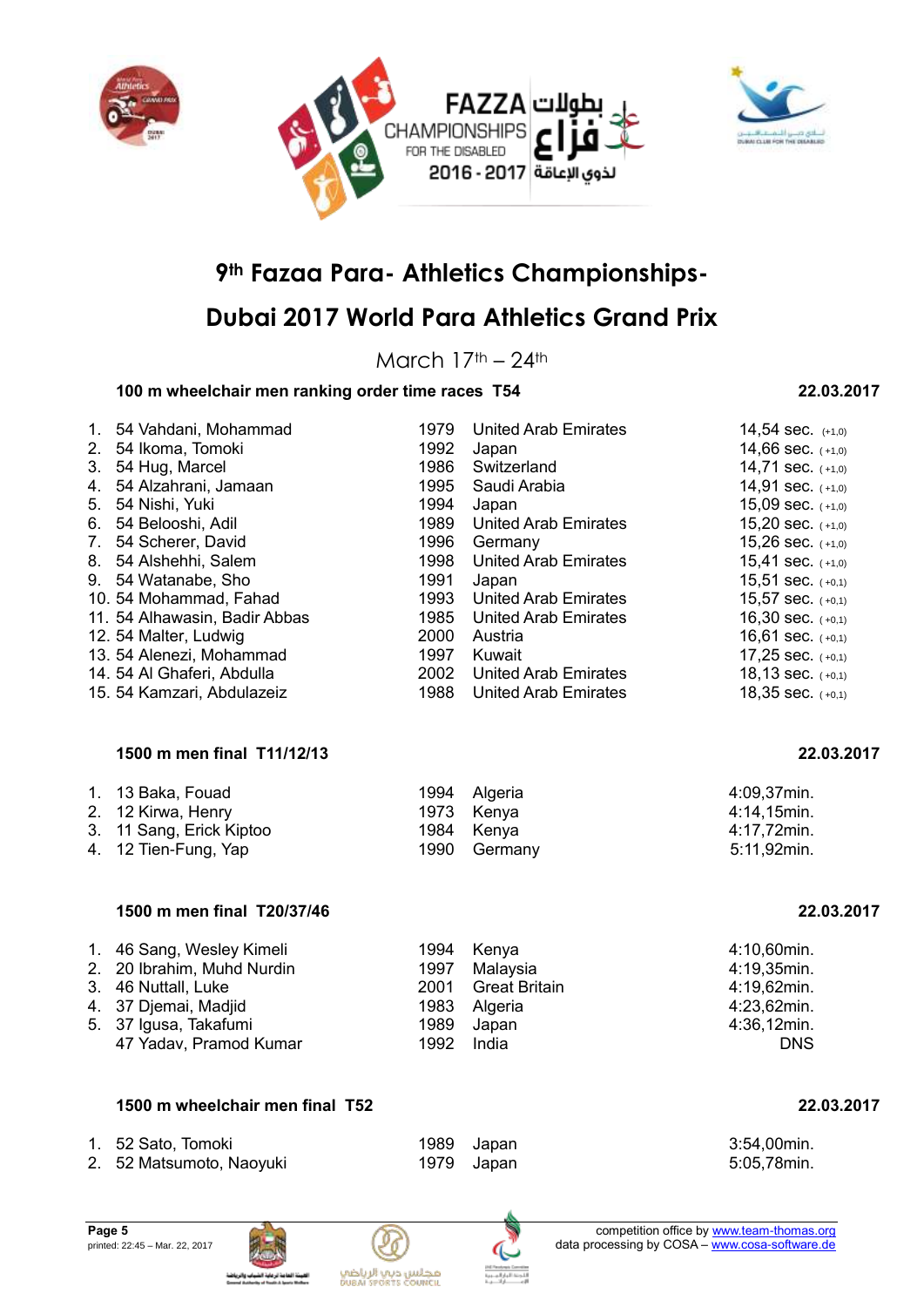



## **Dubai 2017 World Para Athletics Grand Prix**

March  $17<sup>th</sup> - 24<sup>th</sup>$ 

### **1500 m wheelchair men time-race 1 T54 22.03.2017**

| 1. 54 Alrajehi, Faisal       | 1998 Kuwait               | $3:13,37$ min.    | $\left( \right)$ |
|------------------------------|---------------------------|-------------------|------------------|
| 2. 54 Alhawasin, Badir Abbas | 1985 United Arab Emirates | $3:14,83$ min. () |                  |
| 3. 54 Aldhaheri, Rashed      | 1991 United Arab Emirates | $3:18,66$ min. () |                  |
| 4. 54 Malter, Ludwig         | 2000 Austria              | $3:38,11$ min. () |                  |
| 5. 54 Takemura, Koki         | 1988 Japan                | $3:38,39$ min. () |                  |
| 6. 53 Lackner, Mike          | 1994 Austria              | 4:42,97min.       | ( )              |
| 53 Hiromichi, Jun            | 1973 Japan                | <b>DNF</b>        |                  |

#### **1500 m wheelchair men time-race 2 T54 22.03.2017**

| 1. 54 Hug, Marcel       | 1986 Switzerland | $3:05,48$ min. $0$ |  |
|-------------------------|------------------|--------------------|--|
| 2. 54 Higuchi, Masayuki | 1979 Japan       | $3:05,60$ min. ()  |  |
| 3. 54 Watanabe, Sho     | 1991 Japan       | $3:06,34$ min. ()  |  |
| 4. 54 Balde, Alhassane  | 1985 Germany     | $3:06,54$ min. ()  |  |
| 5. 54 Kubo, Kozo        | 1981 Japan       | $3:08,66$ min. ()  |  |
| 6. 54 Suzuki, Tomoki    | 1994 Japan       | $3:09,05$ min. ()  |  |
| 7. 54 Yasuoka, Choke    | 1973 Japan       | $3:09,52$ min.     |  |

#### **1500 m wheelchair men T54 ranking order time races 22.03.2017**

| $1_{\cdot}$ | 54 Hug, Marcel               | 1986 | Switzerland          | $3:05,48$ min. | ()               |
|-------------|------------------------------|------|----------------------|----------------|------------------|
| 2.          | 54 Higuchi, Masayuki         | 1979 | Japan                | $3:05,60$ min. | ( )              |
| 3.          | 54 Watanabe, Sho             | 1991 | Japan                | 3:06,34min.    | $\left( \right)$ |
| 4.          | 54 Balde, Alhassane          | 1985 | Germany              | $3:06,54$ min. | $\left( \right)$ |
|             | 5. 54 Kubo, Kozo             | 1981 | Japan                | $3:08,66$ min. | $\left( \right)$ |
| 6.          | 54 Suzuki, Tomoki            | 1994 | Japan                | $3:09,05$ min. | $\left( \right)$ |
| 7.          | 54 Yasuoka, Choke            | 1973 | Japan                | $3:09,52$ min. | $\left( \right)$ |
| 8.          | 54 Alrajehi, Faisal          | 1998 | Kuwait               | $3:13.37$ min. | $\left( \right)$ |
|             | 9. 54 Alhawasin, Badir Abbas | 1985 | United Arab Emirates | $3:14,83$ min. | $\left( \right)$ |
|             | 10. 54 Aldhaheri, Rashed     | 1991 | United Arab Emirates | $3:18,66$ min. | $\left( \right)$ |
|             | 11. 54 Malter, Ludwig        | 2000 | Austria              | $3:38,11$ min. | $\left( \right)$ |
|             | 12. 54 Takemura, Koki        | 1988 | Japan                | $3:38,39$ min. | $\left( \right)$ |
|             | 13. 53 Lackner, Mike         | 1994 | Austria              | 4:42,97min.    | $\left( \right)$ |
|             | 53 Hiromichi, Jun            | 1973 | Japan                | <b>DNF</b>     |                  |
|             |                              |      |                      |                |                  |





مجلس ديب الرياضي<br>Duani seoris council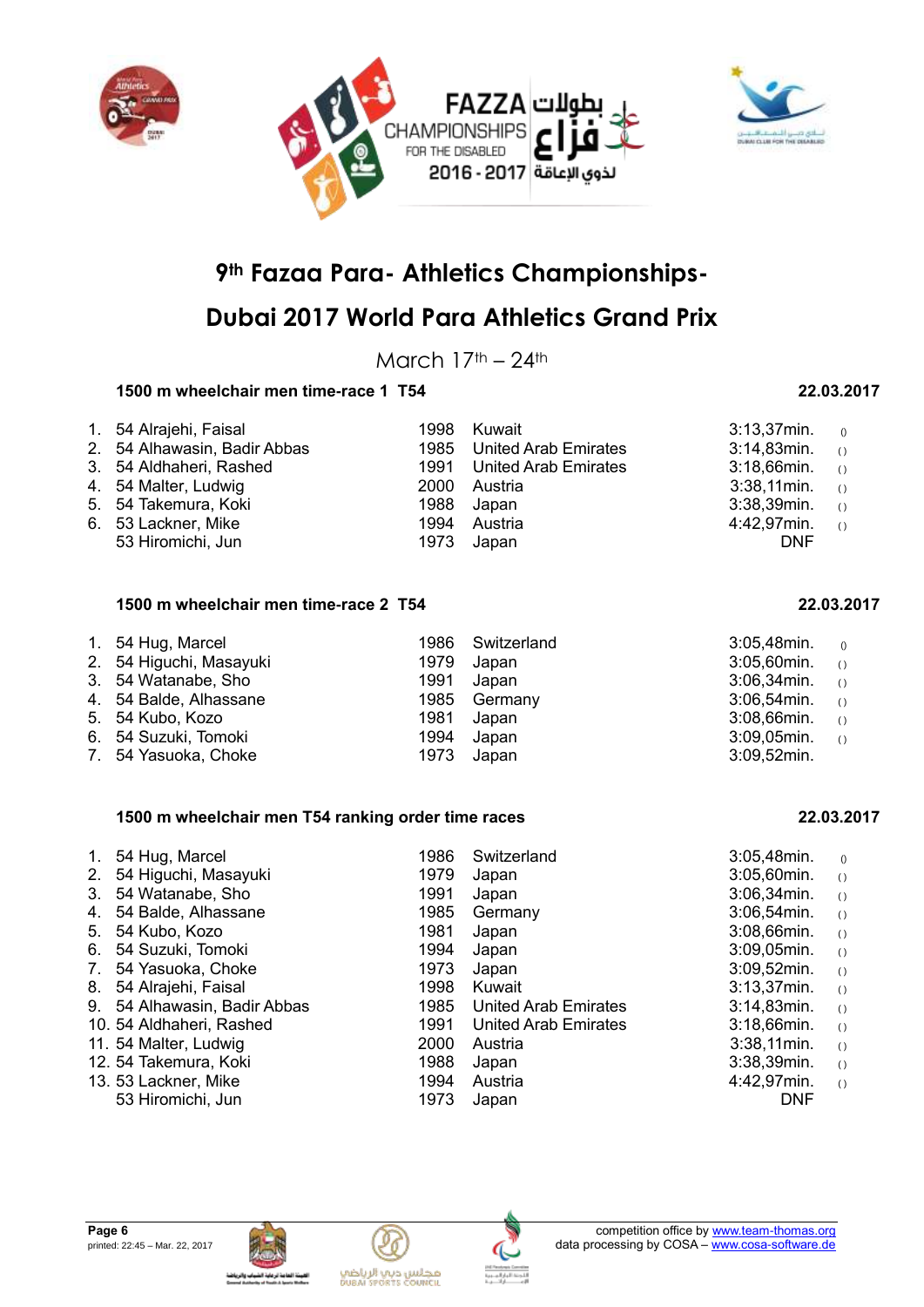



March  $17<sup>th</sup> - 24<sup>th</sup>$ 

### **long jump men final T11/12/13 22.03.2017**

| 1. 13 Salimov, Islam            |                                           |                                           | 1989                                                                                                                                                                                                                                                                                             | Kazakhstan                    |               | $6,63 \; m$ | 880 P |
|---------------------------------|-------------------------------------------|-------------------------------------------|--------------------------------------------------------------------------------------------------------------------------------------------------------------------------------------------------------------------------------------------------------------------------------------------------|-------------------------------|---------------|-------------|-------|
|                                 | $6,41 (+0,1)$ $6,22 (+0,1)$               | $6,63$ (-0,2)                             |                                                                                                                                                                                                                                                                                                  | $6,41 (+0,1)$ $6,43 (+2,1)$   | $6,29$ (-0,3) |             |       |
| 2. 11 Bentria, Firas            |                                           |                                           | 1986 Algeria                                                                                                                                                                                                                                                                                     |                               |               | $5,64 \, m$ | 707 P |
| $\mathsf{X}$ and $\mathsf{X}$   | $5,19(+0,1)$ X                            |                                           |                                                                                                                                                                                                                                                                                                  | $5,55 (+0,5)$ $5,64 (+1,0)$ X |               |             |       |
| 3. 13 Tucaliuc, Octavian Vasile |                                           |                                           | 1994 Romania                                                                                                                                                                                                                                                                                     |                               |               | $5,89 \; m$ | 605 P |
|                                 |                                           | $5,64$ (+0,3) $5,89$ (+0,6) $5,85$ (+0,8) |                                                                                                                                                                                                                                                                                                  | 5,37 $(-0,4)$ 5,45 $(+0,2)$ x |               |             |       |
| 4. 13 Ryberg, Olof              |                                           |                                           | 2000 Sweden                                                                                                                                                                                                                                                                                      |                               |               | $5,86 \; m$ | 592 P |
|                                 |                                           | $5,64$ (+0,1) $5,79$ (+0,4) $5,78$ (+0,4) |                                                                                                                                                                                                                                                                                                  | $5,77 (+0,6)$ $5,81 (+1,1)$   | $5,86(+0,4)$  |             |       |
| 5. 13 Prundaru, Petre           |                                           |                                           | 1994 Romania                                                                                                                                                                                                                                                                                     |                               |               | $5,75 \; m$ | 542 P |
|                                 | $5,53 (+0,0)$ $5,45 (-0,2)$ $5,37 (+0,8)$ |                                           |                                                                                                                                                                                                                                                                                                  | $5,75 (+0,1)$ $5,51 (+0,9)$   | $5,47(+0,2)$  |             |       |
| 6. 12 Yamaji, Takaya            |                                           |                                           | 1991                                                                                                                                                                                                                                                                                             | Japan                         |               | $5,29 \; m$ | 268 P |
|                                 | $5,27(-0,5)$ $5,29(+0,6)$                 | $4,88(+0,8)$                              | $4,93$ (-0,3)                                                                                                                                                                                                                                                                                    | $4,94$ (+1,0)                 | 5.25          |             |       |
| 7. 13 Alshammari, Turki         |                                           |                                           | 1985                                                                                                                                                                                                                                                                                             | Kuwait                        |               | 4,88 m      | 159 P |
| X —                             | $4,88$ (-0,6)                             | $\mathbf{X}$                              | $\mathsf{X}$ and $\mathsf{X}$ and $\mathsf{X}$ are $\mathsf{X}$ and $\mathsf{X}$ are $\mathsf{X}$ and $\mathsf{X}$ are $\mathsf{X}$ and $\mathsf{X}$ are $\mathsf{X}$ and $\mathsf{X}$ are $\mathsf{X}$ and $\mathsf{X}$ are $\mathsf{X}$ and $\mathsf{X}$ are $\mathsf{X}$ and $\mathsf{X}$ are | $4,66(-0,2)$                  | $3,29(+0,5)$  |             |       |

#### **long jump men final T42-47 22.03.2017**

| 1. 47 Ashida, Hajimu        |                                           | 1993           | Japan                       |                           | $6,82 \; m$ | 935 P |
|-----------------------------|-------------------------------------------|----------------|-----------------------------|---------------------------|-------------|-------|
|                             | $6,82 (+1,2)$ $6,64 (+0,1)$ $6,69 (+0,1)$ | $6,59(.0,9)$ X |                             | $6,60(-0,4)$              |             |       |
| 2. 42 Yamamoto, Atsushi     |                                           | 1982           | Japan                       |                           | $6,11 \; m$ | 854 P |
| $\mathsf{x}$ .              | $6,09$ (-1,3)<br>$\mathsf{X}$             | X              | $6,11(-0,3)$                |                           |             |       |
| 3. 42 Sinnott, Luke         |                                           | 1980           | <b>Great Britain</b>        |                           | $5,73 \; m$ | 710 P |
| $4,72(-0,8)$ $5,73(-0,3)$ x |                                           |                | $5,49 (+0,2)$ $5,05 (+0,9)$ | $5,62$ (-0,3)             |             |       |
| 4. 44 Baskar, Manoj         |                                           | 1994 India     |                             |                           | $5,68 \; m$ | 489 P |
| $5,43$ (-0,6) $5,25$ (-0,5) | $5,68$ (-0,8)                             |                | $5,21(-0,2)$ $5,51(+0,2)$   | $5,67$ (-2,2)             |             |       |
| 5. 42 Kosuda, Junta         |                                           | 1990 Japan     |                             |                           | 4,96 m      | 336 P |
| X —                         | $4,90(-0,9)$<br>$4,60$ (-0,6)             |                | $4,96(-1,1)$ $4,86(-0,2)$   | $\boldsymbol{\mathsf{x}}$ |             |       |
| 6. 44 . Pardeep             |                                           | 1995           | India                       |                           | $5,14 \, m$ | 244 P |
| $4,93(+0,4)$ $3,93(+0,3)$   | $5,14(+0,1)$                              |                | $4,91 (+1,1)$ $5,14 (-0,7)$ | 5,09                      |             |       |
| 7. 47 Alyasi, Elyas         |                                           | 2000           | Bahrain                     |                           | 4,98 m      | 199 P |
| $4,31 (+0,0)$ $4,82 (+1,3)$ | $4,98$ (-0,7)                             |                | $4,65(-1,1)$ $4,65(-0,8)$   | $4,93(+1,1)$              |             |       |
| 8. 46 Bakbergen, Kolganat   |                                           |                | 1996 Kazakhstan             |                           | 4,86 m      | 155 P |
| 4,72 $(-0,7)$ X             | $4,80$ (-1,1)                             | $4,86(-1,6)$ X |                             | X                         |             |       |
| 9. 43 Shigaki, Hironori     |                                           | 1977           | Japan                       |                           | $4,02 \; m$ | 6 P   |
| $4,01(-0,3)$ $3,74(+0,9)$   | $4,02$ (-1,5)                             |                |                             |                           |             |       |







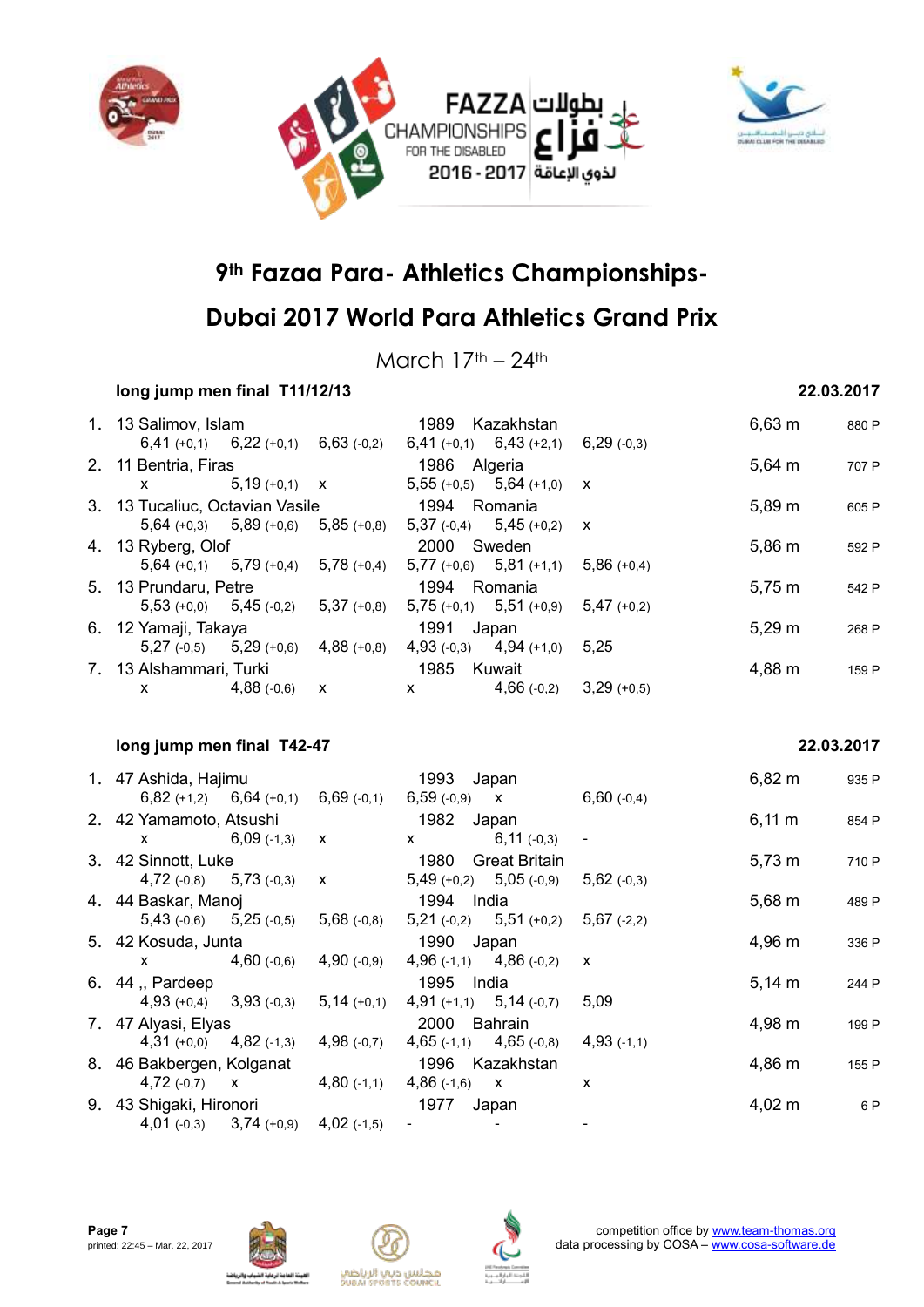



March  $17<sup>th</sup> - 24<sup>th</sup>$ 

### **shot put wheelchair men final F32 22.03.2017** 1. 32 Bahlaz, Lahouari 1979 Algeria 8,92 m 7,81 x 7,76 x 8,92 x 2. 32 Betina, Karim **1978** Algeria **1978 Algeria** 6,82 m 7,90 x 8,36 8,82 8,49 8,37 3. 32 Nasser, Mohammad 1991 Kuwait 6.79 (6.93 m)<br>6.79 x 6.73 6.93 6.90 6.88 6,79 x 6,73 6,93 6,90 6,88 4. 32 Almasoud, Abdulaziz 1993 Kuwait 4,64 m x x x x 4,64 x 5. 32 Hassan, Moosa 1985 United Arab Emirates 2,41 m 2,27 x 2,41 x 2,03 2,25

#### **shot put wheelchair men final F33 22.03.2017**

|    | 1. 33 Kardjena, Kamel<br>10,53           | 10.05 | X     | 1981<br>10, 10 | Algeria<br>$\mathsf{x}$             | 9,23         | 10,53 m      |
|----|------------------------------------------|-------|-------|----------------|-------------------------------------|--------------|--------------|
|    | 2. 33 Scheil, Daniel<br>10,03            | 10,26 | 10,08 | 1973<br>10,17  | Germany<br>10,25                    | $\mathsf{x}$ | $10,26 \; m$ |
|    | 3. 33 Alnakhli, Hani<br>8,44             | 7,76  | 8,31  | 1986<br>8,38   | Saudi Arabia<br>8,70                | X            | $8,70 \; m$  |
|    | 4. 33 Saleh, Naser<br>7.44               | 7,39  | 7,42  | 1984<br>7.48   | Kuwait<br>7,61                      | x            | $7,61 \; m$  |
|    | 5. 33 Malaleih, Hassan Ali Obaid<br>6.67 | 7.34  | 7.27  | 1984<br>6,99   | <b>United Arab Emirates</b><br>6,93 | X            | 7,34 m       |
|    | 6. 33 Almutairi, Abdulrahman<br>5,72     | 5,80  | 5.44  | 1996<br>5,68   | Kuwait<br>5,94                      | 5.91         | 5,94 m       |
|    | 7. 33 Soun, Bohumil<br>5,64              | 5,71  | 5,66  | 1991<br>5.05   | <b>Czech Republic</b><br>5,25       | 5.28         | $5,71 \; m$  |
| 8. | 33 Ali, Juma<br>5,01                     | 5,53  | 4,82  | 1978<br>5,40   | <b>United Arab Emirates</b><br>4,96 | X            | $5,53 \; m$  |
|    | 33 Alhousani, Ahmed                      |       |       | 1987           | <b>United Arab Emirates</b>         |              | <b>DNS</b>   |





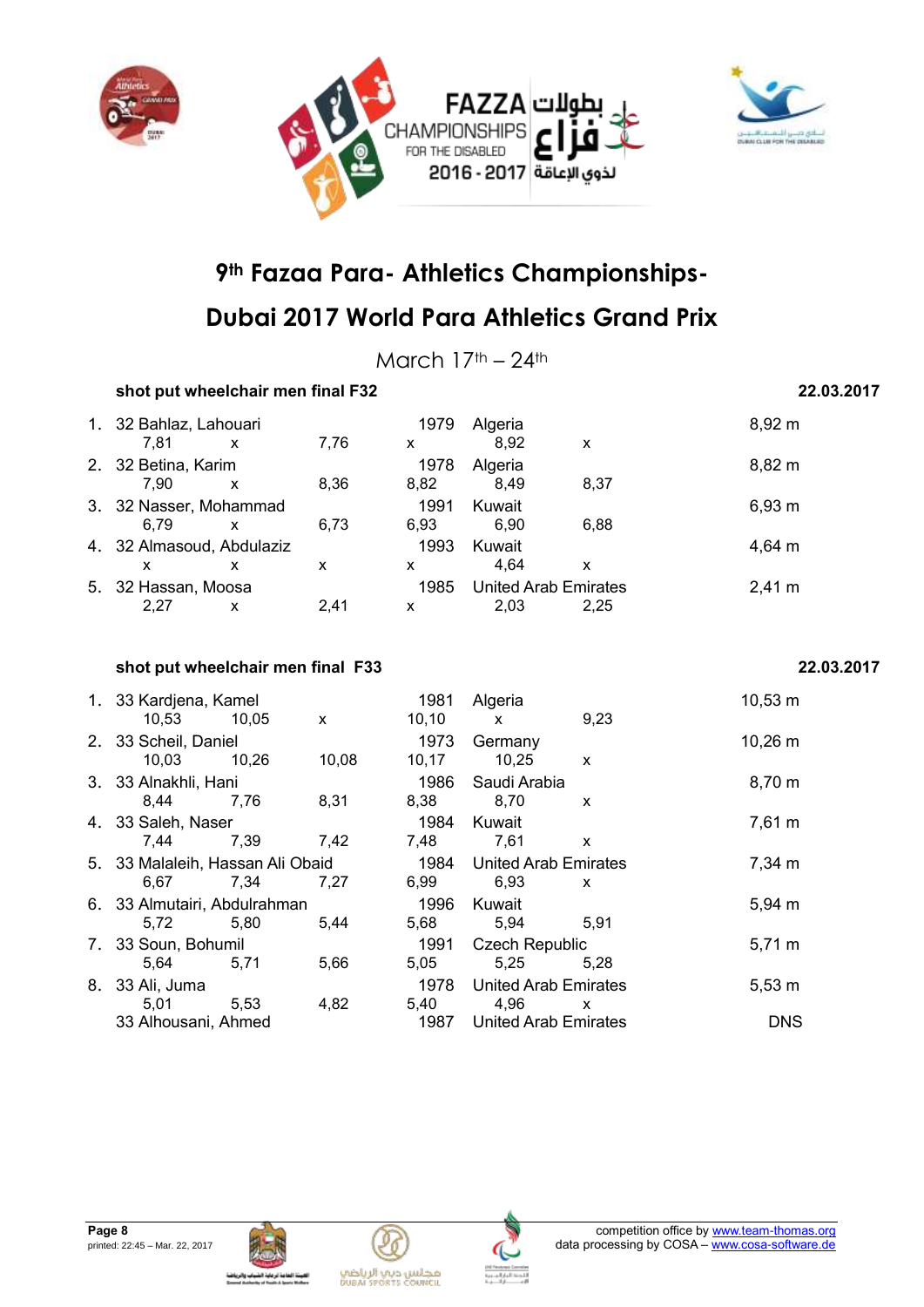



## **Dubai 2017 World Para Athletics Grand Prix**

March  $17<sup>th</sup> - 24<sup>th</sup>$ 

### **discus wheelchair men final F34/54 22.03.2017**

| 1. 34 Hayayei, Abdullah<br>27.89   | 27,84 | 27,85 | 1980<br>28,52 | United Arab Emirates<br>27,93        | 24.89 | 28,52 m           | 581 P |
|------------------------------------|-------|-------|---------------|--------------------------------------|-------|-------------------|-------|
| 2. 54 Al Masbahi, Abdulla<br>20.41 | 19,07 | 19,68 | 1985<br>19,96 | <b>United Arab Emirates</b><br>20.07 | 20.20 | 20,41 m           | 537 P |
| 3. 54 Astanov, Elvin<br>5.00       | 17.24 | 18,43 | 1979<br>19,19 | Azerbaijan<br>20.12                  | 19.50 | $20,12 \; m$      | 520 P |
| 4. 34 Dvorak, Martin<br>20.74      | 20.71 | 19,66 | 1994<br>20,87 | <b>Czech Republic</b><br>20.81       | 22.12 | $22,12 \text{ m}$ | 299 P |
| 5. 54 Nacin, Stanislav<br>11.85    | 13.04 | 13,88 | 1960<br>13,13 | <b>Czech Republic</b><br>14,92       | 13.62 | 14,92 m           | 218 P |
| 6. 54 Ben Jabal, Mohammad<br>12.94 | X     | 11,82 | 1987<br>12,69 | Kuwait<br>12,71                      | 12.68 | $12,94 \text{ m}$ | 129 P |
| 7. 34 Almargzoogi, Khalid<br>13,13 | 13,56 | 13,50 | 1967<br>13.63 | <b>United Arab Emirates</b><br>13,44 | 14.00 | 14,00 m           | 50 P  |







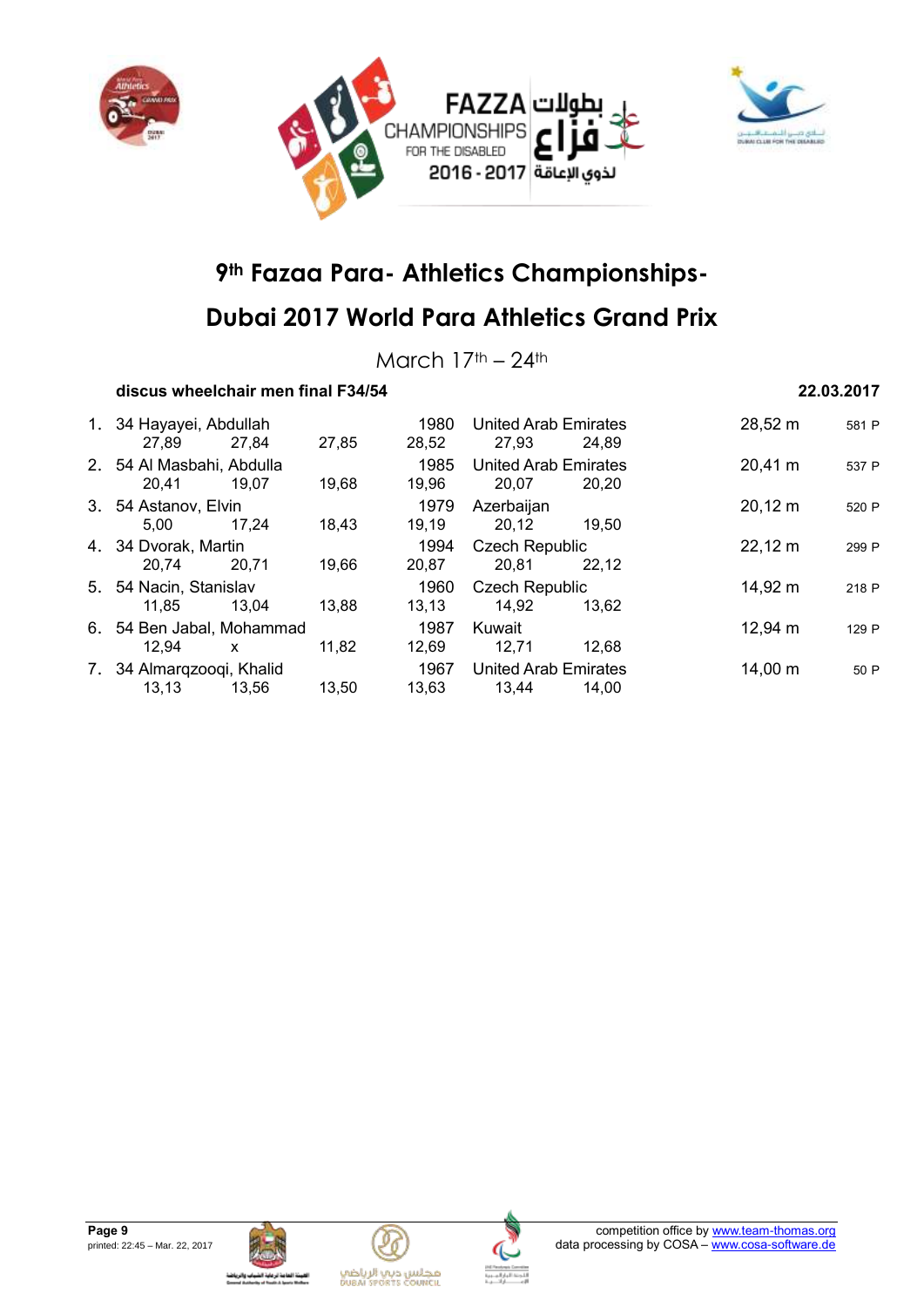



March  $17<sup>th</sup> - 24<sup>th</sup>$ 

### **discus men final F37 22.03.2017**

| 1. 37 Ramadan, Mohamed Mohamed   |              |              | 1984                          | Egypt                                                                                                                                                                                                                                                                                            |              | 47,49 m      |
|----------------------------------|--------------|--------------|-------------------------------|--------------------------------------------------------------------------------------------------------------------------------------------------------------------------------------------------------------------------------------------------------------------------------------------------|--------------|--------------|
| 44,18<br>2. 37 Bain, Joshua      | 44,70        | 4,34         | 1995                          | 44,71 46,59 47,49<br><b>Great Britain</b>                                                                                                                                                                                                                                                        |              | 44,03 m      |
| 44,03 43,17                      |              | 42,15        | 41,91                         | 41,34 40,57                                                                                                                                                                                                                                                                                      |              |              |
| 3. 37 Abbad Ali, Abbad           |              |              | 1992                          | <b>United Arab Emirates</b>                                                                                                                                                                                                                                                                      |              | 43,18 m      |
| 41,89<br>$\mathsf{x}$            |              | 43,18        | 39,52                         | $\mathsf{x}$ and $\mathsf{y}$                                                                                                                                                                                                                                                                    | 41,87        |              |
| 4. 37 Ali, Hamed                 |              |              |                               | 1989 Kuwait                                                                                                                                                                                                                                                                                      |              | $38,18 \; m$ |
| 33,39                            | 36,88        | 37,43        | 36,28                         | 35,14                                                                                                                                                                                                                                                                                            | 38,18        |              |
| 5. 37 Silovs, Dmitrijs           |              |              | 1989                          | Latvia                                                                                                                                                                                                                                                                                           |              | 36,67 m      |
| 36,65<br>$\mathsf{x}$            |              | $\mathsf{X}$ | 36,67                         | 34,29                                                                                                                                                                                                                                                                                            | 35,67        |              |
| 6. 37 Pallag, Michal             |              |              | 1989                          | <b>Czech Republic</b>                                                                                                                                                                                                                                                                            |              | $35,17 \; m$ |
| 32,13                            | $\mathsf{x}$ | $\mathsf{X}$ | $\mathsf{x}$ and $\mathsf{y}$ | 32,06                                                                                                                                                                                                                                                                                            | 35,17        |              |
| 7. 37 Buti, Dhari                |              |              | 1998                          | Kuwait                                                                                                                                                                                                                                                                                           |              | 34,69 m      |
| $\mathsf{x}$                     | 34,23        | 33,81        | 34,69                         | $\mathsf{X}$ and $\mathsf{X}$ and $\mathsf{X}$ are $\mathsf{X}$ and $\mathsf{X}$ are $\mathsf{X}$ and $\mathsf{X}$ are $\mathsf{X}$ and $\mathsf{X}$ are $\mathsf{X}$ and $\mathsf{X}$ are $\mathsf{X}$ and $\mathsf{X}$ are $\mathsf{X}$ and $\mathsf{X}$ are $\mathsf{X}$ and $\mathsf{X}$ are | 33,94        |              |
| 8. 37 Alnajem, Abdulla           |              |              | 1996                          | Bahrain                                                                                                                                                                                                                                                                                          |              | 27,34 m      |
| 23,71                            | 27,34        | 25,79        |                               | 25,44 25,65                                                                                                                                                                                                                                                                                      | $\mathsf{x}$ |              |
| 9. 37 Zholaman, Yelaman          |              |              |                               | 1995 Kazakhstan                                                                                                                                                                                                                                                                                  |              | 26,84 m      |
| 20,82                            | 26,84        | 25,98        |                               |                                                                                                                                                                                                                                                                                                  |              |              |
| 10. 37 Alshaikh, Majeed          |              |              | 1982                          | Bahrain                                                                                                                                                                                                                                                                                          |              | $25,73 \; m$ |
| $\mathsf{x}$                     | $\mathsf{x}$ | 25,73        |                               |                                                                                                                                                                                                                                                                                                  |              |              |
| 11. 37 Al Mallahi, Obaid Mobarak |              |              | 1983                          | <b>United Arab Emirates</b>                                                                                                                                                                                                                                                                      |              | $25,23 \; m$ |
| 25,03                            | 25,23        | 24,76        |                               |                                                                                                                                                                                                                                                                                                  |              |              |
| 12. 37 Kohout, Jiri              |              |              | 1986                          | <b>Czech Republic</b>                                                                                                                                                                                                                                                                            |              | $20,03 \; m$ |
| X                                | X            | 20,03        |                               |                                                                                                                                                                                                                                                                                                  |              |              |
|                                  |              |              |                               |                                                                                                                                                                                                                                                                                                  |              |              |

#### **discus men final F40/41/42 22.03.2017**

|    | 1. 42 Al-Joburi, Mohammad |       |       | 1968  | Sweden                      |       | $37,55 \, \text{m}$ | 729 P |
|----|---------------------------|-------|-------|-------|-----------------------------|-------|---------------------|-------|
|    |                           | 34.80 | 35.90 | 33,57 | 34.57                       | 37.55 |                     |       |
|    | 2. 40 Alsaif, Abdullah    |       |       | 1994  | Kuwait                      |       | 17,89 m             | 682 P |
|    | 16.61                     | x     | 16.34 | 17.89 | x                           | 16.18 |                     |       |
|    | 3. 40 Murad, Adel         |       |       | 1994  | <b>United Arab Emirates</b> |       | 15,60 m             | 481 P |
|    | 15.58                     | 15.21 | 15.60 | 15.19 | X                           | 15.33 |                     |       |
|    | 4. 42 Singh, Surjeet      |       |       | 1973  | India                       |       | 30,81 m             | 442 P |
|    |                           | 29.65 | 28,72 | 27.10 | 28.79                       | 30,81 |                     |       |
| 5. | 41 Ishiguro, Yusuke       |       |       | 1989  | Japan                       |       | $21,50 \; m$        | 161 P |
|    | 20,02                     | 21,50 | 18,96 | 17.70 | 20,57                       | 20,69 |                     |       |





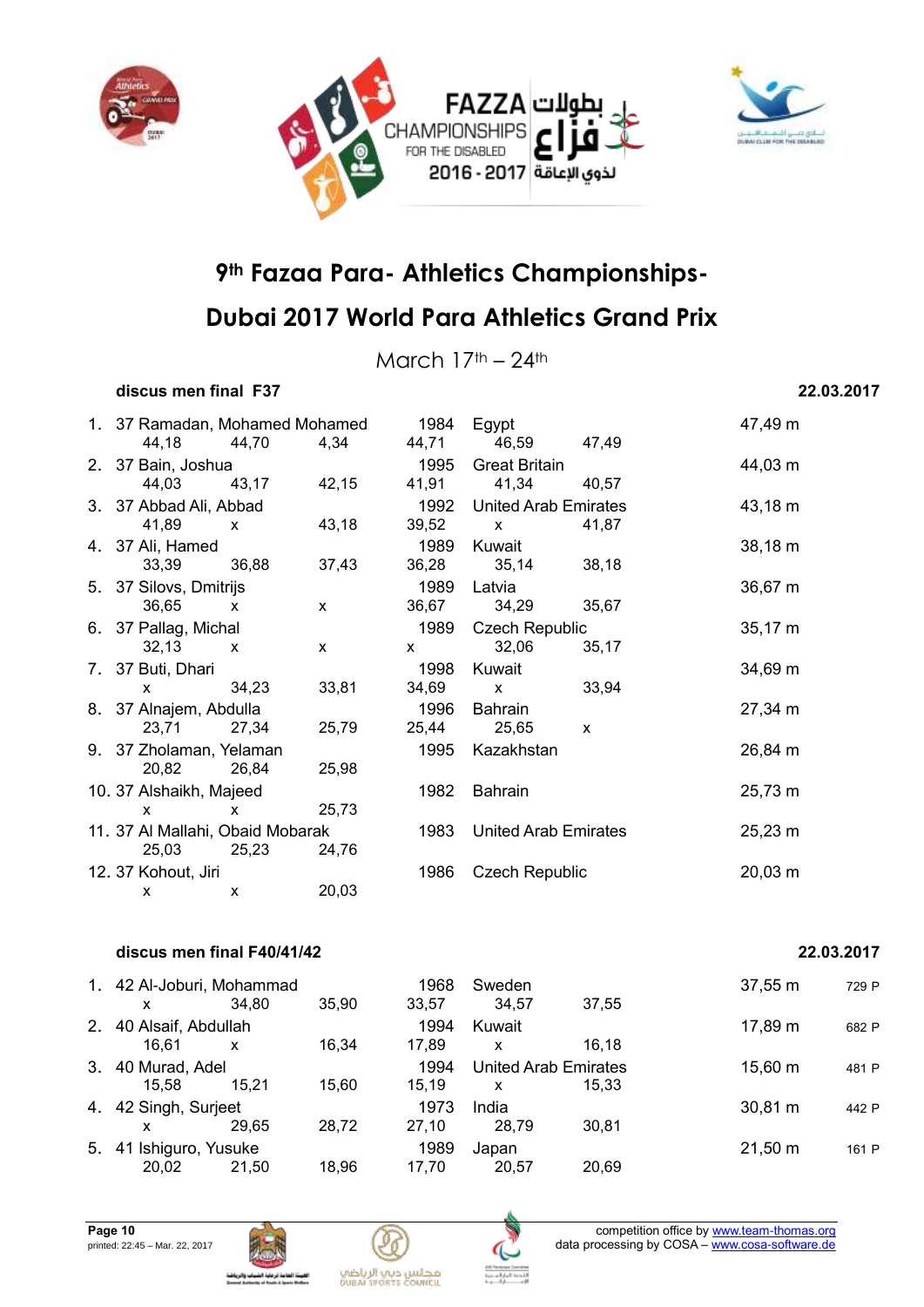



March  $17<sup>th</sup> - 24<sup>th</sup>$ 

### **javelin men final F12/13/35/38 22.03.2017**

|    | 1. 38 Vratil, Petr<br>36.05 | 40.46 | X     | 1983<br>39,11 | <b>Czech Republic</b><br>40.04 | X     | 40,46 m      | 749 P |
|----|-----------------------------|-------|-------|---------------|--------------------------------|-------|--------------|-------|
|    | 2. 12 Zayets, Vladimir      |       |       | 1981          | Azerbaijan                     |       | 48,82 m      | 670 P |
|    |                             | x     | 48,82 |               |                                | x     |              |       |
|    | 3. 12 Tanaka, Tsukasa       |       |       | 1994          | Japan                          |       | 48,36 m      | 657 P |
|    | 48.36                       | 45.17 | 46,37 | X             | X                              | 45.87 |              |       |
|    | 4. 38 Grezl, Dusan          |       |       | 1979          | <b>Czech Republic</b>          |       | $36,66 \, m$ | 619 P |
|    | 33,09                       | 35.61 | 36,32 | 35,42         | 36,66                          | 35.24 |              |       |
|    | 5. 35 Albinali, Hamad       |       |       | 1991          | <b>Bahrain</b>                 |       | 24,15 m      | 323 P |
|    | 24.15                       | 22.03 | 22,99 | 23.41         | $\mathsf{x}$                   | x     |              |       |
|    | 6. 35 Alotibi, Abdulmhsen   |       |       | 1998          | Kuwait                         |       | 18,30 m      | 103 P |
|    | 15.47                       | 16.22 | X     | 16,52         | 18.30                          | X     |              |       |
| 7. | 13 Isa, Ammar               |       |       | 1987          | <b>Bahrain</b>                 |       | 14,88 m      | 1P    |
|    | 14,88                       | 13,71 | X     | X             | 14,47                          | 11,56 |              |       |







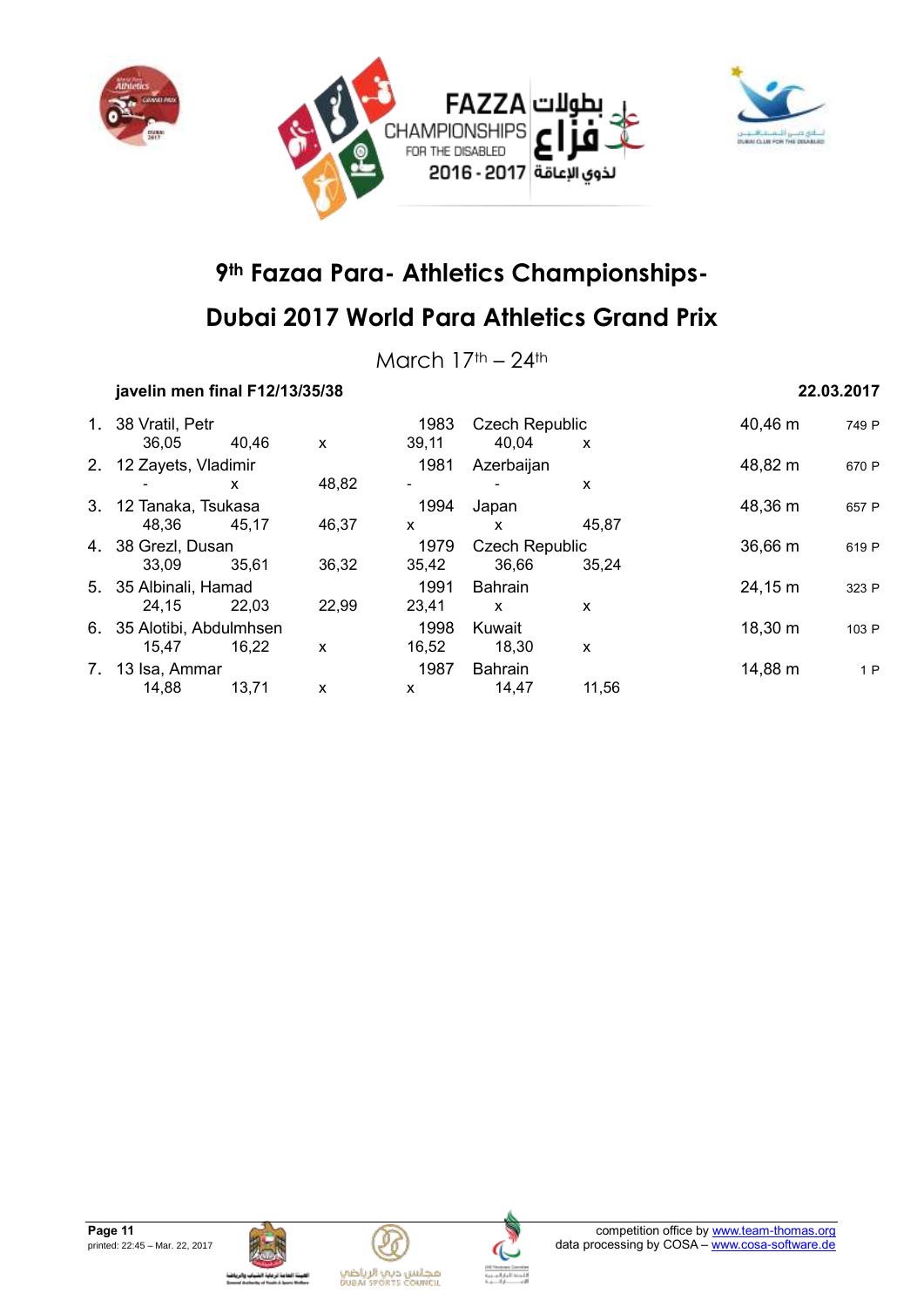



March  $17<sup>th</sup> - 24<sup>th</sup>$ 

### **javelin wheelchair men final F55/56 22.03.2017**

| 1. 55 Elsayed, Yaser Abdelaziz                                                                                                                                                                                                                                                                   |              |              | 1978                                                                                                                                                                                                                                                                                             | Egypt                                                                                                                                                                                                                                                                                            |              | $30,22 \, m$      | 978 P |
|--------------------------------------------------------------------------------------------------------------------------------------------------------------------------------------------------------------------------------------------------------------------------------------------------|--------------|--------------|--------------------------------------------------------------------------------------------------------------------------------------------------------------------------------------------------------------------------------------------------------------------------------------------------|--------------------------------------------------------------------------------------------------------------------------------------------------------------------------------------------------------------------------------------------------------------------------------------------------|--------------|-------------------|-------|
| 29,26                                                                                                                                                                                                                                                                                            | 28,85        | 30,22        | 27,84                                                                                                                                                                                                                                                                                            | 25,41                                                                                                                                                                                                                                                                                            | 28,51        |                   |       |
| 2. 55 Yadav, Neeraj                                                                                                                                                                                                                                                                              |              |              | 1984                                                                                                                                                                                                                                                                                             | India                                                                                                                                                                                                                                                                                            |              | $25,01 \text{ m}$ | 783 P |
| 23,03 22,90                                                                                                                                                                                                                                                                                      |              | $\mathsf{x}$ | 25,01                                                                                                                                                                                                                                                                                            | $\mathbf{x}$                                                                                                                                                                                                                                                                                     | 24,76        |                   |       |
| 3. 55 Balyan, Amit                                                                                                                                                                                                                                                                               |              |              | 1989                                                                                                                                                                                                                                                                                             | India                                                                                                                                                                                                                                                                                            |              | 24,93 m           | 779 P |
| 24,11                                                                                                                                                                                                                                                                                            | $\mathsf{x}$ | $\mathsf{x}$ | 24,34                                                                                                                                                                                                                                                                                            | 24,93                                                                                                                                                                                                                                                                                            | $\mathsf{x}$ |                   |       |
| 4. 55 Barker, Mike                                                                                                                                                                                                                                                                               |              |              | 1984                                                                                                                                                                                                                                                                                             | <b>Great Britain</b>                                                                                                                                                                                                                                                                             |              | 24,18 m           | 743 P |
| 22,57                                                                                                                                                                                                                                                                                            | 24,18        | 23,45        | 23,38                                                                                                                                                                                                                                                                                            | $\mathsf{X}$ and $\mathsf{X}$ and $\mathsf{X}$ are $\mathsf{X}$ and $\mathsf{X}$ are $\mathsf{X}$ and $\mathsf{X}$ are $\mathsf{X}$ and $\mathsf{X}$ are $\mathsf{X}$ and $\mathsf{X}$ are $\mathsf{X}$ and $\mathsf{X}$ are $\mathsf{X}$ and $\mathsf{X}$ are $\mathsf{X}$ and $\mathsf{X}$ are | 23,55        |                   |       |
| 5. 55 Younas, Omair                                                                                                                                                                                                                                                                              |              |              | 1996                                                                                                                                                                                                                                                                                             | <b>United Arab Emirates</b>                                                                                                                                                                                                                                                                      |              | $22,14 \, m$      | 633 P |
| 20,53                                                                                                                                                                                                                                                                                            | 21,74        | 21,74        | 22,14                                                                                                                                                                                                                                                                                            | $\mathbf{x}$                                                                                                                                                                                                                                                                                     | X            |                   |       |
| 6. 55 Scambura, Dusan                                                                                                                                                                                                                                                                            |              |              | 1966                                                                                                                                                                                                                                                                                             | Czech Republic                                                                                                                                                                                                                                                                                   |              | $21,50 \; m$      | 596 P |
| <b>X</b>                                                                                                                                                                                                                                                                                         | $\mathsf{x}$ | $\mathsf{x}$ | 21,50                                                                                                                                                                                                                                                                                            | $\mathsf{X}$ and $\mathsf{X}$ and $\mathsf{X}$ are $\mathsf{X}$ and $\mathsf{X}$ are $\mathsf{X}$ and $\mathsf{X}$ are $\mathsf{X}$ and $\mathsf{X}$ are $\mathsf{X}$ and $\mathsf{X}$ are $\mathsf{X}$ and $\mathsf{X}$ are $\mathsf{X}$ and $\mathsf{X}$ are $\mathsf{X}$ and $\mathsf{X}$ are | X            |                   |       |
| 7. 56 Ibrahim, Ibrahim                                                                                                                                                                                                                                                                           |              |              | 1974                                                                                                                                                                                                                                                                                             | Egypt                                                                                                                                                                                                                                                                                            |              | 23,20 m           | 543 P |
| $\mathsf{x}$                                                                                                                                                                                                                                                                                     | $\mathsf{x}$ | $\mathsf{x}$ |                                                                                                                                                                                                                                                                                                  | 23,20 22,85                                                                                                                                                                                                                                                                                      | $\mathsf{x}$ |                   |       |
| 8. 55 Dhanhani, Saeed                                                                                                                                                                                                                                                                            |              |              | 1980                                                                                                                                                                                                                                                                                             | <b>United Arab Emirates</b>                                                                                                                                                                                                                                                                      |              | 18,45 m           | 408 P |
| 18,11                                                                                                                                                                                                                                                                                            | 18,00        | 18,45        | $\mathsf{X}$ and $\mathsf{X}$ and $\mathsf{X}$ are $\mathsf{X}$ and $\mathsf{X}$ are $\mathsf{X}$ and $\mathsf{X}$ are $\mathsf{X}$ and $\mathsf{X}$ are $\mathsf{X}$ and $\mathsf{X}$ are $\mathsf{X}$ and $\mathsf{X}$ are $\mathsf{X}$ and $\mathsf{X}$ are $\mathsf{X}$ and $\mathsf{X}$ are | $\mathsf{X}$ and $\mathsf{X}$ and $\mathsf{X}$ are $\mathsf{X}$ and $\mathsf{X}$ are $\mathsf{X}$ and $\mathsf{X}$ are $\mathsf{X}$ and $\mathsf{X}$ are $\mathsf{X}$ and $\mathsf{X}$ are $\mathsf{X}$ and $\mathsf{X}$ are $\mathsf{X}$ and $\mathsf{X}$ are $\mathsf{X}$ and $\mathsf{X}$ are | 18,07        |                   |       |
| 9. 56 Zeyoudi, Rashed Ahmed                                                                                                                                                                                                                                                                      |              |              | 1982                                                                                                                                                                                                                                                                                             | United Arab Emirates                                                                                                                                                                                                                                                                             |              | 19,85 m           | 359 P |
| $\mathsf{X}$ and $\mathsf{X}$ and $\mathsf{X}$ are $\mathsf{X}$ and $\mathsf{X}$ are $\mathsf{X}$ and $\mathsf{X}$ are $\mathsf{X}$ and $\mathsf{X}$ are $\mathsf{X}$ and $\mathsf{X}$ are $\mathsf{X}$ and $\mathsf{X}$ are $\mathsf{X}$ and $\mathsf{X}$ are $\mathsf{X}$ and $\mathsf{X}$ are | 19,64        | 19,62        | 19,36                                                                                                                                                                                                                                                                                            | 19,85                                                                                                                                                                                                                                                                                            | 19,39        |                   |       |
| 10. 56 Spicher, Raimund                                                                                                                                                                                                                                                                          |              |              | 1956                                                                                                                                                                                                                                                                                             | Germany                                                                                                                                                                                                                                                                                          |              | 17,60 m           | 242 P |
| 17,60                                                                                                                                                                                                                                                                                            | $\mathsf{x}$ | 16,55        | 16,77                                                                                                                                                                                                                                                                                            | $\mathbf x$                                                                                                                                                                                                                                                                                      | 16,03        |                   |       |
| 11. 56 Klimes, Jaroslav                                                                                                                                                                                                                                                                          |              |              | 1981                                                                                                                                                                                                                                                                                             | <b>Czech Republic</b>                                                                                                                                                                                                                                                                            |              | 14,53 m           | 114 P |
| $\mathsf{x}$                                                                                                                                                                                                                                                                                     | 14,36        | $\mathsf{x}$ | 13,52                                                                                                                                                                                                                                                                                            | 14,53                                                                                                                                                                                                                                                                                            | 14,30        |                   |       |
| 12. 55 Kunc, Lukas                                                                                                                                                                                                                                                                               |              |              | 1986                                                                                                                                                                                                                                                                                             | <b>Czech Republic</b>                                                                                                                                                                                                                                                                            |              | $10,14 \; m$      | 36 P  |
| 8,72                                                                                                                                                                                                                                                                                             | 9,48         | 9,44         | 9,36                                                                                                                                                                                                                                                                                             | 9,84                                                                                                                                                                                                                                                                                             | 10,14        |                   |       |
|                                                                                                                                                                                                                                                                                                  |              |              |                                                                                                                                                                                                                                                                                                  |                                                                                                                                                                                                                                                                                                  |              |                   |       |







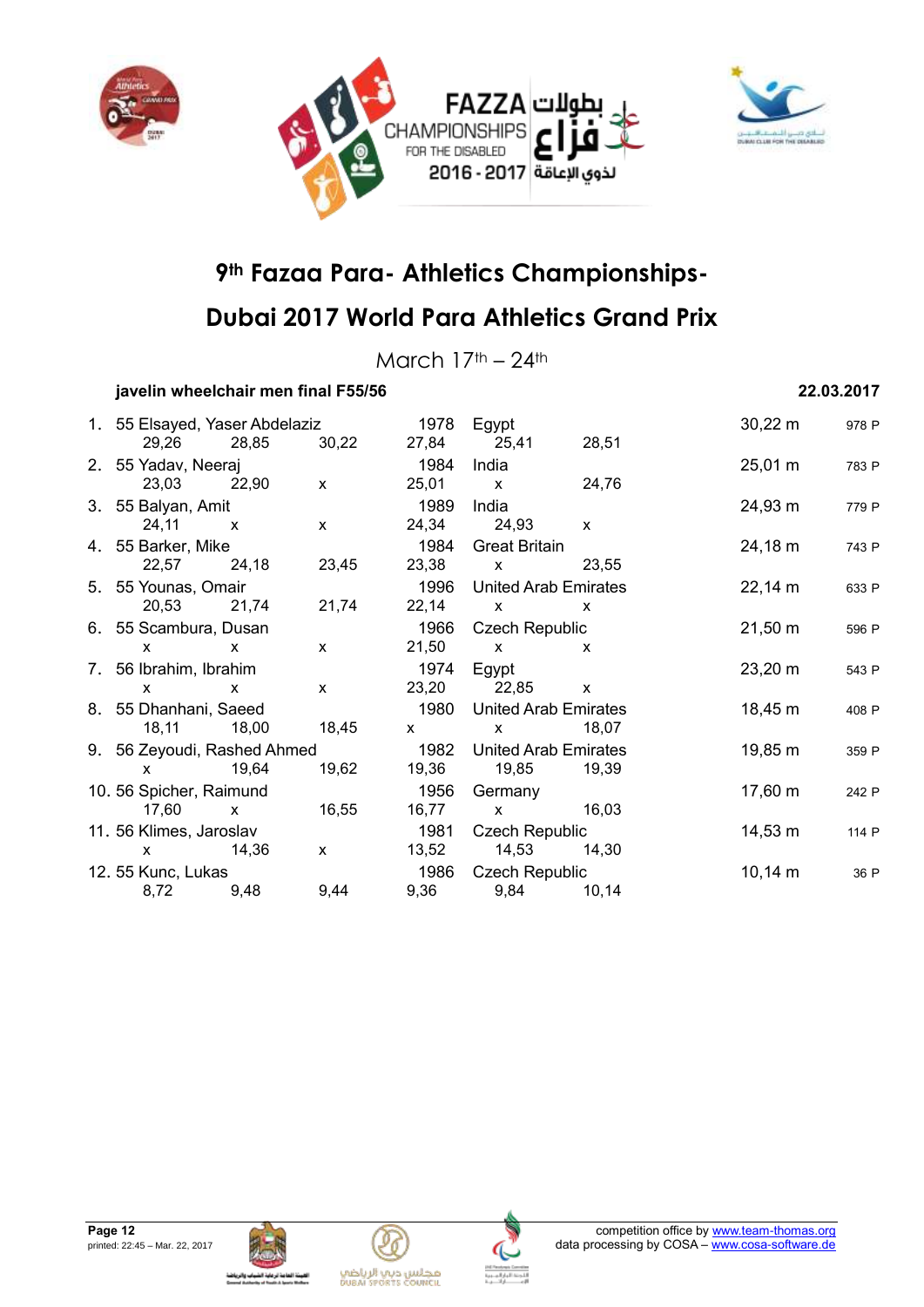



## **Dubai 2017 World Para Athletics Grand Prix**

March  $17<sup>th</sup> - 24<sup>th</sup>$ 

|    | 100 m women final T12/13                                                       |                      |                                                  | $+0,2$ | 22.03.2017                             |
|----|--------------------------------------------------------------------------------|----------------------|--------------------------------------------------|--------|----------------------------------------|
|    | 1. 13 Engeleiter, Janne Sophie<br>2. 13 Nilsson, Nathalie<br>12 Alamoudi, Reem | 1995<br>1989<br>2002 | Germany<br>Sweden<br><b>United Arab Emirates</b> |        | 13,16 sec.<br>13,78 sec.<br><b>DNS</b> |
|    | 100 m wheelchair women final T34/53/54                                         |                      |                                                  | $+1,2$ | 22.03.2017                             |
|    | 1. 54 Babalola, Hannah                                                         | 1988                 | Nigeria                                          |        | 16,97 sec.                             |
|    | 2. 54 Supurgeci, Zubeyde                                                       | 1993                 | Turkey                                           |        | 17,45 sec.                             |
|    | 3. 53 Kurt, Hamide                                                             | 1993                 | Turkey                                           |        | 17,49 sec.                             |
| 4. | 53 Konishi, Keiko                                                              | 1978                 | Japan                                            |        | 18,67 sec.                             |
| 5. | 54 Zeyen, Annika                                                               | 1985                 | Germany                                          |        | 19,41 sec.                             |
|    | 6. 34 Kanawaku, Atsuko                                                         | 1977                 | Japan                                            |        | 21,29 sec.                             |
|    | 100 m women final T35/36/42                                                    |                      |                                                  | $+1,0$ | 22.03.2017                             |
|    | 1. 35 Lyle, Maria                                                              | 2000                 | <b>Great Britain</b>                             |        | 14,38 sec.                             |
| 2. | 35 Abilkhassymkyzy, Saltanat                                                   | 2000                 | Kazakhstan                                       |        | 16,82 sec.                             |
| 3. | 42 Maegawa, Kaede                                                              | 1998                 | Japan                                            |        | 17,00 sec.                             |
|    | 4. 42 Murakami, Sayaka                                                         | 1983                 | Japan                                            |        | 17,20 sec.                             |
| 5. | 36 Yakovleva, Anastassiya                                                      | 1999                 | Kazakhstan                                       |        | 17,30 sec.                             |
|    | 6. 42 Dalhaug, Anna                                                            | 1999                 | Norway                                           |        | 17,81 sec.                             |
| 7. | 36 Phumchan, Phonsuda                                                          | 1996                 | Thailand                                         |        | 18,50 sec.                             |
|    | 8. 42 Deliler, Ann Selda                                                       | 1999                 | Norway                                           |        | 19,45 sec.                             |
|    | 9. 35 Sakurai, Madoka                                                          | 1983                 | Japan                                            |        | 19,47 sec.                             |







مجلس ديي الرياضي<br>Duani seorrs council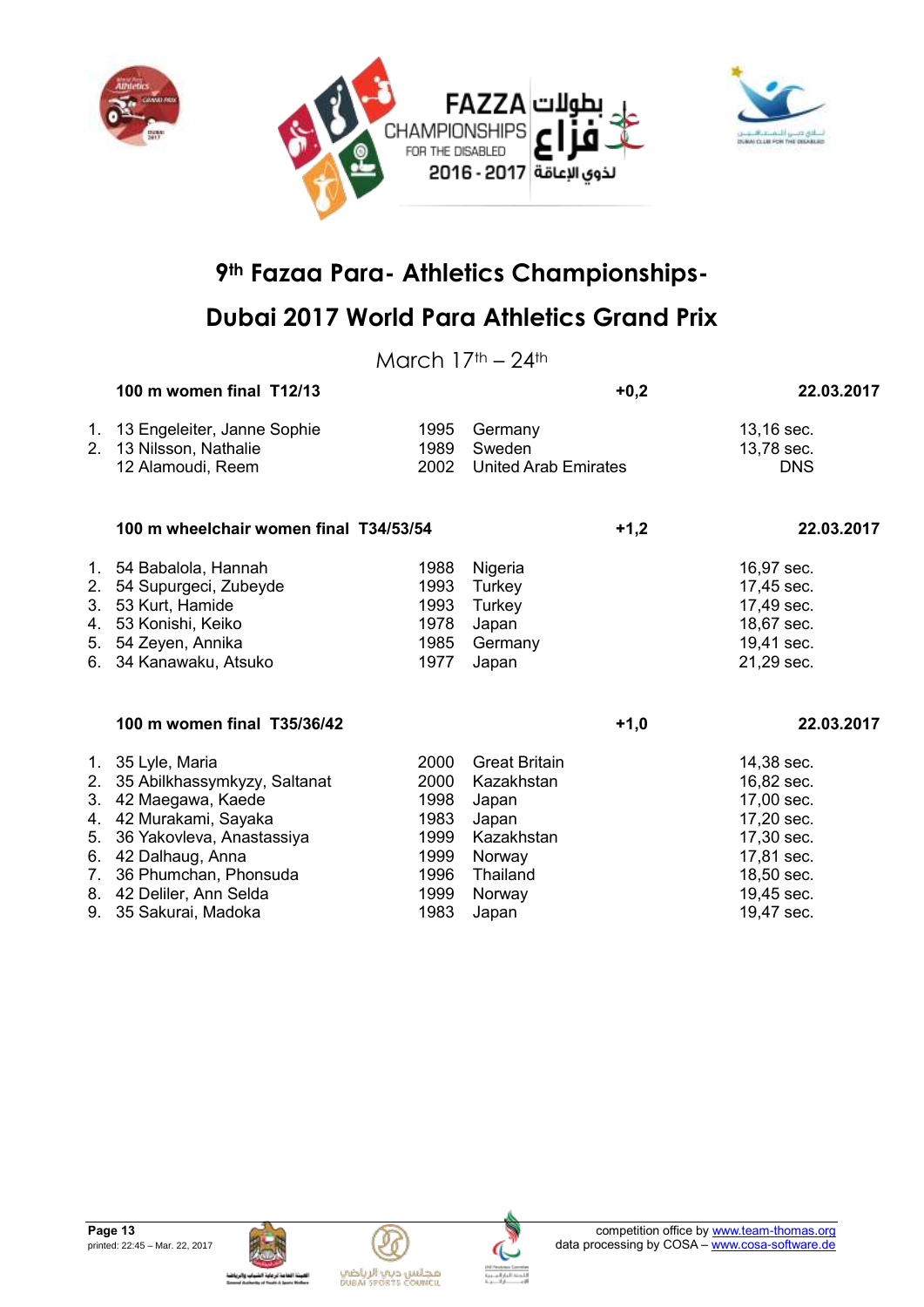

March  $17<sup>th</sup> - 24<sup>th</sup>$ 

|                                                              | 100 m women final T37/38                                                                                                                     |                                                      |                                                                                                              | $+0,4$ | 22.03.2017                                                                                     |
|--------------------------------------------------------------|----------------------------------------------------------------------------------------------------------------------------------------------|------------------------------------------------------|--------------------------------------------------------------------------------------------------------------|--------|------------------------------------------------------------------------------------------------|
| 1.<br>2.<br>3.<br>5.<br>6.<br>$7_{\scriptscriptstyle{\sim}}$ | 38 Hahn, Sophie<br>38 Ave, Lindy<br>38 Cox, Kadeena<br>4. 38 Takamatsu, Yuka<br>37 Hart, Katrina<br>38 Youssef, Amal<br>37 Foerder, Isabelle | 1997<br>1998<br>1991<br>1993<br>1990<br>1993<br>1979 | <b>Great Britain</b><br>Germany<br><b>Great Britain</b><br>Japan<br><b>Great Britain</b><br>Egypt<br>Germany |        | 12,87 sec.<br>13,48 sec.<br>13,77 sec.<br>14,62 sec.<br>14,99 sec.<br>15,35 sec.<br>15,70 sec. |
|                                                              | 100 m women final T44/47                                                                                                                     |                                                      |                                                                                                              | $+0,8$ | 22.03.2017                                                                                     |
| 1.<br>2.                                                     | 44 Takakuwa, Saki<br>44 Sugar, Laura<br>3. 47 Misu, Honoka<br>47 Alnagbi, Dana                                                               | 1992<br>1991<br>1998<br>2001                         | Japan<br><b>Great Britain</b><br>Japan<br><b>United Arab Emirates</b>                                        |        | 13,52 sec.<br>13,54 sec.<br>13,57 sec.<br><b>DNS</b>                                           |
|                                                              | 1500 m women final T11/13/20                                                                                                                 |                                                      |                                                                                                              |        | 22.03.2017                                                                                     |
| 1.<br>2.<br>3.                                               | 20 Gezer, Muhsine<br>11 Koech, Nancy Chelangat<br>13 Nilsson, Nathalie                                                                       | 2003<br>1995<br>1989                                 | Turkey<br>Kenya<br>Sweden                                                                                    |        | 5:13,08min.<br>5:18,83min.<br>5:48,16min.                                                      |
|                                                              | 1500 m wheelchair women final T54                                                                                                            |                                                      |                                                                                                              |        | 22.03.2017                                                                                     |

| 1. 54 Babalola, Hannah | 1988 Nigeria | 3:53,60min. |
|------------------------|--------------|-------------|
| 2. 53 Nakayama, Kazumi | 1983 Japan   | 3:53,78min. |
| 3. 54 Zeyen, Annika    | 1985 Germany | 4:00,96min. |





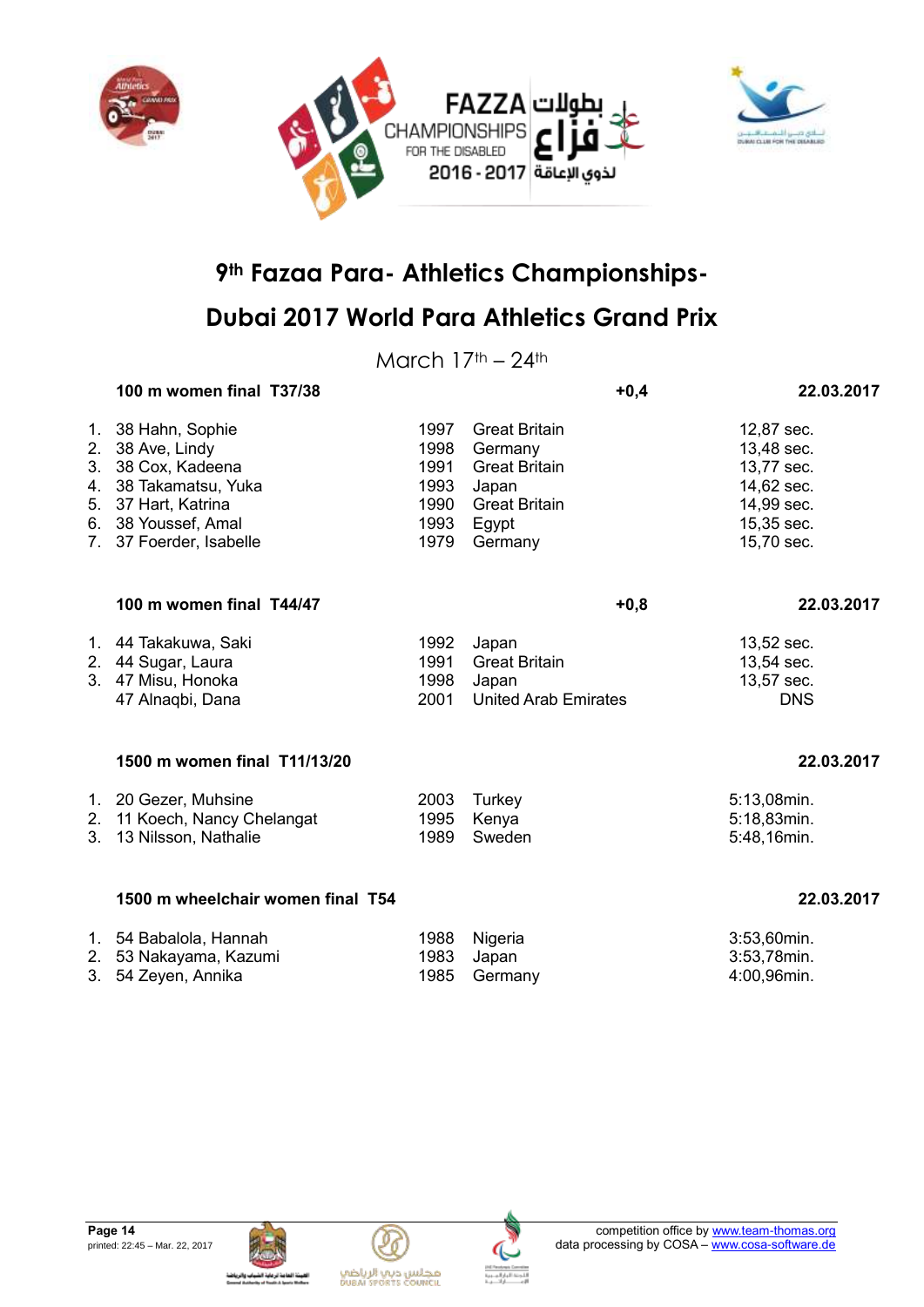



## **Dubai 2017 World Para Athletics Grand Prix**

March  $17<sup>th</sup> - 24<sup>th</sup>$ 

### **shot put women final F11-13/35-38/40 22.03.2017**

| 1. 46 Kato, Yukiko                 |              |              |                                                                                                                                                                                                                                                                                                  | 1993 Japan                |              | 12,17 m            | 984 P |
|------------------------------------|--------------|--------------|--------------------------------------------------------------------------------------------------------------------------------------------------------------------------------------------------------------------------------------------------------------------------------------------------|---------------------------|--------------|--------------------|-------|
| 12,09                              | 10,82        | 12,07        | $\mathsf{X}$ and $\mathsf{X}$ and $\mathsf{X}$ are $\mathsf{X}$ and $\mathsf{X}$ are $\mathsf{X}$ and $\mathsf{X}$ are $\mathsf{X}$ and $\mathsf{X}$ are $\mathsf{X}$ and $\mathsf{X}$ are $\mathsf{X}$ and $\mathsf{X}$ are $\mathsf{X}$ and $\mathsf{X}$ are $\mathsf{X}$ and $\mathsf{X}$ are | $11,11$ $12,17$           |              |                    |       |
| 2. 37 Berna, Eva                   |              |              | 1986                                                                                                                                                                                                                                                                                             | Czech Republic            |              | $10,96 \; m$       | 874 P |
| 10,27 10,36                        |              | 10,82        |                                                                                                                                                                                                                                                                                                  | 10,74 10,96               | 10,64        |                    |       |
| 3. 46 Matroushi, Mariam            |              |              |                                                                                                                                                                                                                                                                                                  | 1986 United Arab Emirates |              | $9,80 \; \text{m}$ | 722 P |
| 9,80                               | 9,47         | $\mathsf{X}$ | $\mathsf{X}$                                                                                                                                                                                                                                                                                     | $\mathsf{x}$              | X            |                    |       |
| 4. 38 Priede, Ingrida              |              |              | 1981                                                                                                                                                                                                                                                                                             | Latvia                    |              | $8,84 \, m$        | 700 P |
| 8,56                               | 8,10         | 8,84         | 8,60                                                                                                                                                                                                                                                                                             | 7,95                      | 8,11         |                    |       |
| 5. 44 Nesse, Ida                   |              |              | 1992                                                                                                                                                                                                                                                                                             | Norway                    |              | $8,24 \, \text{m}$ | 366 P |
| 8,10                               | 8,17         | 8,24         | $\mathbf{x}$                                                                                                                                                                                                                                                                                     | $\mathsf{X}$              | 7,87         |                    |       |
| 6. 44 Aiono, Maggie                |              |              | 1990                                                                                                                                                                                                                                                                                             | Samoa                     |              | $8,00 \; \text{m}$ | 328 P |
| 7,23                               | 7,66         | 8,00         | 7,35                                                                                                                                                                                                                                                                                             | $\mathsf{X}$              | 7,46         |                    |       |
| 7. 44 Takado, Fumiko               |              |              | 1973                                                                                                                                                                                                                                                                                             | Japan                     |              | $7,52 \; m$        | 255 P |
| 7,22                               | 7,52         | 7,34         | 7,06                                                                                                                                                                                                                                                                                             | $\mathbf{x}$              | 7,36         |                    |       |
| 8. 42 Vatunisolo, Naibili          |              |              | 1990                                                                                                                                                                                                                                                                                             | Fiji                      |              | $5,85 \; m$        | 243 P |
| $\mathsf{x}$                       | $\mathbf{x}$ | 5,81         | 5,85                                                                                                                                                                                                                                                                                             | $\mathbf{x}$              | $\mathsf{x}$ |                    |       |
| 9. 40 Spataru, Oxana               |              |              | 1997                                                                                                                                                                                                                                                                                             | Moldova                   |              | $4,58 \; m$        | 229 P |
| 4,48                               | 4,58         | 4,53         | 4,26                                                                                                                                                                                                                                                                                             | 4,39                      | 4,42         |                    |       |
| 10. 12 Halafihi, Unaloto Faingataa |              |              | 1982                                                                                                                                                                                                                                                                                             | Tonga                     |              | $5,75 \; m$        | 54 P  |
| 5,42 5,75                          |              | 5,60         | 5,39                                                                                                                                                                                                                                                                                             | $\mathsf{X}$              | 5,31         |                    |       |
| 11. 37 Nastevich, Olga             |              |              | 1985                                                                                                                                                                                                                                                                                             | Kazakhstan                |              | $4,90 \; m$        | 34 P  |
| 4,35                               | 4,61         | $\mathsf{x}$ | 4,90                                                                                                                                                                                                                                                                                             | $\mathsf{X}$              | 4,85         |                    |       |
| 46 Ergasheva, Roziyakhon           |              |              | 1999                                                                                                                                                                                                                                                                                             | Uzbekistan                |              | <b>DNS</b>         |       |

New Oceanian Record F42 Naibil Vatunisolo, FIJ







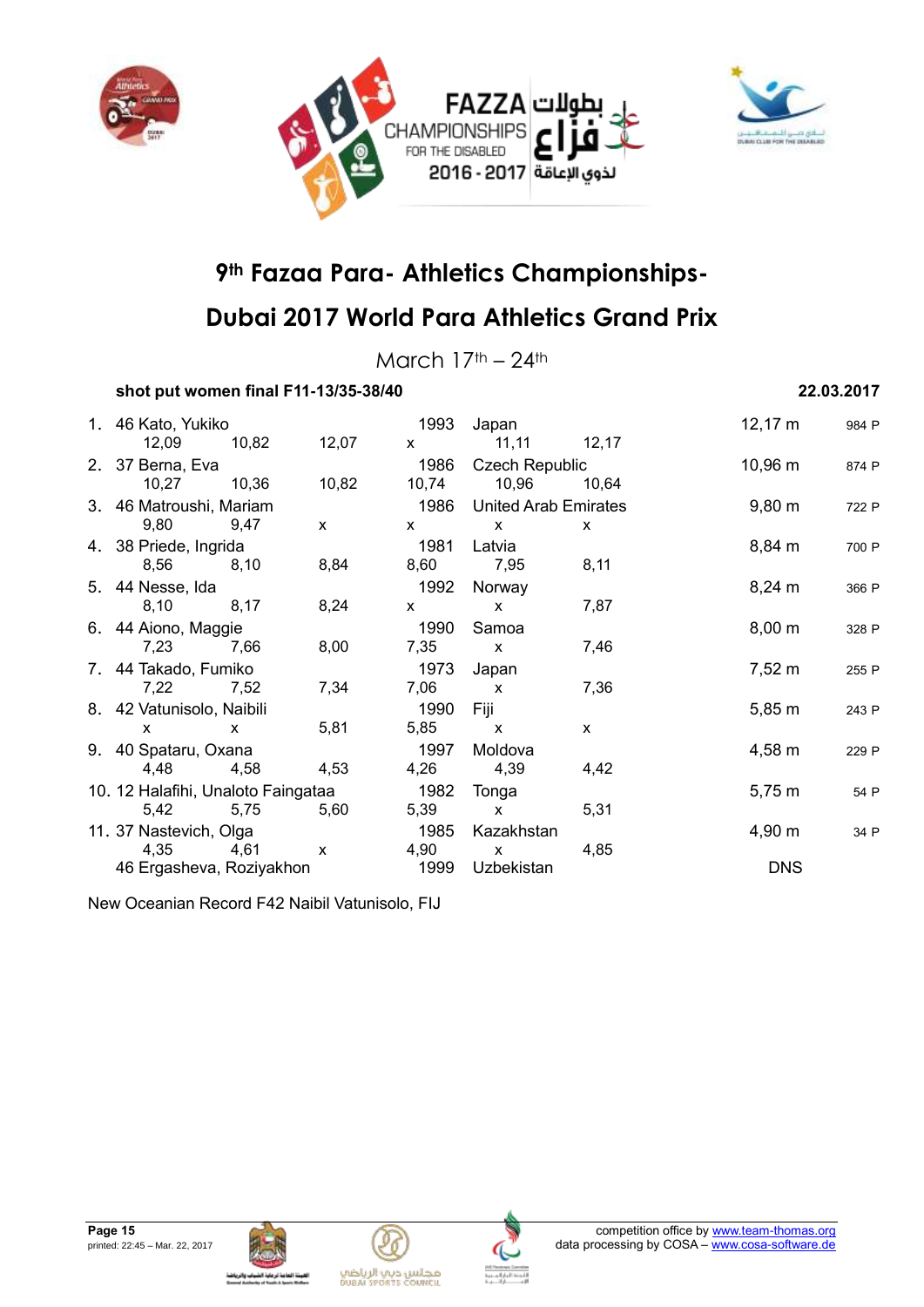



## **Dubai 2017 World Para Athletics Grand Prix**

March  $17<sup>th</sup> - 24<sup>th</sup>$ 

### **discus wheelchair women final F56/57 22.03.2017**

| 1. 56 Medimedi, Nadia     |       |       | 1974  | Algeria                     |              | 26,17 m             | 1074 P |
|---------------------------|-------|-------|-------|-----------------------------|--------------|---------------------|--------|
| 25,86                     | 25,59 | X     | 26,17 | $\mathsf{x}$                | $\mathsf{x}$ |                     |        |
| 2. 57 Saifi, Nassima      |       |       | 1988  | Algeria                     |              | $34,55 \, \text{m}$ | 1052 P |
| 32,94                     | 34.17 | 33,37 | 33,75 | 34,55                       | X            |                     |        |
| 3. 57 Barry, Orla         |       |       | 1989  | Ireland                     |              | 29,74 m             | 935 P  |
| 27,98                     | 28,34 | 28,31 | 29,45 | $\mathsf{x}$                | 29,74        |                     |        |
| 4. 57 Djelal, Safia       |       |       | 1983  | Algeria                     |              | 29,51 m             | 927 P  |
| x                         | X     | 26,61 | 26,02 | 29,51                       | 26,53        |                     |        |
| 5. 56 Willing, Martina    |       |       | 1959  | Germany                     |              | 20,01 m             | 853 P  |
| 19,07                     | 19,34 | 18,88 | X     | 20,01                       | 19,58        |                     |        |
| 6. 57 Alrasheedy, Siham   |       |       | 1982  | <b>United Arab Emirates</b> |              | 25,70 m             | 782 P  |
| 23,84                     | 24.74 | X     | 25,70 | 25,04                       | 24,89        |                     |        |
| 7. 57 Obrova, Miroslava   |       |       | 1975  | <b>Czech Republic</b>       |              | 18,10 m             | 369 P  |
| 17,01                     | 17,33 | 17,81 | 17,85 | $\mathsf{x}$                | 18,10        |                     |        |
| 8. 57 Alkaabi, Sara Saleh |       |       | 1994  | <b>United Arab Emirates</b> |              | 14,64 m             | 184 P  |
| 13,69                     | 12,87 | X     | 13,55 | 14,64                       | 13,49        |                     |        |

New World Record F56 by Nadia Medjmedj, ALG New Asian Record F57 by Siham Alrasheedy, UAE

#### **javelin wheelchair women final F52/53/54/55 22.03.2017**

#### 1. 55 Semyonova, Natalya 1981 Uzbekistan 16,81 m <sup>857</sup> <sup>P</sup> 16,48 16,55 x 16,81 x x 2. 55 Alomari, Rooba 1991 Bahrain 12,17 m <sup>435</sup> <sup>P</sup> 11,37 12,10 12,11 12,17 11,48 x 3. 55 Novakova, Katerina 1997 Czech Republic 12,07 m <sup>424</sup> <sup>P</sup> 10,40 11,76 11,36 11,07 x 12,07 4. 53 Nedham, Fatema 1967 Bahrain 1967 Bahrain 6,95 m 305 P 6,92 6,02 x x 6,95 x 5. 54 Ali, Amal 1991 Bahrain 9,69 m <sup>219</sup> <sup>P</sup> x 8,83 8,20 9,25 x 9,69 6. 54 Khamis, Aaisha 1998 United Arab Emirates 5,14 m <sup>6</sup> <sup>P</sup> 4,59 4,85 4,65 4,94 5,14 4,75





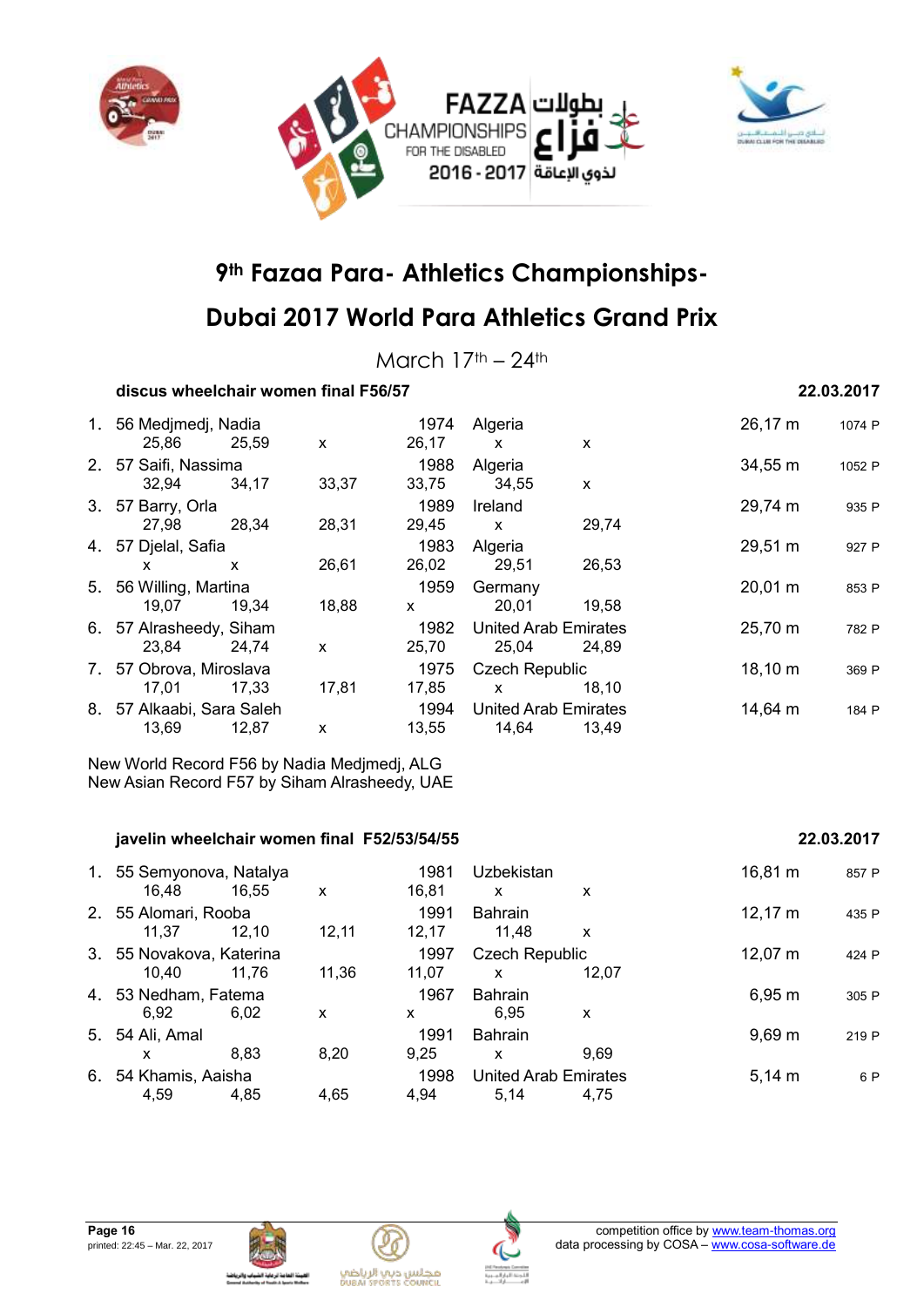



March  $17<sup>th</sup> - 24<sup>th</sup>$ 

### **club 397g women final F32/51 22.03.2017**

|  | 1. 32 Gasmi, Mounia               |       |              | 1990         | Algeria                     |                       | 25,85 m      | 1098 P |
|--|-----------------------------------|-------|--------------|--------------|-----------------------------|-----------------------|--------------|--------|
|  | 23,41                             | X     | 21,88        | 25,39        | 25,85                       | 18,18                 |              |        |
|  | 2. 51 Grimes, Kylie               |       |              | 1987         | <b>Great Britain</b>        |                       | $18,57 \; m$ | 871 P  |
|  | 17,76                             | 18,02 | 18,35        | 18,57        | 17,93                       | 16,94                 |              |        |
|  | 3. 32 Alktebi, Noura              |       |              | 1992         | <b>United Arab Emirates</b> |                       | 17,99 m      | 777 P  |
|  | 14,62                             | 16,99 | 16,18        | 17,99        | 17,42                       | 17,38                 |              |        |
|  | 4. 51 Bhyan, Ekta                 |       |              | 1985         | India                       |                       | $16,63 \; m$ | 739 P  |
|  | 15,33                             | 15,34 | 15,34        | 15,57        | 16,63                       | $\mathsf{x}$          |              |        |
|  | 5. 32 Sara Alqubaisi, Sara        |       |              | 1985         | <b>United Arab Emirates</b> |                       | 16,82 m      | 692 P  |
|  | 13,74                             | 16,35 | 15,76        | $\mathsf{x}$ | 16,82                       | 15,46                 |              |        |
|  | 6. 32 Wichmann, Hanna Laura Magda |       |              | 1996         | Germany                     |                       | $15,29 \; m$ | 566 P  |
|  | 13.48                             | 15,29 | $\mathsf{x}$ | 14,09        | 14,74                       | 13,44                 |              |        |
|  | 7. 32 Muzikova, Anna              |       |              | 1997         |                             | <b>Czech Republic</b> |              | 551 P  |
|  | 14.87                             | 14,01 | 14,61        | 15, 12       | 14,41                       | 14,67                 |              |        |
|  | 8. 32 Albraiki, Zenab             |       |              | 1996         | <b>United Arab Emirates</b> |                       | 14,67 m      | 512 P  |
|  | 14,67                             | 11,01 | 14,63        | 13,97        | 13,33                       | 12,95                 |              |        |
|  | 9. 32 Alkaabi, Thekra             |       |              | 2001         | United Arab Emirates        |                       | $10,38 \; m$ | 157 P  |
|  | 9,24                              | 10,06 | 10,38        | 9,81         | 9,32                        | 9,37                  |              |        |

New Asian Record F32 by Noura Alktebi, UAE New Asian Record F51 by Ekta Bhyan, IND







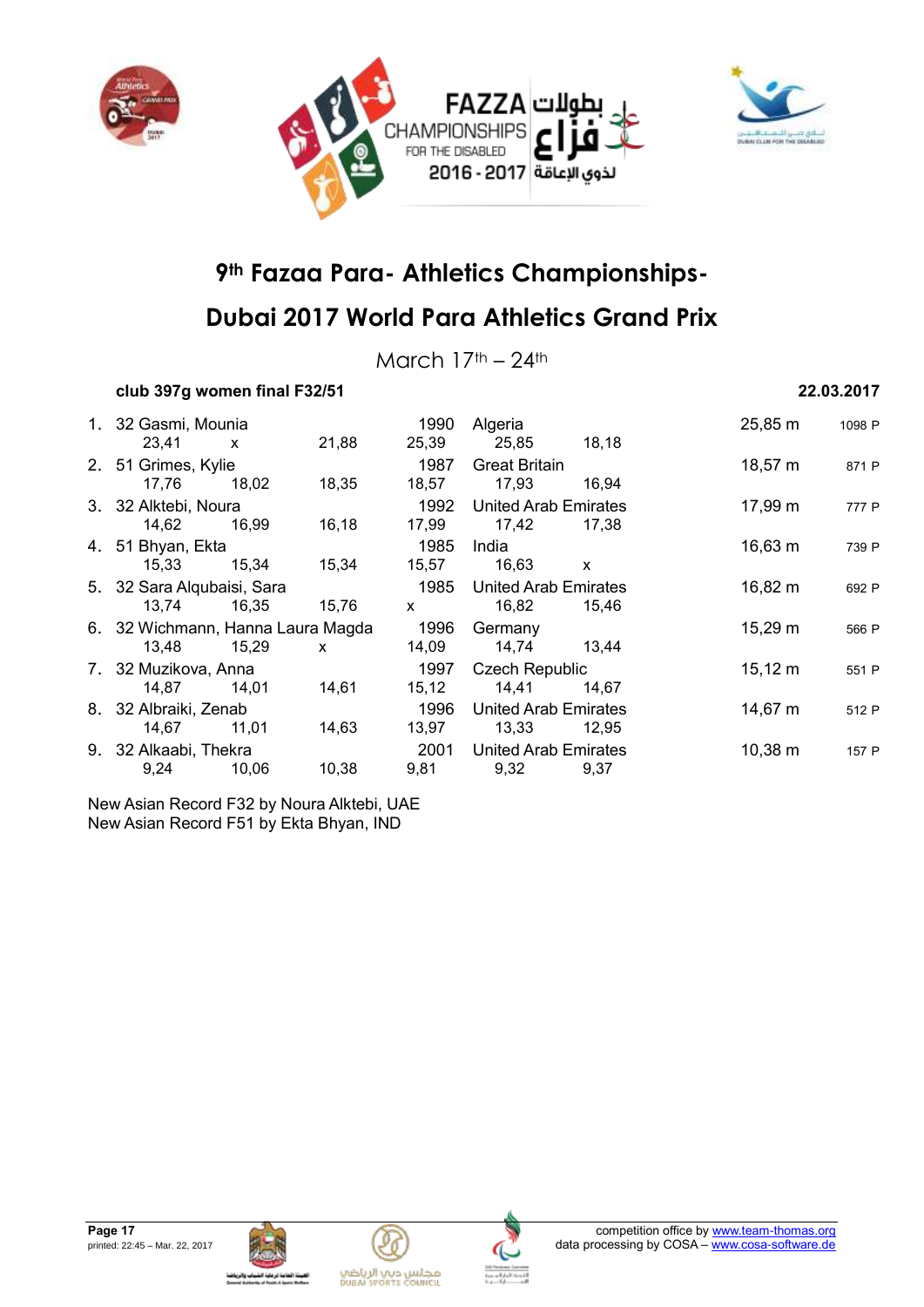



## **Dubai 2017 World Para Athletics Grand Prix**

March  $17<sup>th</sup> - 24<sup>th</sup>$ 

## **RESULTS Day 4**

### **5000 m men final T11/12/46 23.03.2017**

| 1. 46 Sang, Wesley Kimeli | 1994 Kenya | 16:08,61min. |
|---------------------------|------------|--------------|
| 2. 12 Kirwa, Henry        | 1973 Kenya | 16:09,44min. |
| 3. 11 Sang, Erick Kiptoo  | 1984 Kenya | 16:11,12min. |

#### **5000 m wheelchair men final T54 23.03.2017**

| 1. 54 Hug, Marcel            | 1986 | Switzerland               | 11:54,80min. |
|------------------------------|------|---------------------------|--------------|
| 2. 54 Higuchi, Masayuki      | 1979 | Japan                     | 11:54,88min. |
| 3. 54 Suzuki, Tomoki         | 1994 | Japan                     | 11:56,02min. |
| 4. 54 Watanabe, Sho          | 1991 | Japan                     | 11:56,07min. |
| 5. 54 Alrajehi, Faisal       |      | 1998 Kuwait               | 11:56,90min. |
| 6. 54 Kubo, Kozo             | 1981 | Japan                     | 11:57,20min. |
| 7. 54 Alhawasin, Badir Abbas |      | 1985 United Arab Emirates | 11:58,08min. |
| 8. 54 Balde, Alhassane       | 1985 | Germany                   | 12:07,08min. |
| 9. 54 Takemura, Koki         | 1988 | Japan                     | 14:21,95min. |

#### **4x400m men T53/54 22.03.2017**

| 1. 1002 Japan I<br>306 Suzuki, Tomoki 1994; 288 Higuchi, Masayuki 1979 | 3:20,67min    |
|------------------------------------------------------------------------|---------------|
| 299 Matsunaga, Hitoshi 1972; 311 Watanabe, Sho 1991                    |               |
| 2. 1003 Japan II                                                       | $3:25.83$ min |
| 291 Ikoma, Tomoki 1992; 300 Nishi, Yuki 1994                           |               |
| 289 Hiromichi, Jun 1973; 296 Kubo, Kozo 1981                           |               |









| 11:54,88min. |
|--------------|
| 11:56,02min. |
| 11:56,07min. |
| 11:56,90min. |
| 11:57,20min. |
| 11:58,08min. |
| 12:07,08min. |
| 14:21,95min. |
|              |

**Page 1** competition office by [www.team-thomas.org](http://www.team-thomas.org/) printed: 21:31 – Mar. 23, 2017 **data processing by COSA – [www.cosa-software.de](http://www.cosa-software.de/)** 

مجلس ديب الرياضي<br>Duani seoris council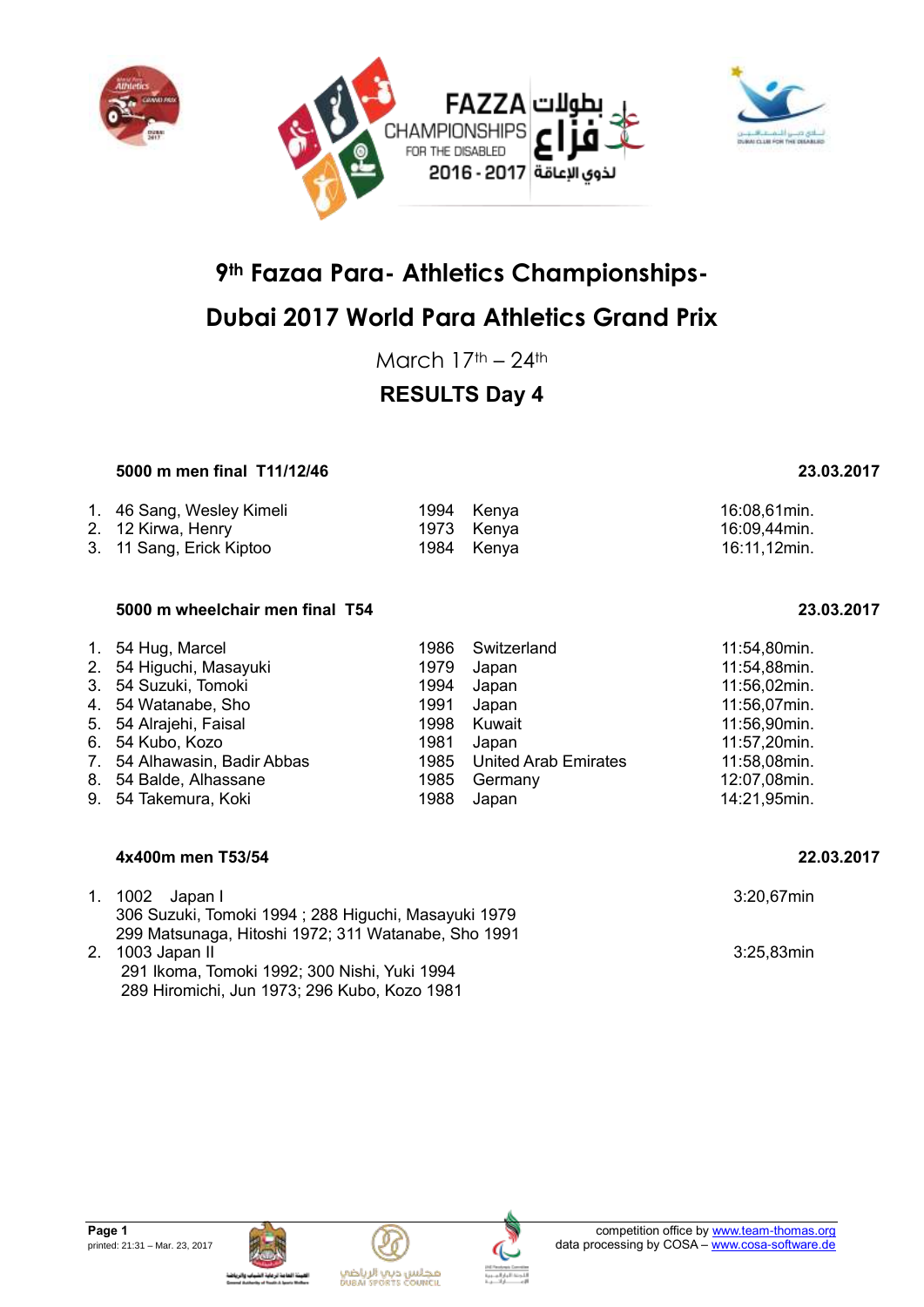



March  $17<sup>th</sup> - 24<sup>th</sup>$ 

### **high jump men final F13/20/42/44 23.03.2017**

| 1. 44 Broom-Edwards, Jonathan     | 1988 | <b>Great Britain</b> | $2,05 \, \text{m}$ | 811 P |
|-----------------------------------|------|----------------------|--------------------|-------|
| 2. 42 Kumar, Sharad               | 1992 | India                | $1,66 \; m$        | 661 P |
| 3. 42 Hosanagara Nagarajegowd, Gi | 1988 | India                | $1,63 \; m$        | 598 P |
| 4. 13 Ryberg, Olof                | 2000 | Sweden               | $1,63 \; m$        | 372 P |
| 5. 13 Tucaliuc, Octavian Vasile   | 1994 | Romania              | $1,55 \; m$        | 214 P |
| 5. 13 Prundaru, Petre             | 1994 | Romania              | $1,55 \; m$        | 214 P |
| 7. 13 Alshammari, Turki           | 1985 | Kuwait               | $1,40 \; \text{m}$ | 33 P  |
| Out of ranking                    |      |                      |                    |       |
| 20 Unal, Muhammet Selim           | 1999 | Turkev               | $1,40 \; \text{m}$ |       |

#### **shot put men final T44-46 23.03.2017**

|    | 1. 46 Gurjar, Sundar Singh<br>12.63       | 12,59 | 13.36 | 1996<br>12,70 | India<br>12.56  | X     | 13,36 m      | 782 P |
|----|-------------------------------------------|-------|-------|---------------|-----------------|-------|--------------|-------|
|    | 2. 44 Abdelwareth, Ibrahim Ahmed<br>13,72 | 13.68 | 13,66 | 1988<br>13,80 | Egypt<br>13,87  | 14,18 | 14,18 m      | 778 P |
|    | 3. 46 Alsaleh, Abdullah<br>11.38          | 11.35 | 12.05 | 1981<br>12,49 | Kuwait<br>٠     |       | 12,49 m      | 670 P |
|    | 4. 46 Dogan, Hamza<br>10.98               | 11.32 | 11.05 | 1987<br>11,56 | Turkey<br>11.56 | 10.93 | 11,56 m      | 533 P |
|    | 5. 44 Kesavan, Santhamuthuvel<br>10.92    | 10.93 | X     | 1979<br>12,06 | India<br>11,02  | X     | 12,06 m      | 498 P |
|    | 6. 46 Watanabe, Daisuke<br>9.01           | 9.74  | 10.53 | 1973<br>9,76  | Japan<br>10.46  | X     | $10,53 \; m$ | 372 P |
| 7. | 46 Kamishita, Tomu<br>7,08                | 7,87  | 7,85  | 1990<br>7.04  | Japan<br>8,37   | 7,75  | $8,37 \; m$  | 96 P  |





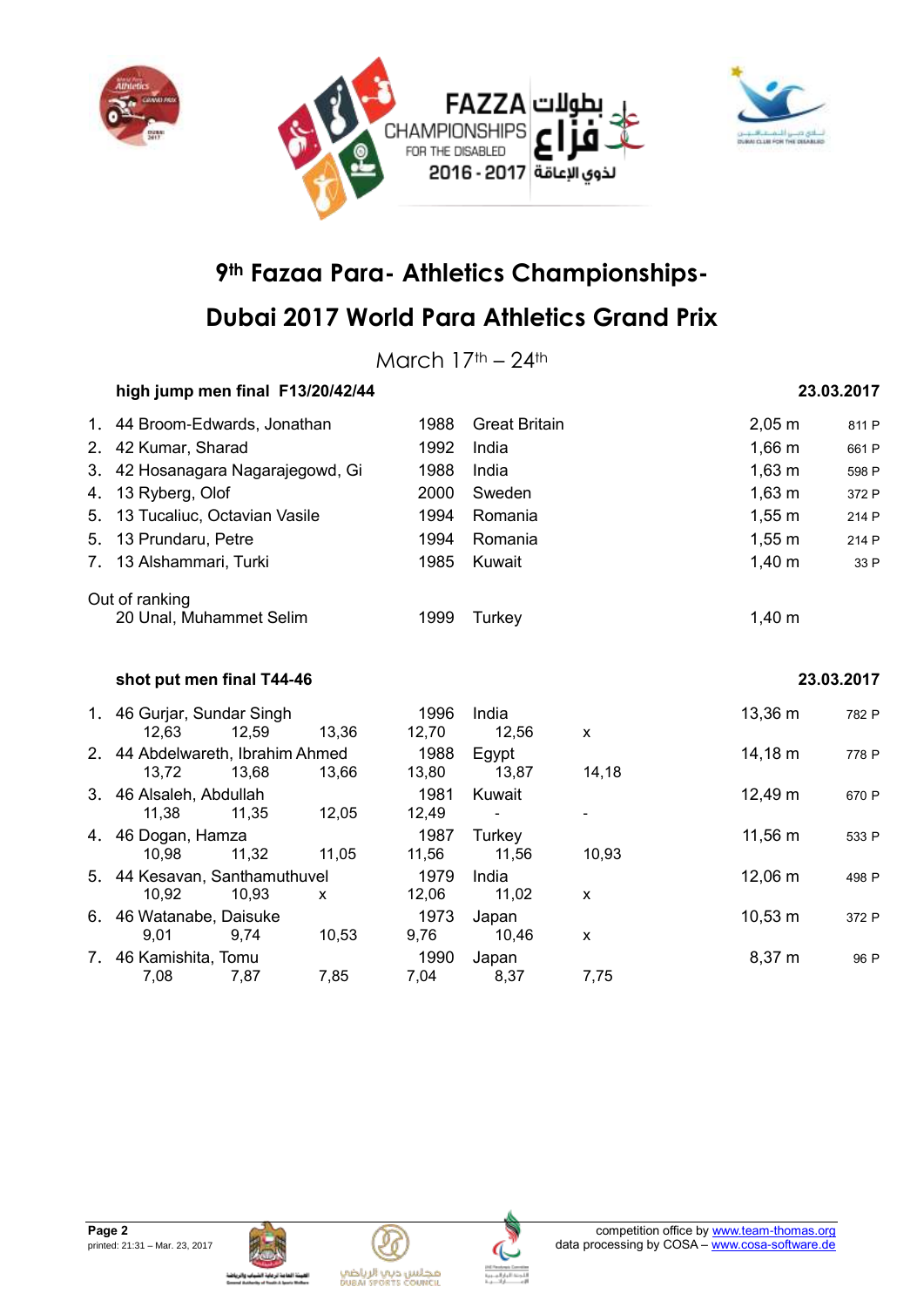



March  $17<sup>th</sup> - 24<sup>th</sup>$ 

### **discus men final F12/13 23.03.2017** 1. 12 Pakbaz, Saman 1995 Iran 1995 Iran 1995 Iran 45,04 m 944 P<br>
x 37.24 45.04 43.58 41.00 x x 37,24 45,04 43,58 41,00 x 2. 13 Rahmati, Amir 1984 Iran 1984 Iran 1984 Iran 38,05 m 936 P 31,81 35,08 35,77 37,33 x 38,05 3. 12 Sultonov, Elbek 1995 Uzbekistan 35,64 m 640 P<br>35.42 33.43 x 34.49 35.20 35.64 35,42 33,43 x 34,49 35,20 35,64 4. 12 Alharaz, Abdullah 1983 Kuwait 1983 Kuwait 26,39 m 238 P<br>23.67 x 22,15 24,67 26,39 25,33 23,67 x 22,15 24,67 26,39 25,33 5. 13 Isa, Ammar 1987 Bahrain 11,84 m <sup>3</sup> <sup>P</sup> x 11,84 x x x x **discus wheelchair men final F51/52 23.03.2017** 1. 52 Apinis, Aigars **1973 Latvia** 21,91 m 1025 P

| 1. 52 Apinis, Aigars      |                              |       | 1973         | Latvia         |                    | 21,91 m            | 1025 P |
|---------------------------|------------------------------|-------|--------------|----------------|--------------------|--------------------|--------|
| 21.91                     | 20,63                        | 21,63 | 20,14        | 20,64          | X                  |                    |        |
| 2. 51 Kureja, Marian      |                              |       | 1980         | Slovakia       |                    | $10,03 \; m$       | 797 P  |
| 8.99                      | 8.30                         | 9,28  | 9.41         | 10.03          | X                  |                    |        |
| 3. 51 Alharthi, Radhi     |                              |       | 1992         | Saudi Arabia   |                    | $9,48 \, \text{m}$ | 731 P  |
| 9.20                      | x                            | 9.48  | 8.37         | 9.17           | 9.16               |                    |        |
|                           | 4. 52 Ahlawat, Manjeet Singh |       |              | India          |                    | $9,68 \, \text{m}$ | 187 P  |
| 8.52                      | 9.29                         | 9.24  | X            | 9.68           | 9.57               |                    |        |
|                           | 5. 52 Urbanec, Lukas         |       | 1979         | Czech Republic |                    | $8,27 \; m$        | 101 P  |
|                           | 6.26                         | 5.05  | 8.27         | 7.73           | 8.07               |                    |        |
| 6. 51 Alzuwehri, Abdullah |                              | 2000  | Saudi Arabia |                | $2,88 \, \text{m}$ | 9 P                |        |
|                           | 2.82                         | 2,61  | 2.88         | 2,72           | 2.83               |                    |        |

New World Record F52 by Aigars Apinis,LAT





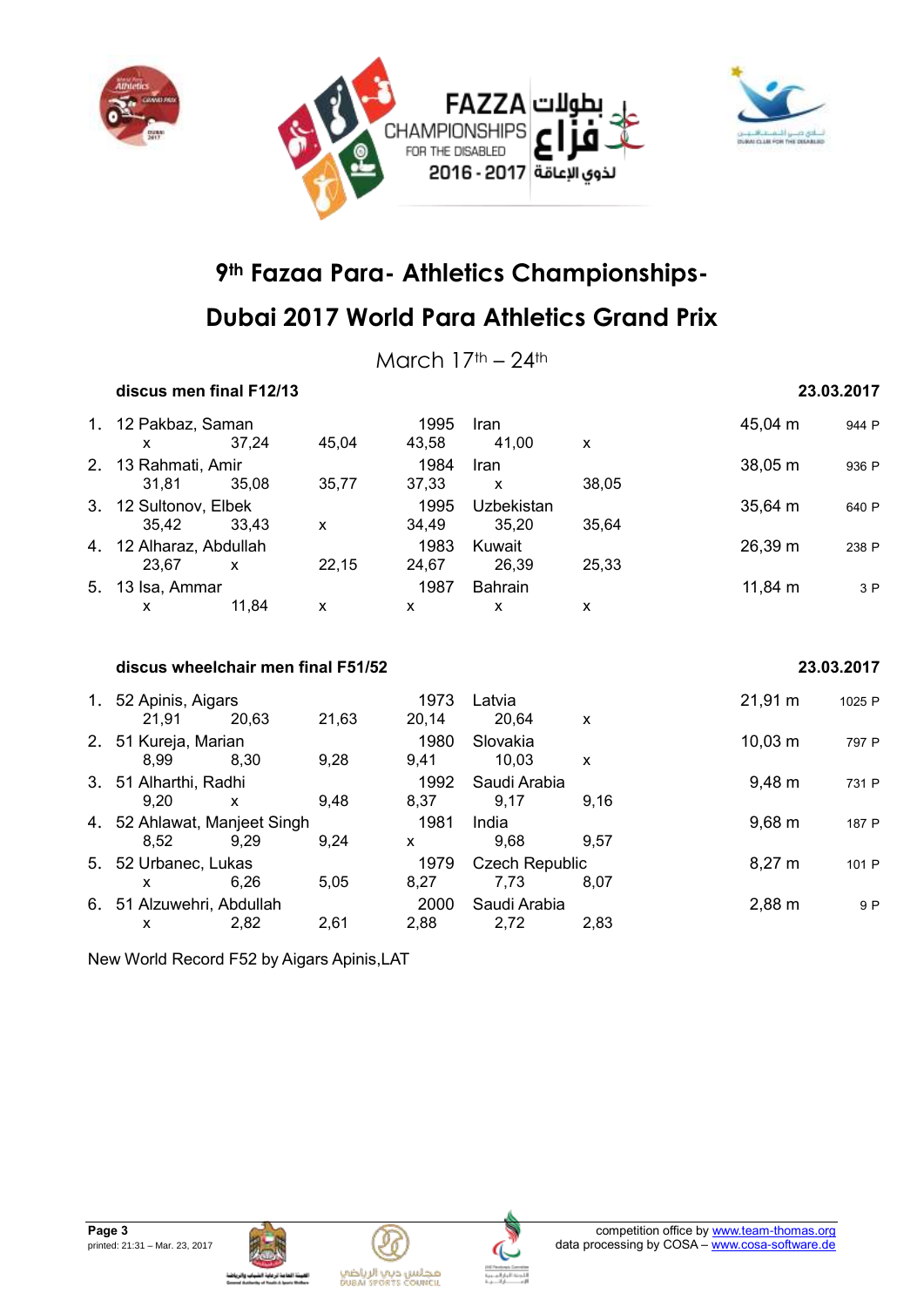



## **Dubai 2017 World Para Athletics Grand Prix**

March  $17<sup>th</sup> - 24<sup>th</sup>$ 

### **discus wheelchair men final F55/56 23.03.2017**

| 1. 56 Musayev, Olokhan         |              | 1979  | Azerbaijan |                                        | 40,83 m      | 940 P             |       |
|--------------------------------|--------------|-------|------------|----------------------------------------|--------------|-------------------|-------|
| 38,84                          | 39,14        | 40,33 | 40,83      | 40,69                                  | 38,70        |                   |       |
| 2. 56 Ibrahim, Ibrahim         |              |       | 1974       | Egypt                                  |              | $39,07 \; m$      | 898 P |
| 36,70                          | $\mathsf{x}$ | 38,12 | 39,07      | $\mathsf{X}$                           | 34,62        |                   |       |
| 3. 55 Barker, Mike             |              |       | 1984       | <b>Great Britain</b>                   |              | $30,34 \; m$      | 779 P |
| 28,38                          | 27,52        | 29,77 | 29,08      | 29,92                                  | 30,34        |                   |       |
| 4. 55 Younas, Omair            |              |       | 1996       | <b>United Arab Emirates</b><br>29,60 m |              |                   | 750 P |
| 26,67                          | 29,60        | 25,18 | 29,54      | 25,13                                  | 28,12        |                   |       |
| 5. 55 Elsayed, Yaser Abdelaziz |              |       | 1978       | Egypt                                  |              | 27,40 m           | 658 P |
| 25,96                          | 27,40        | X     | X          |                                        |              |                   |       |
| 6. 56 Tenaijy, Jumah Saeed     |              |       | 1979       | <b>United Arab Emirates</b>            |              | $28,01 \; m$      | 511 P |
| X.                             | 26,17        | 26,50 | 28,01      | $\mathsf{X}$                           | $\mathsf{x}$ |                   |       |
| 7. 56 Spicher, Raimund         |              |       | 1956       | Germany                                |              | 24,94 m           | 380 P |
| 23,99                          | 23,02        | 24,60 | 24,94      | 22,27                                  | 21,53        |                   |       |
| 8. 55 Dhanhani, Saeed          |              |       | 1980       | <b>United Arab Emirates</b>            |              | $16,02 \; m$      | 138 P |
| 14,59                          | 14,57        | 13,66 | 16,02      | 16,01                                  | 15,33        |                   |       |
| 9. 55 Kunc, Lukas              |              |       | 1986       | <b>Czech Republic</b>                  |              | $13,13 \; m$      | 60 P  |
| 11,66                          | 12,08        | 12,96 | 13,13      | $\mathsf{X}$                           | 12,01        |                   |       |
| 10.56 Klimes, Jaroslav         |              |       | 1981       | Czech Republic                         |              | $14,71 \text{ m}$ | 53 P  |
| 11,72                          | X            | X     | X          | 14,30                                  | 14,71        |                   |       |
|                                |              |       |            |                                        |              |                   |       |

#### **discus wheelchair men final F57 23.03.2017**

| 1. 57 Nabiyev, Samir<br>41,07     | 44,80                     | 45.58 | 1986<br>46,67 | Azerbaijan<br>$\mathsf{x}$            | 46,15 | 46,67 m      |
|-----------------------------------|---------------------------|-------|---------------|---------------------------------------|-------|--------------|
| 2. 57 Abouelkhir, Metawa<br>45.48 | 46.10                     | 46.34 | 1976<br>46,63 | Egypt<br>44,80                        | 46.53 | 46,63 m      |
| 3. 57 Petrous, Jaroslav<br>34.51  | $\boldsymbol{\mathsf{x}}$ | 34.96 | 1977<br>34,72 | <b>Czech Republic</b><br>$\mathsf{x}$ | 33.69 | 34,96 m      |
| 4. 57 Sidorchuk, Pavel<br>x       | 26.82                     | 31.64 | 1965<br>32.40 | Kazakhstan<br>31.71                   | 27.29 | $32,40 \; m$ |
| 5. 57 Liska, Premysl<br>30,66     | 30.67                     | 30.58 | 1988<br>27,94 | <b>Czech Republic</b><br>28,12        | 29.21 | 30,67 m      |







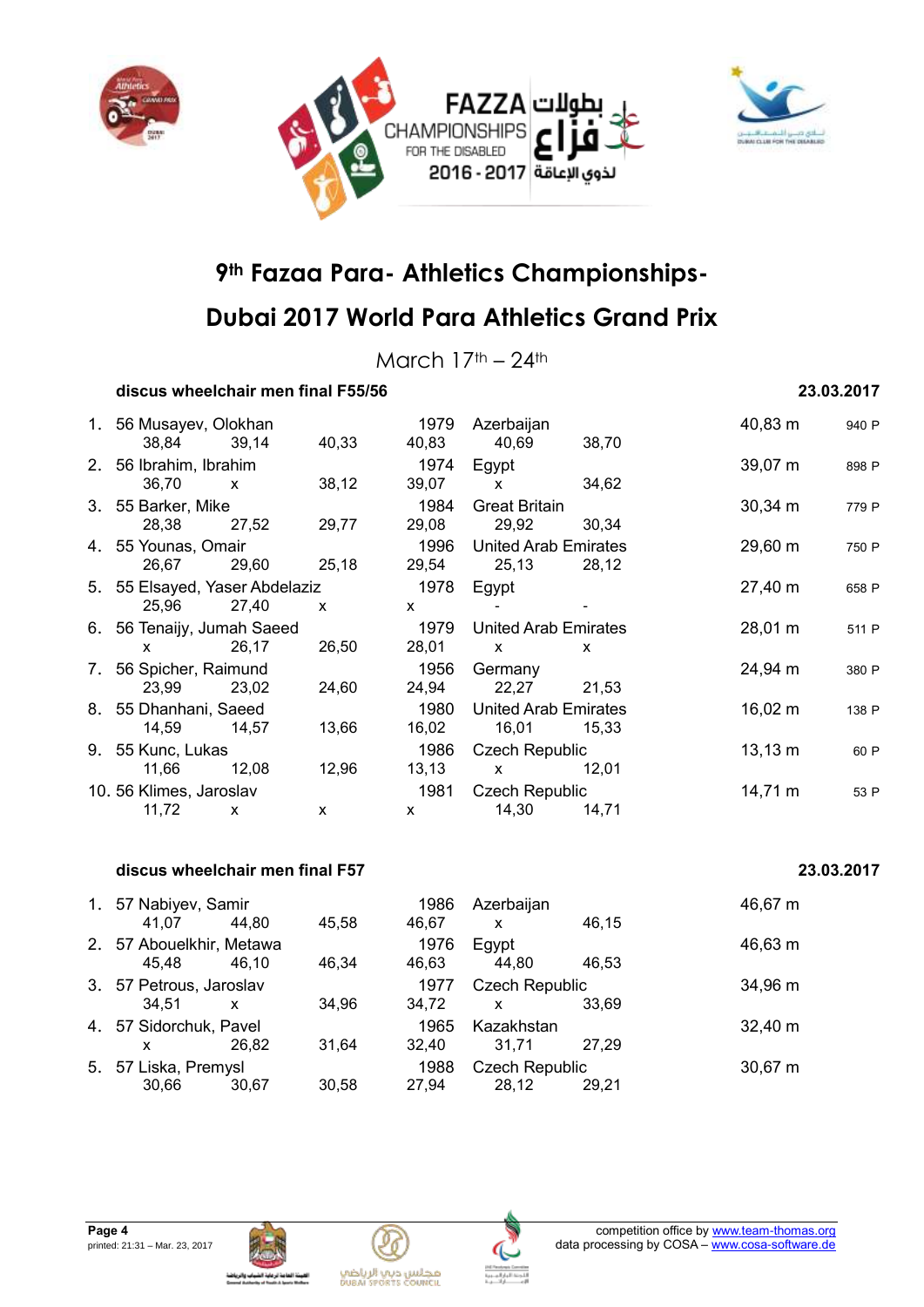



March  $17<sup>th</sup> - 24<sup>th</sup>$ 

### **javelin men final F37 23.03.2017**

| 1. 37 Silovs, Dmitrijs            |              |              | 1989                          | Latvia                |              | 53,35 m      |
|-----------------------------------|--------------|--------------|-------------------------------|-----------------------|--------------|--------------|
| 53,00                             | 53,35 x      |              | $\mathsf{X}$                  | 50,34                 | $\mathsf{x}$ |              |
| 2. 37 El Saber, El Sayed Abdelmon |              |              | 1984                          | Egypt                 |              | 45,17 m      |
| 40,99                             | $\mathsf{X}$ | 43,62        | 44,65                         | 45,17                 | 43,11        |              |
| 3. 37 Bain, Joshua                |              |              | 1995                          | <b>Great Britain</b>  |              | 37,99 m      |
| 33,20                             | 35,26        | 35,37        | 37,98                         | 37,99                 | 33,92        |              |
| 4. 37, Deepak Singh               |              |              | 1982                          | India                 |              | 35,76 m      |
| 35,76<br>$\mathsf{x}$             |              | $\mathsf{x}$ | 34,93                         | 35,04                 | $\mathsf{x}$ |              |
| 5. 37 Zholaman, Yelaman           |              |              | 1995                          | Kazakhstan            |              | $33,30 \; m$ |
| 33,29                             | 33,30        | $\mathsf{x}$ | $\mathsf{X}$                  | 31,62                 | 31,54        |              |
| 6. 37 Alshaikh, Majeed            |              |              | 1982                          | Bahrain               |              | $32,25 \; m$ |
| $\mathsf{x}$                      | $\mathsf{x}$ | 32,25        | $\mathsf{X}$                  | $\mathsf{x}$          | 31,29        |              |
| 7. 37 Kohout, Jiri                |              |              | 1986                          | <b>Czech Republic</b> |              | $30,75 \; m$ |
| $\mathsf{x}$                      | 30,75        | $\mathsf{x}$ | 27,27                         | 29,48                 | 28,56        |              |
| 8. 37 Alnajem, Abdulla            |              |              | 1996                          | Bahrain               |              | 27,85 m      |
| 26,63                             | $\mathbf{x}$ | X            | $\mathsf{X}$ and $\mathsf{X}$ | 21,32                 | 27,85        |              |
| 9. 37 Ali, Hamed                  |              |              | 1989                          | Kuwait                |              | 26,04 m      |
| 25,73                             | 26,04        | 25,49        |                               |                       |              |              |
| 10. 37 Pallag, Michal             |              |              | 1989                          | <b>Czech Republic</b> |              | $21,07 \; m$ |
| 20,83                             | 21,07        | X            |                               |                       |              |              |
| 37 Buti, Dhari                    |              |              | 1998                          | Kuwait                |              | <b>DNS</b>   |

#### **javelin wheelchair men final F52/54 23.03.2017**

| 1. 54 Stefanoudakis, Manolis<br>28,40 | 28,76                          | X     | 1983<br>X     | Greece<br>27,98                      | X     | 28,76 m      | 1005 P |
|---------------------------------------|--------------------------------|-------|---------------|--------------------------------------|-------|--------------|--------|
| 2. 54 Astanov, Elvin<br>21.50         | 21,77                          | X     | 1979<br>X     | Azerbaijan<br>23.56                  | 23.08 | 23,56 m      | 810 P  |
| 3. 54 Alanazi, Saleh<br>17.21         | 18.80                          | X     | 1988<br>16,80 | Saudi Arabia<br>17,22                | 18.19 | 18,80 m      | 531 P  |
| 4. 54 Al Masbahi, Abdulla<br>16.07    | $\mathsf{x}$                   | 16,13 | 1985<br>16,37 | <b>United Arab Emirates</b><br>15.78 | 16.54 | 16,54 m      | 378 P  |
| 5. 54 Ben Jabal, Mohammad<br>x        | x                              | 15,31 | 1987<br>15,10 | Kuwait<br>14,96                      | X     | $15,31 \; m$ | 298 P  |
| 6. 54 Nacin, Stanislav<br>x           | x                              | 13,03 | 1960<br>13,79 | <b>Czech Republic</b><br>12.44       | 13.65 | 13,79 m      | 206 P  |
| x                                     | 7. 52 Urbanec, Lukas<br>x<br>x |       | 1979<br>3,91  | <b>Czech Republic</b><br>5,28        | x     | $5,28 \; m$  | 18 P   |







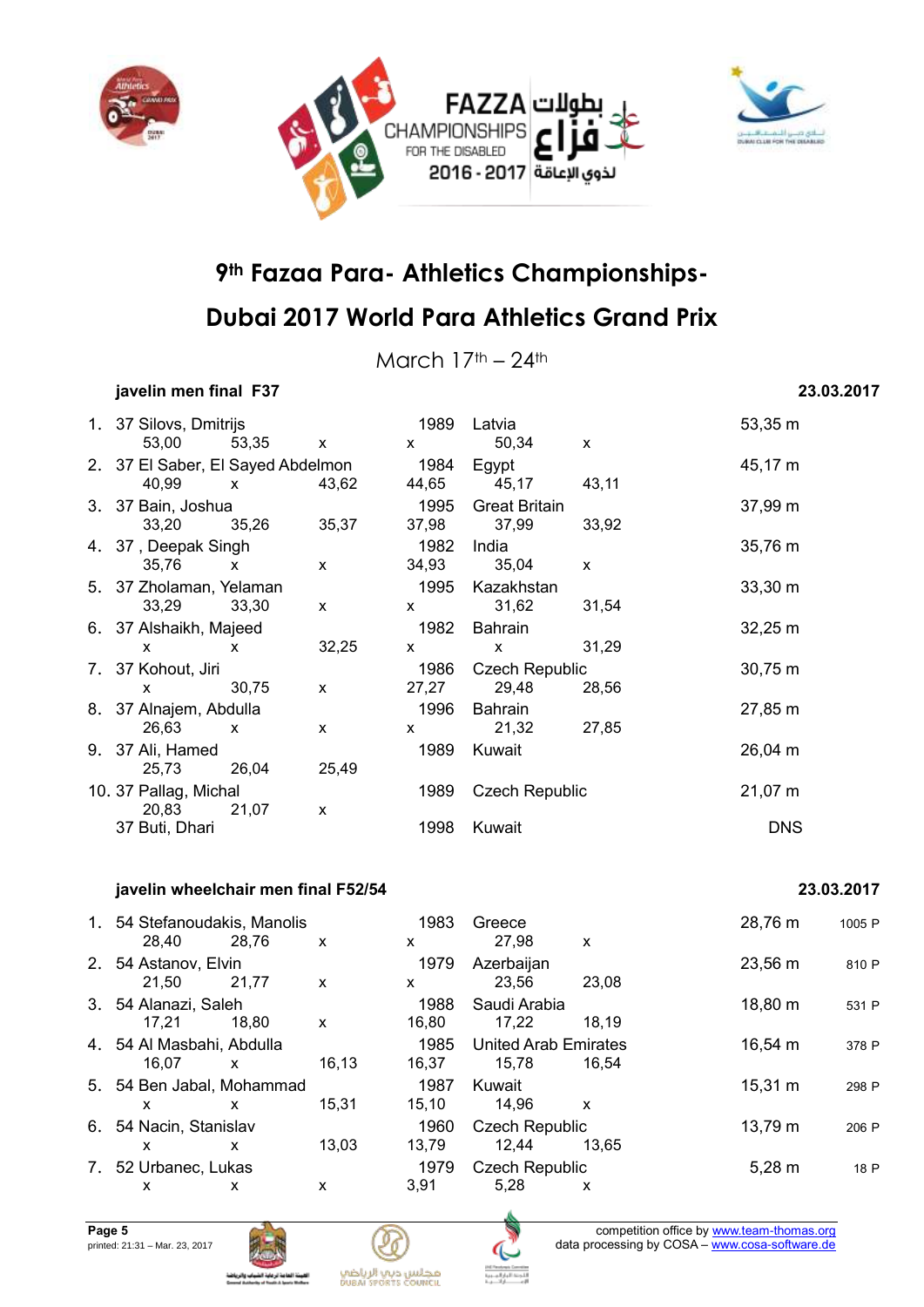



## **Dubai 2017 World Para Athletics Grand Prix**

March  $17<sup>th</sup> - 24<sup>th</sup>$ 

### **long jump women final T12/20/38/42/44 23.03.2017**

| 1. 38 Ave, Lindy            |               | 1998<br>Germany               |               | $4,55 \; m$ | 844 P |
|-----------------------------|---------------|-------------------------------|---------------|-------------|-------|
| $4,45$ (-0,8)<br><b>X</b>   | $4,27$ (-0,3) | $4,44(+1,6)$<br>$\mathsf{X}$  | $4,55$ (-1,7) |             |       |
| 2. 20 Barber, Martina       |               | 1995<br><b>Great Britain</b>  |               |             |       |
| $4,75(-0,6)$ $4,61(-0,5)$   | $4,90(-0,9)$  | $4,85$ (-1,8) $4,73$ (-1,7)   | $5,10$ (-1,8) | $5,10 \; m$ |       |
| 3. 12 Hamri, Lynda          |               | 1989<br>Algeria               |               | $5,52 \; m$ | 779 P |
| $5,52(-1,5)$ X              | $\mathsf{x}$  | $5,29$ (-2,2)<br>X.           | x             |             |       |
| 4. 44 Takakuwa, Saki        |               | 1992<br>Japan                 | $5,08 \; m$   | 759 P       |       |
| $4,52$ (-0,7)<br>X.         | $5,08$ (-1,3) | $4,71$ (-1,3) X               | $5,04$ (-1,8) |             |       |
| 5. 42 Maegawa, Kaede        |               | 1998<br>Japan                 |               | $3,67 \; m$ | 621 P |
| $3,67$ (-1,2) $3,62$ (+0,1) | $2,46$ (-1,2) | $2,86(-1,3)$ $3,49(-1,7)$     | $3,65$ (-1,2) |             |       |
| 6. 20 Bayrak, Esra          |               | 1998 Turkey                   |               | $4,58 \; m$ | 558 P |
| $4,46(-0,6)$ $4,37(-0,9)$   | $4,58$ (-1,1) | $3,08$ (-1,0) $3,95$ (-1,1)   | 4,39          |             |       |
| 7. 42 Murakami, Sayaka      |               | 1983<br>Japan                 | $3,48 \, m$   | 475 P       |       |
| $3,36(-0,4)$ $3,26(-0,6)$   | $3,14(-0,7)$  | $\mathsf{x}$<br>X.            | $3,48$ (-2,2) |             |       |
| 8. 20 Demircan, Sevim       |               | 2000<br>Turkey                |               | $4,05 \; m$ | 240 P |
| $3,48(-0,4)$ $3,91(-0,7)$   | $3,63$ (-0,4) | $3,52$ (-1,4)<br>$3,64(-0,4)$ | $4,05$ (-1,7) |             |       |
| 9. 47 Misu, Honoka          |               | 1998<br>Japan                 |               | $4,03 \; m$ | 125 P |
| $4,03(-0,1)$ $3,93(-0,4)$   | $3,67 (+0,3)$ |                               |               |             |       |

#### **shot put wheelchair women final F53/54 23.03.2017**

#### 1. 53 Nedham, Fatema<br>
4.63 1967 Bahrain 1988 1.28 4,63 m 940 P<br>
4.58 4.47 4.63 4.42 3.84 4.28 4,58 4,47 4,63 4,42 3,84 4,28 2. 54 Kacanu, Eva 1965 Czech Republic 5,30 m <sup>524</sup> <sup>P</sup> 5,21 5,30 5,01 5,08 5,23 x 3. 54 Ali, Amal 1991 Bahrain 4,81 m <sup>387</sup> <sup>P</sup> 4,78 4,81 4,75 4,72 4,70 4,51 4. 54 Rana, Indu 1981 India 3,34 m <sup>68</sup> <sup>P</sup> 3,27 3,34 3,34 3,34 3,29 3,29 5. 54 Khamis, Aaisha 1998 United Arab Emirates 3,01 m <sup>35</sup> <sup>P</sup> 2,94 2,95 2,99 3,01 2,90 2,89



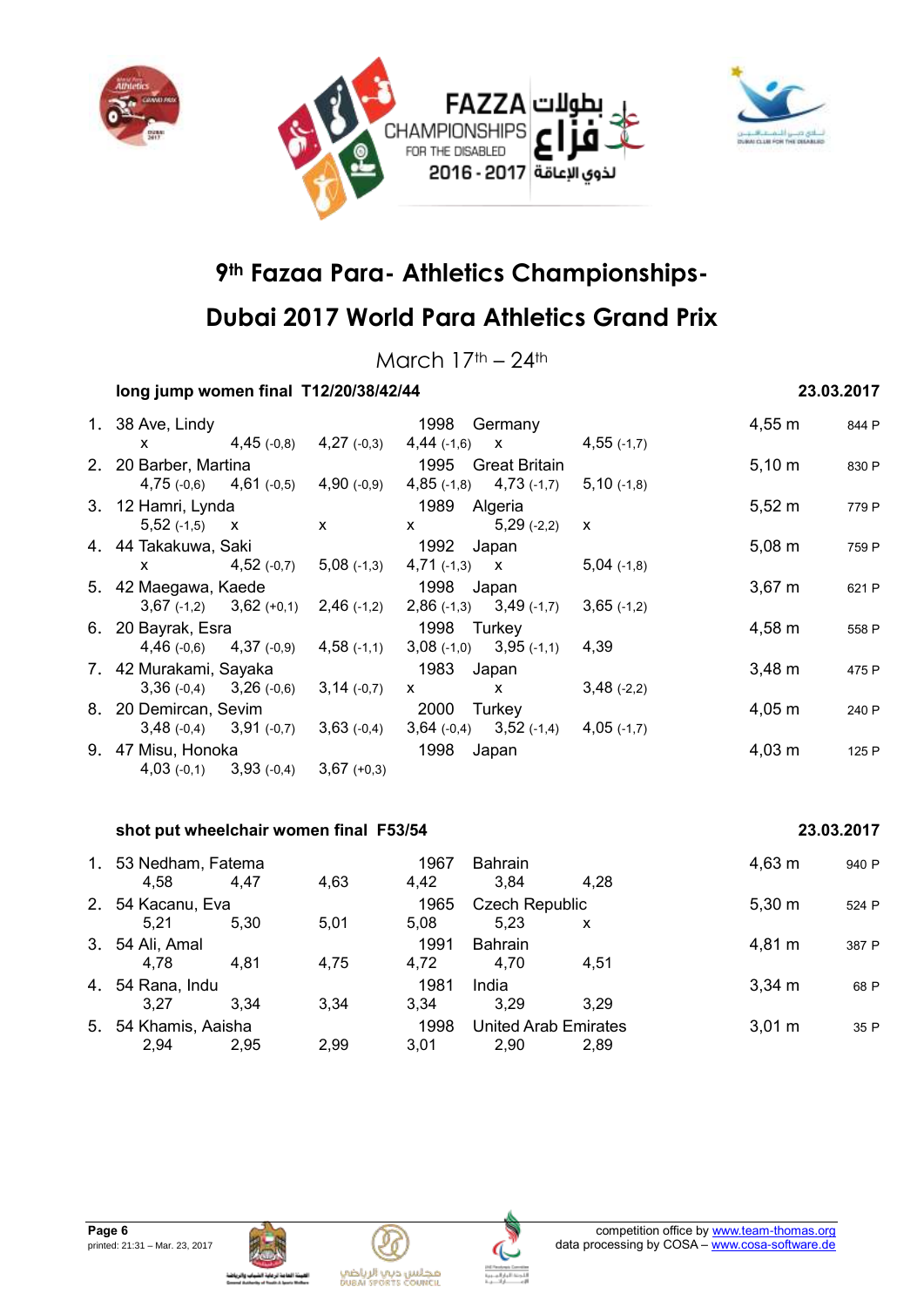



March  $17<sup>th</sup> - 24<sup>th</sup>$ 

| shot put wheelchair women final F55    |                          | 23.03.2017 |                             |                |        |              |            |
|----------------------------------------|--------------------------|------------|-----------------------------|----------------|--------|--------------|------------|
| 1. 55, Karam Jyoti                     |                          |            | 1987                        | India          |        | 5,76 m       |            |
| $\mathsf{x}$                           | 5,71                     | 5,62       | 5,55                        | 5,76           | 5,75   |              |            |
| 2. 55 Avasthi, Shatabdi                |                          |            | 1985                        | India          |        | $5,71 \; m$  |            |
| 5,71                                   | $\mathsf{x}$             | 5,16       | $\mathsf{x}$                | 5,68           | X      |              |            |
| 3. 55 Abousalem, Maha                  |                          |            | 1980                        | Egypt          |        | 5,70 m       |            |
| 5,34                                   | 5,67                     | 5,59       | 5,70                        | 5,62           | X      |              |            |
| 4. 55 Alomari, Rooba                   |                          |            | 1991                        | <b>Bahrain</b> |        | $5,63 \; m$  |            |
| 5,26                                   | 5,63                     | X          | 5,23                        | 5,41           | 5,30   |              |            |
|                                        | 5. 55 Semyonova, Natalya |            | 1981                        | Uzbekistan     |        | 5,55 m       |            |
| 4,91                                   | 5,22                     | 5,55       | 5,46                        | 5,17           | 4,62   |              |            |
| 6. 55 Novakova, Katerina               |                          |            | 1997                        | Czech Republic |        | 4,92 m       |            |
| 4,46                                   | 4,80                     | 4,61       | 4,89                        | 4,75           | 4,92   |              |            |
| shot put wheelchair women final F56/57 |                          |            |                             |                |        |              | 23.03.2017 |
| 1. 56 Medjmedj, Nadia                  |                          |            | 1974                        | Algeria        |        | $9,74 \, m$  | 1078 P     |
| 7,73                                   | $\mathsf{x}$             | 9,15       | 9,13                        | 9,74           | X      |              |            |
| 2. 57 Saifi, Nassima                   |                          |            | 1988                        | Algeria        |        | $10,80 \; m$ | 1012 P     |
| 10,39                                  | X                        | 10,39      | 10,80                       | 10,61          | 10,69  |              |            |
| 3. 57 Djelal, Safia<br>1983            |                          |            |                             | Algeria        |        | 10,59 m      | 995 P      |
| 9,67                                   | X                        | 10,44      | 10,59                       | 10,36          | X      |              |            |
| 4. 56 Willing, Martina                 |                          |            | 1959                        | Germany        |        | $7,00 \; m$  | 737 P      |
| 5,89                                   | 6,85                     | 7,00       | 6,89                        | 6,85           | 6,91   |              |            |
| 5. 57 Obrova, Miroslava                |                          |            | 1975                        | Czech Republic |        | $6,30 \; m$  | 317 P      |
| 6,30                                   | $\boldsymbol{x}$         | X          | 6,21                        | $\mathsf{x}$   | 6,01   |              |            |
| 6. 57 Alkaabi, Sara Saleh<br>1994      |                          |            | <b>United Arab Emirates</b> |                | 4,84 m | 89 P         |            |
| 4,42                                   | 4,84                     | X          | 4,57                        | 4,66           | X      |              |            |

New African Record F57 by Nassima Saifi, ALG